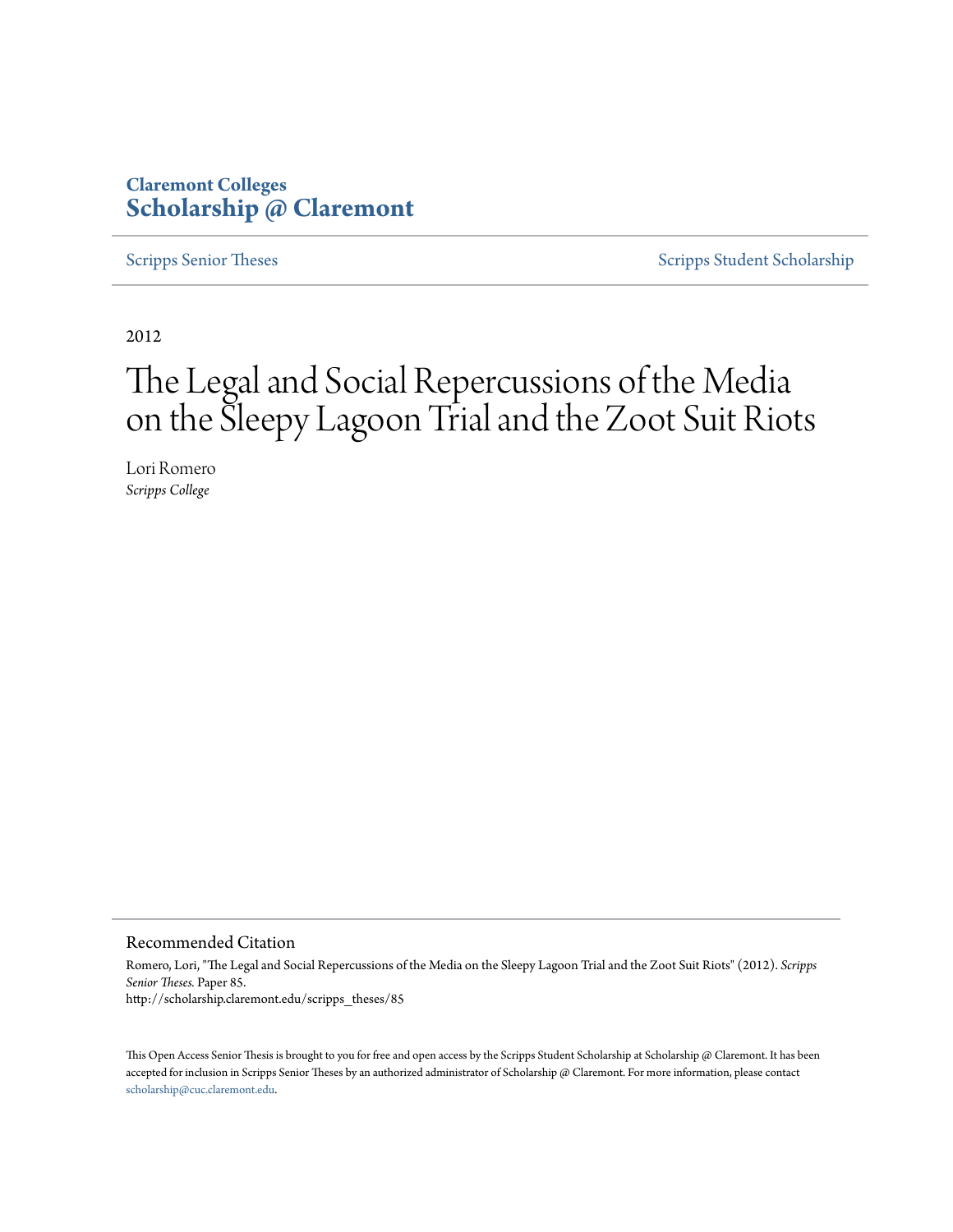## **The Legal and Social Repercussions of the Media on the Sleepy Lagoon Trial and the Zoot Suit Riots**

by

**Lori Romero** 

## **SUBMITTED TO SCRIPPS COLLEGE IN PARTIAL FULFILLMENT**

## **OF THE DEGREE OF BACHELOR OF ARTS**

**Professor Alcala** 

**Professor Lemoine** 

**April 20th, 2012**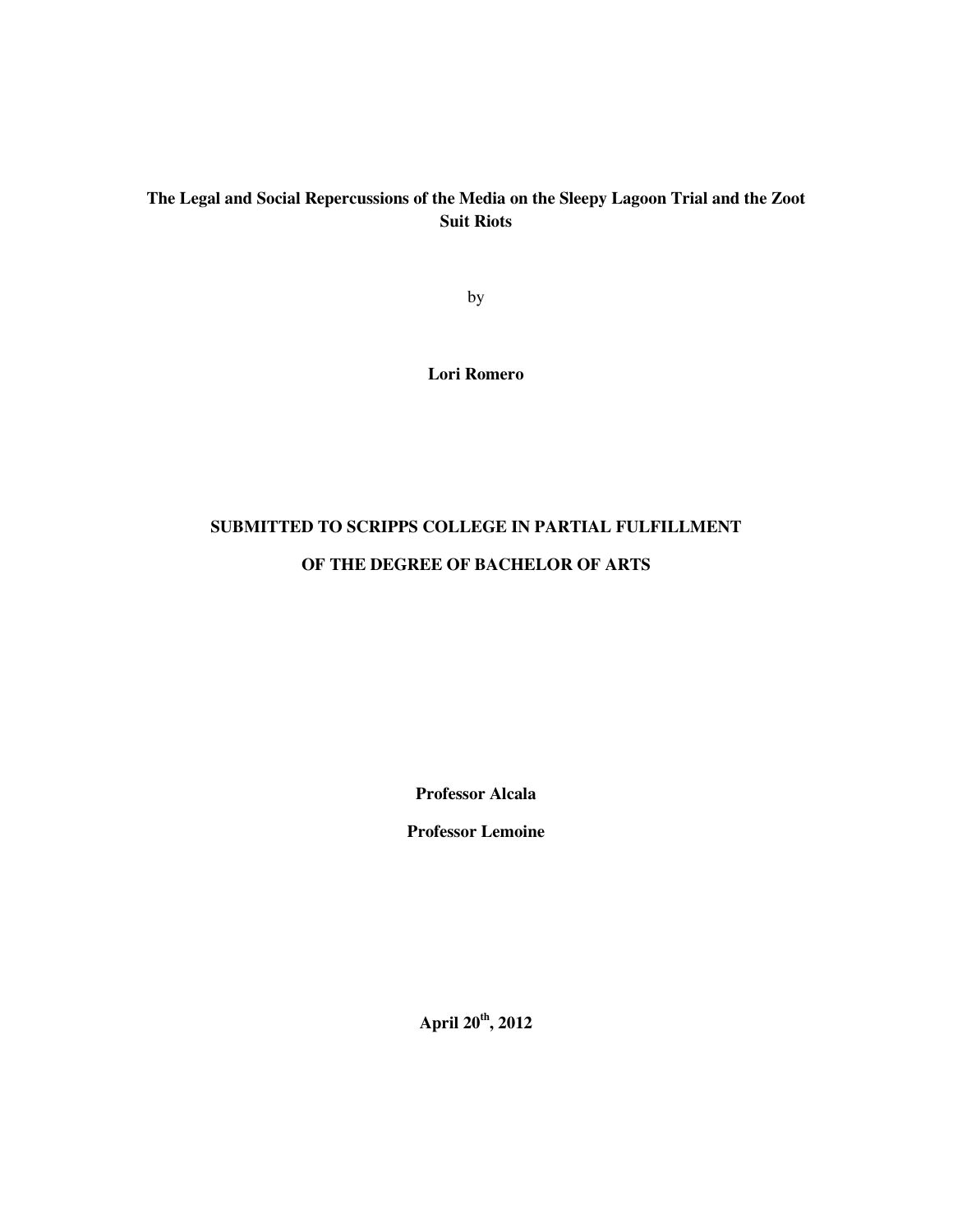#### The Sleepy Lagoon Murder

People v. Zamora was a case that was decided on January 12, 1943, which led to the conviction and sentencing of five defendants guilty of assault, nine guilty of second degree murder, and three of first degree murder. This equals a total of seventeen convictions for the murder of one man, out of twenty two who were arrested. Along with those convictions, five women were arrested and, due mainly to their refusal to cooperate were sent to a woman's reformatory (Barajas, 36). Yet there emerged many different problems that were relevant in this trial, which were brought about by both legal and social injustices. Even prior to the start of the trial there began to be a growing suspicious sentiment surfacing amongst the American people, due in large part to the yellow journalism that was going on at the moment. There were also many legal injustices that came about due to personal and social prejudice that governed the trial from beginning to end. Through the analysis of this trial, and the ensuing events, I will analyze the trial and focus on how pivotal the Zamora trial was legally. I will also examine the results of the trial and if they had any effect on the severe police brutality and the injustices being faced by the Mexican American people in the following years, specifically focusing on the Zoot Suit Riots. I will in conjunction with that analyze the social and political effects that both of these occurrences had on Chicanos, and their growing awareness of their rights. This case and the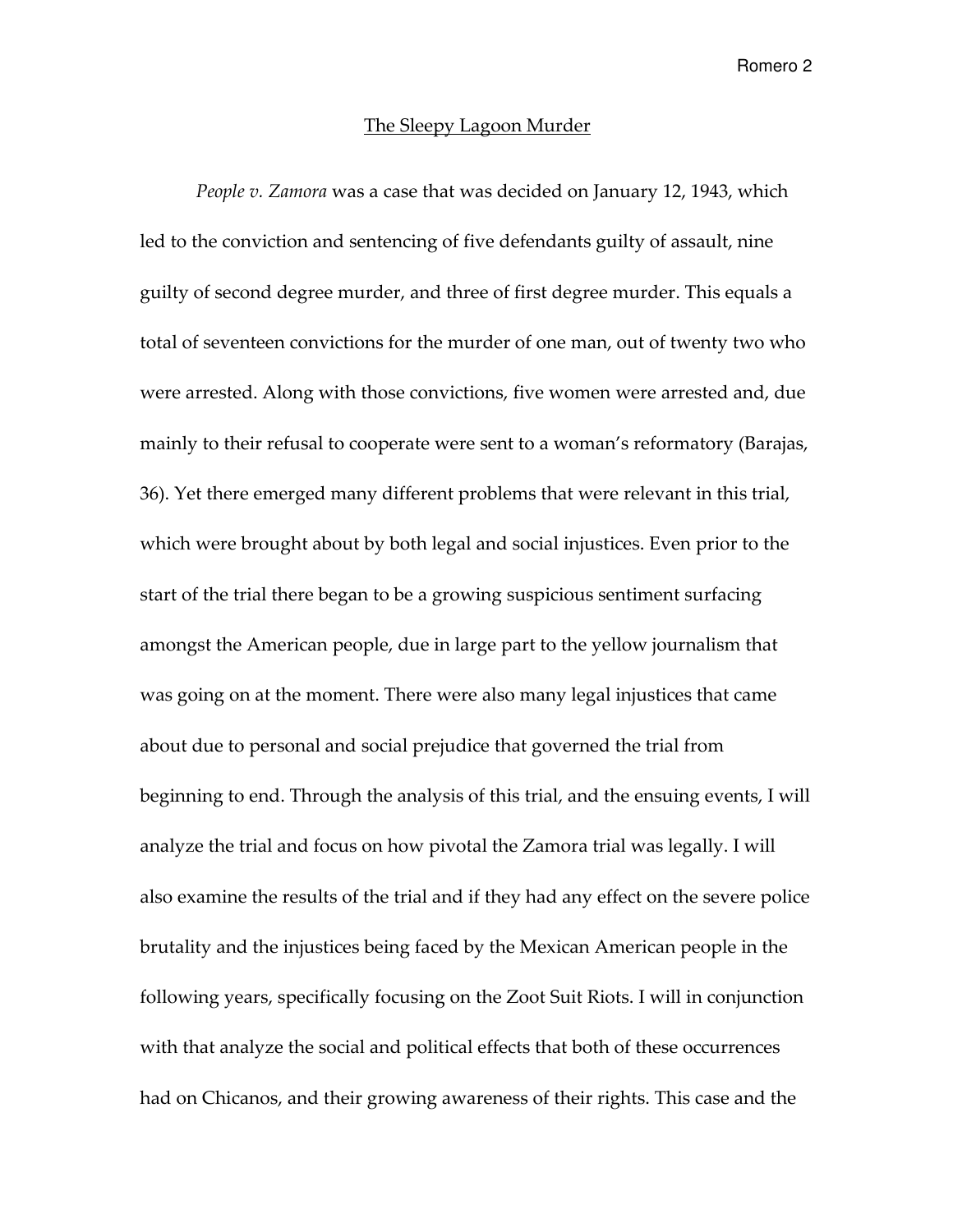effects of it had long lasting consequences, changing the lives of many people, "this case involves the civil rights of the Mexican people, and, as an attack upon the democratic fabric, it involves all the people" (Cullen, 5).

On August 2nd Jose Diaz was found near what had come to be known as the "Sleepy Lagoon." He was rushed to a hospital where he died from massive head trauma as well as stabbings. After his body was found, there was a huge police sweep over the whole County, in which over 300 male youths were arrested, the majority of them happened to be considered of Mexican origin. Twenty-four youths were indicted on charges of conspiracy to commit murder, as well as assault with a deadly weapon (Barajas, 37). Of the twenty four defendants, only two of them were granted a separate trial, because none of the other defendant's lawyers thought to ask for one. Meanwhile the other twentytwo defendants were prosecuted, in a very public trial that began in October of 1942, and the guilty verdict of the aforementioned trial was handed down in January of 1943. The verdict in this trial was partially indicative of the problems that can be faced when legal counsel provided is inadequate. The prejudicial sentiment rampant throughout the trail was being created even before the murder occurred. Evidence of this is seen in many different articles being released during the time prior to the murder, which exaggerated the instances of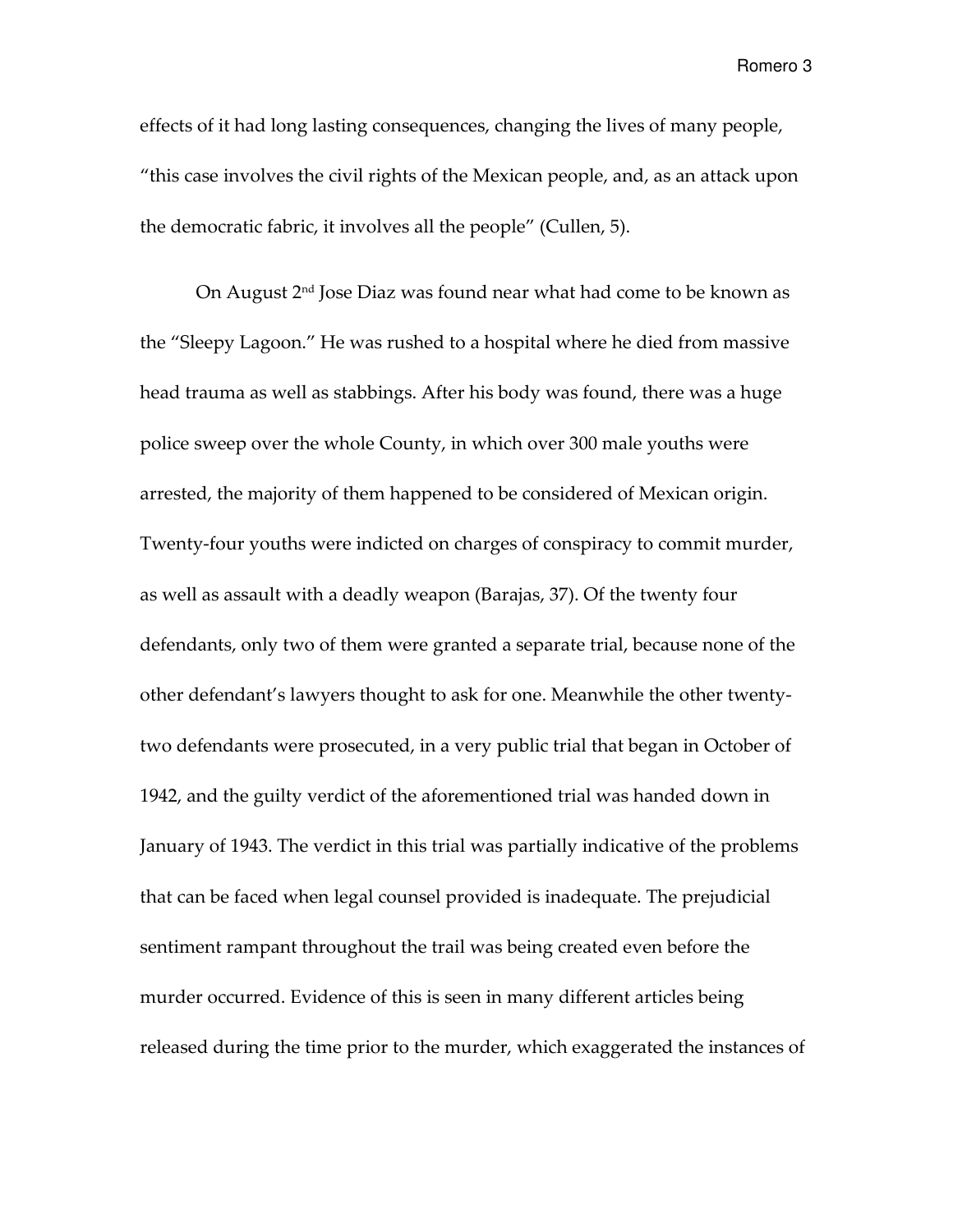violence occurring amongst the minorities, insisting on a crime wave amid the Mexican American youth.

The newspapers greatly contributed to the preconceptions against the Chicano youth, "The Los Angeles paper started it by building a "crime wave" even before there was a crime. "MEXICAN GOON SQUADS," "ZOOT SUIT GANGS," "PACHUCO KILLERS," "JUVENILE GANG WAR LAID TO YOUTHS' DESIRE TO THRILL" (Welles, 5). In the Los Angeles Times there were many such articles that were printed, asserting the rise in crime rates related to juvenile delinquency specifically by the Mexican American youth. Simply in the month of July, there were at least seven articles printed, all of which mentioned 'gangs' in their titles. Some of these were simply reporting on trials that were occurring, but others asserted the rise in "gang terrorism" and "gang warfare." One of the most prejudicial articles was titled, "Juvenile 'Gang' Wars Laid to Youths Desire for Thrill," and was printed on July 21 1942. This article explains how officials are meeting in an attempt to discuss ways in which to help the "undirected youths clashing" and they stress the importance of educating the "youthful offenders". The article's conclusion was that they seemed to "lack proper supervision in their homes... and seek excitement (A8)." This places a huge amount of blame on the home life as well as making sure to emphasize that they have become a "problem", and questions whether the community is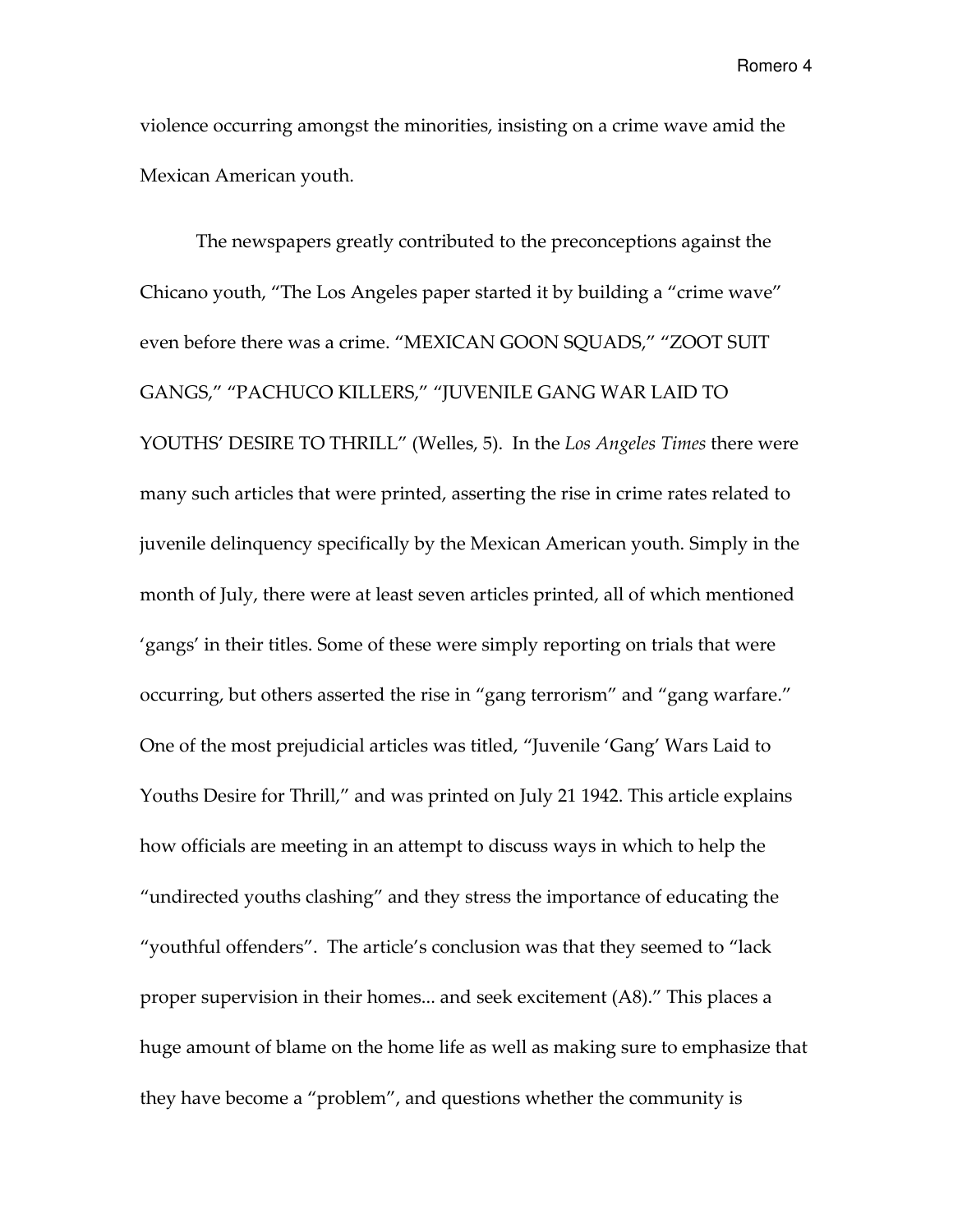worried enough to get together to try and fix the problem. This was only one example of the many negative portrayals of Hispanics youth which was being spread.

Pretrial prejudice against Hispanic youth was already becoming a dominant opinion, and it seemed like the Zamora trial, which became known as the Sleepy Lagoon Trial, had perfect timing, because this fanned the flames of the growing racial prejudice. The biased information being printed in the newspapers, with many articles naming the boys as hoodlums, and babygangsters was adding more problems to an already unstable situation. One article run in the paper the very morning after the murder occurred, made references to the grisly toll, three girl hoodlums, boy gang terrorists, and explained how Diaz was beaten unmercifully. These articles were clearly laying the blame on the youths, all without any kind of evidence. Immediately following was an article about juvenile delinquency, and the problems it had been causing for the community. "The entire case was tried in an atmosphere of anti-Mexican prejudice which could not have helped but influence the jury" (Katz, 1). The problem with many of these articles was not only what they were reporting but the language they were using to report it. "Hoodlums" was a word used as a description for these youths many times within the media, and along with it came all of the negative connotations that are typically attached. The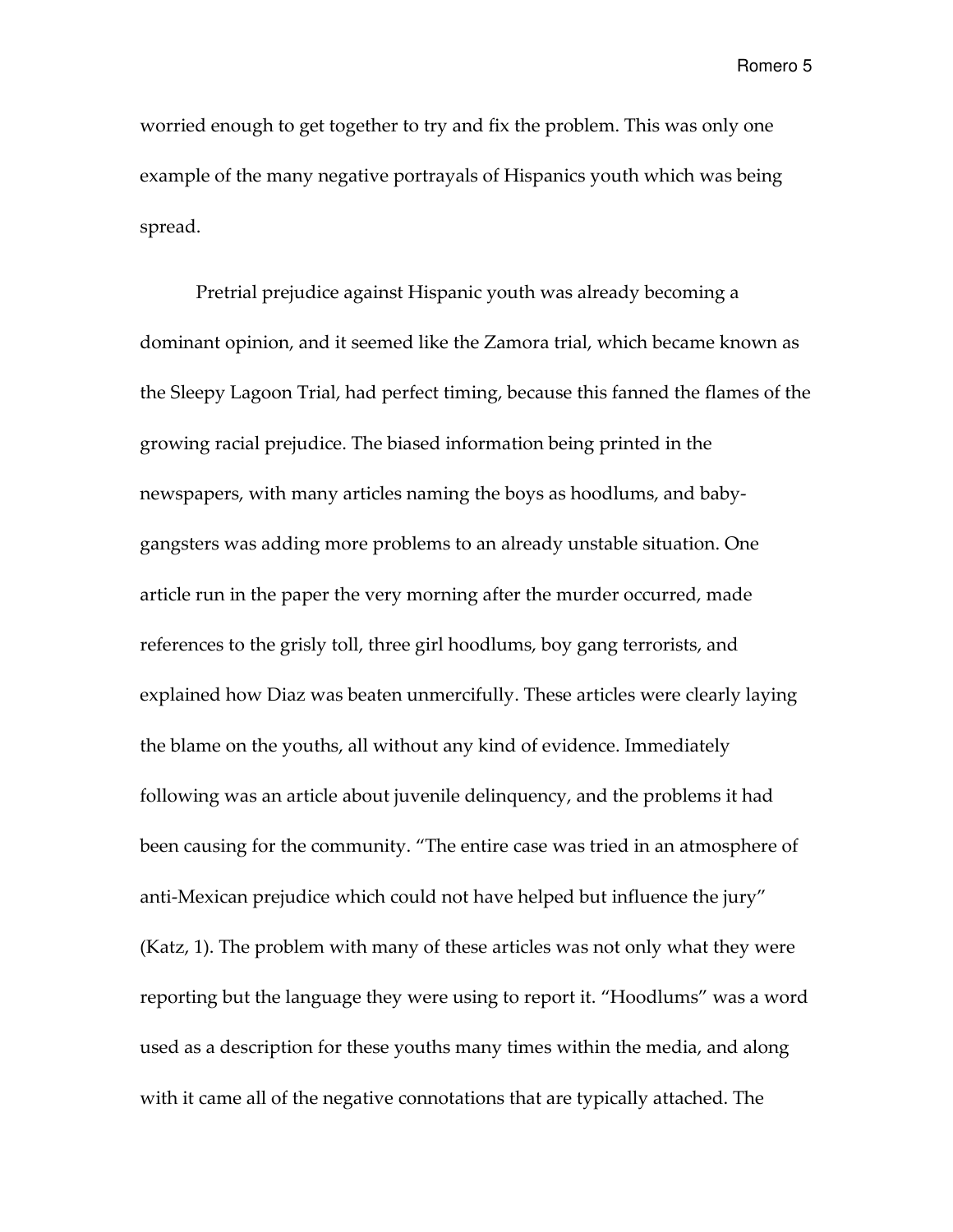definition given in the dictionary is a "thug, especially a violent criminal" or "a young street ruffian," and through the labeling in the newspapers as hoodlums, these youths were immediately being compared to gangsters. Another very prejudicial article was written by Ed. Duran Ayres, who was supposed to be the Police Lieutenant, and head of the Foreign Relations Bureau of the Los Angeles Sheriff's Department. His article was titled "Statistics" and ironically featured none. What it did feature was highly uneducated and prejudicial statements regarding certain types of people. It starts off saying: "Let us view it from a biological basis…" and from here he goes on to explain how humans are like animals citing the example that there may be domestic cats, but there are also wild cats of the same family and they cannot be both be treated in the same way, asserting that there was at least that much difference between the different races of men (Ayres 1). The blatant racism demonstrated in this article was reflective of the public sentiment that was predominant at the time. Ayres also went on to assure that "this Mexican element… all he knows and feels is a desire to use knife or some lethal weapon. In other words, his desire is to kill, or at least let blood" (2). Being presented with evidence and publicity such as this had a significant impact on the jurors, and it became obvious during the trial that it was most likely causing them to become biased.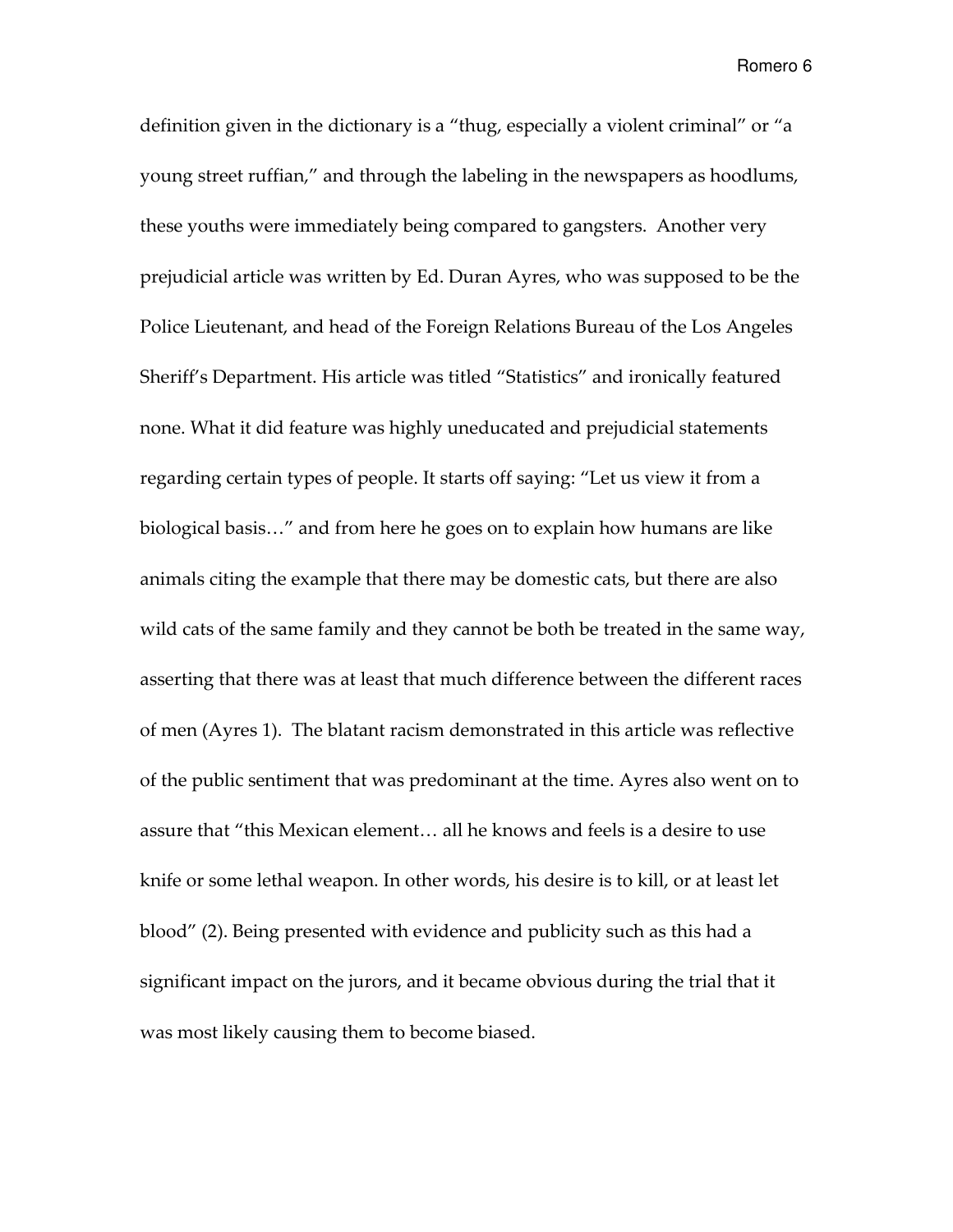These prejudices being created by the public were supposed to be accounted for in the selection of the jury, yet there was a lack of questioning regarding the amount of knowledge the jurors had. Before a trial actually begins, there is a process known as voir dire, in which the prosecution and the defense is permitted to question the possible jurors, and hopefully eliminate any that they think might pose a significant problem, such as someone who is biased or who has been too exposed to the media regarding the case. The jurors are supposed to be going in with no preconceptions about the case or the defendants. Yet in the voir dire process prior to this case, no effort was made to ensure that the jurors were not being influenced by any of the media that went on during the trial, nor was there any questioning regarding any bias (Weitz, 47). Therefore the resulting jury was not one that was particularly favorable to the defendants. The trial was presided over by Judge Fricke, whose previous decision on a trial regarding a rape by Mexican boys had been overturned, with the appellate court commenting on the judge's prejudice (Greenfield, 2). The attitude of the presiding judge is able to bias the jury's decision, because the jurors see the judge as being in a position of respect and authority, and therefore tend to look for his approval. For this reason, the judge is supposed to be impartial; unfortunately this was not the case. There were many occasions in which the judge granted privileges to the prosecution that he denied the defense. The defendants were not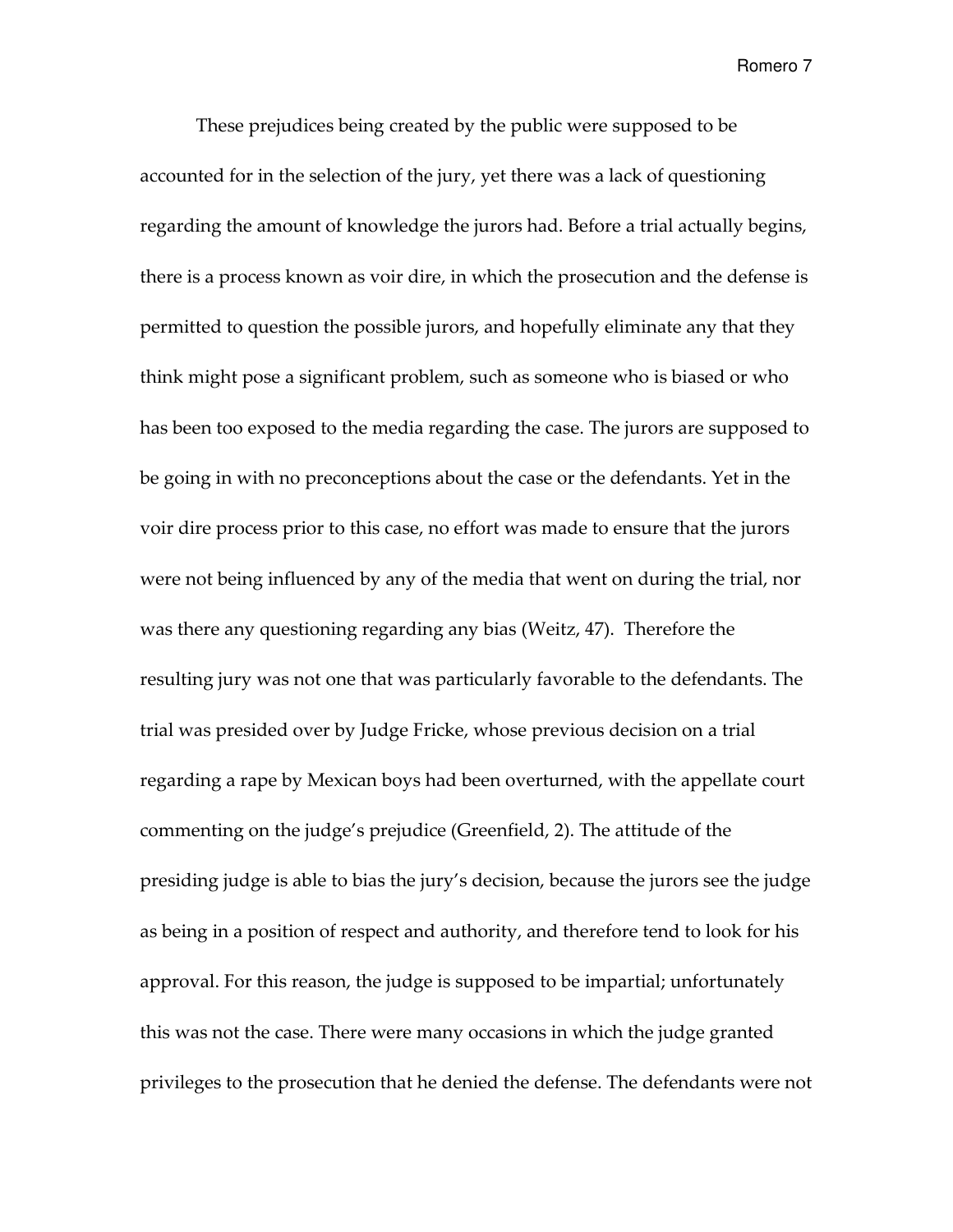allowed to sit next to their attorneys nor confer with them at all during the proceedings because the judge claimed that there was insufficient space to allow them all to sit together, (McWilliams, 6). From a legal perspective, this is a blatant violation of a constitutional right, granted by the sixth amendment. Yet at the time, the prejudice of the judge was something that overcame the constitutional rights of these defendants. One of the more problematic issues that the defense attorneys faced was a lack of unity amongst themselves, due to the fact that there were seven lawyers, with many of them working for more than one client. There was an attempt to solve this problem, but it failed (Sleepy Lagoon Defense committee, 1). Along with this blatant bias on behalf of the judge there were other factors in the prejudicial attitude of the jurors towards the defendants. The juror prejudice was highly related to the makeup of the jury, which consisted of no Latinos: "Not only did the jury selection process fail to yield a panel favorable to the defense, but jury selection yielded a panel that had very little in common with the defendants" (Weitz, 50). This lead to a smaller possibility that the jury would have any way of understanding or connecting with the defendants, contributing to the acceptance of the perspective they had of them from the media. They were the kind of people who would have no experience with Latinos which would allow them to contradict what they were reading in the papers or hearing from the "experts" provided by the prosecution.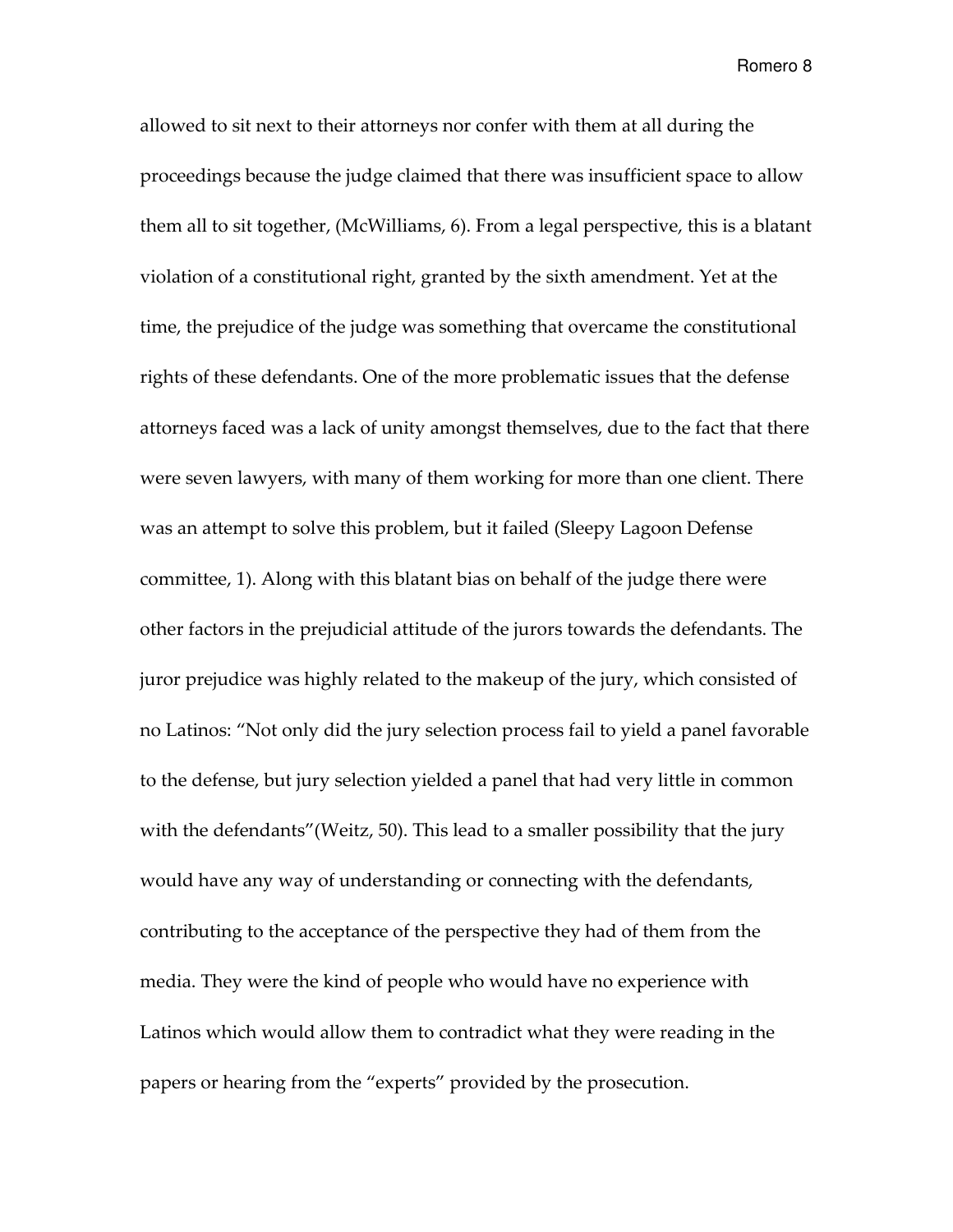From here the trial began, and proceeded with a major lack of evidence, and with the prejudices of the people who were making important decisions becoming more blatantly obvious. One of the main issues with the verdict is that a guilty verdict was handed down, although it was never proven that the injuries that Diaz sustained were not instead inflicted in an earlier fight he was in, and then later possibly run over by a car, rather than actually being beaten to death, "according to the doctor, these injuries could be explained as due to repeated falls on the ground… of the type commonly seen in victims of automobile accidents" (Endore, 13). This alone should have left enough reasonable doubt in the minds of the jurors, preventing them from handing down a guilty verdict. There was also a lack of proof as to whether the boys who were being charged had ever been near Jose Diaz. Notwithstanding all of these issues, there was a conviction, and consequently sentencing. Five defendants were found guilty of assault, nine were found guilty of second degree murder, and three were found guilty of first degree murder, with the sentencing ranging from six months to life imprisonment. All of this was based on a trial, which featured a highly prejudicial bias on the side of the judge, as well as a prejudicial society, which permitted the boys to have their constitutional rights violated as well as being unjustly sentenced to prison terms. The media played a big role in the conviction of these boys, because it was through the information being given in the media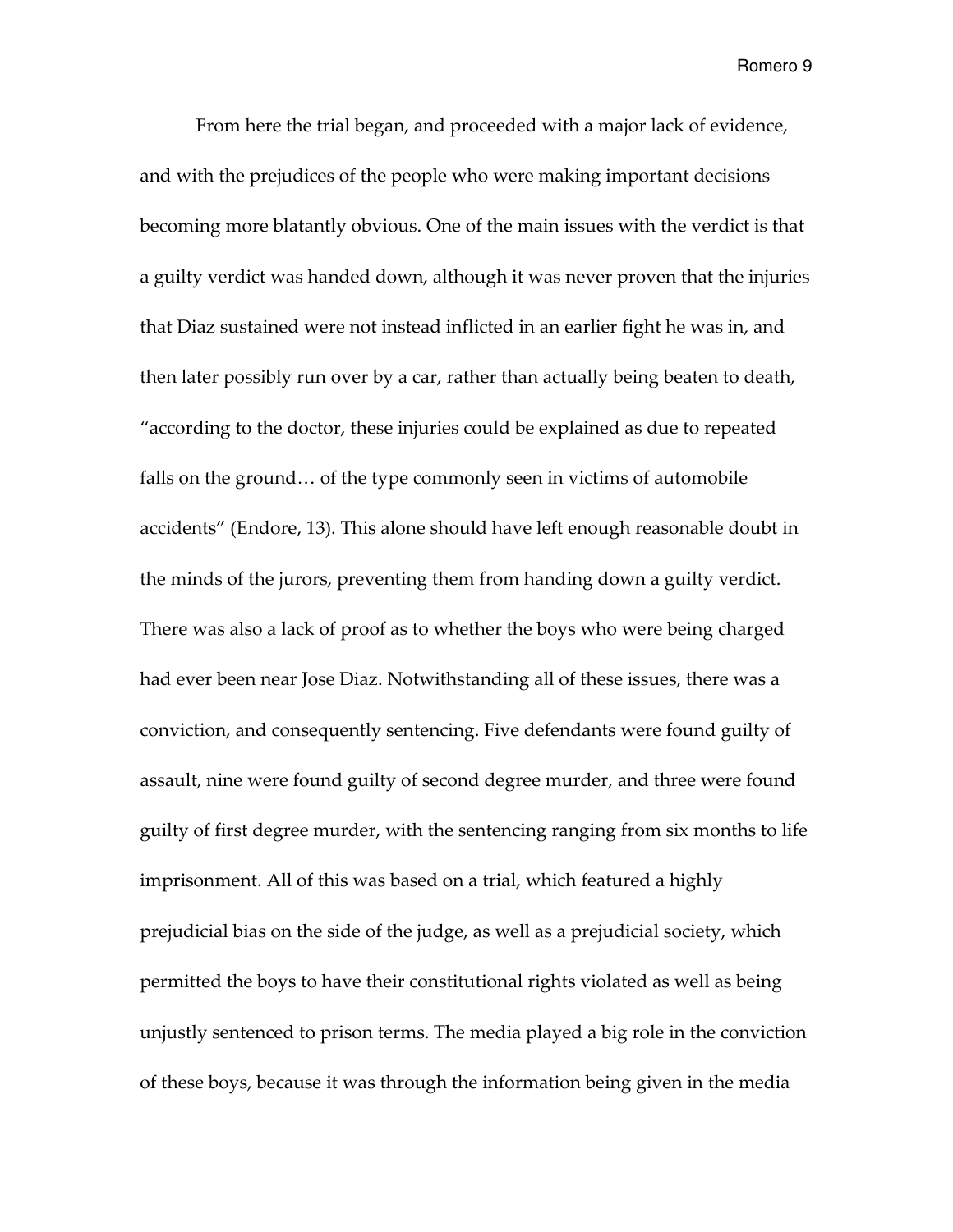that they were being placed in a negative light, permitting the people to allow for many violations of their rights, which otherwise might not have been permitted.

The sheer amount of people on trial for the murder of one man emphasizes the questionable nature of this trial, along with the reasons behind the conviction. The idea of innocent until proven guilty is something that was derived from the Fifth Amendment which guarantees that no one will be deprived of "life, liberty, or property without the due process of law." This should have permitted the young men being tried in this case the right to be tried without prejudice, yet that was definitely not the case. The media prior to the case, as well as covering the murder itself was highly prejudicial, and definitely left an impression on the jury. Judge Fricke's actions should also have been taken into account, yet they were ignored. During the three months, in which the trial took place, there were a lot of negative articles being printed in the newspapers such as: "Investigation to inquiry into the brutal slaying... Diaz was beaten to death and several members of Del Gadillo's house were beaten severely" (LA Times, 7/6/42). This kind of publicity was common during the trial, which was mainly responsible for the stereotyping of the young men. All of these things also had an effect on the society they were living in,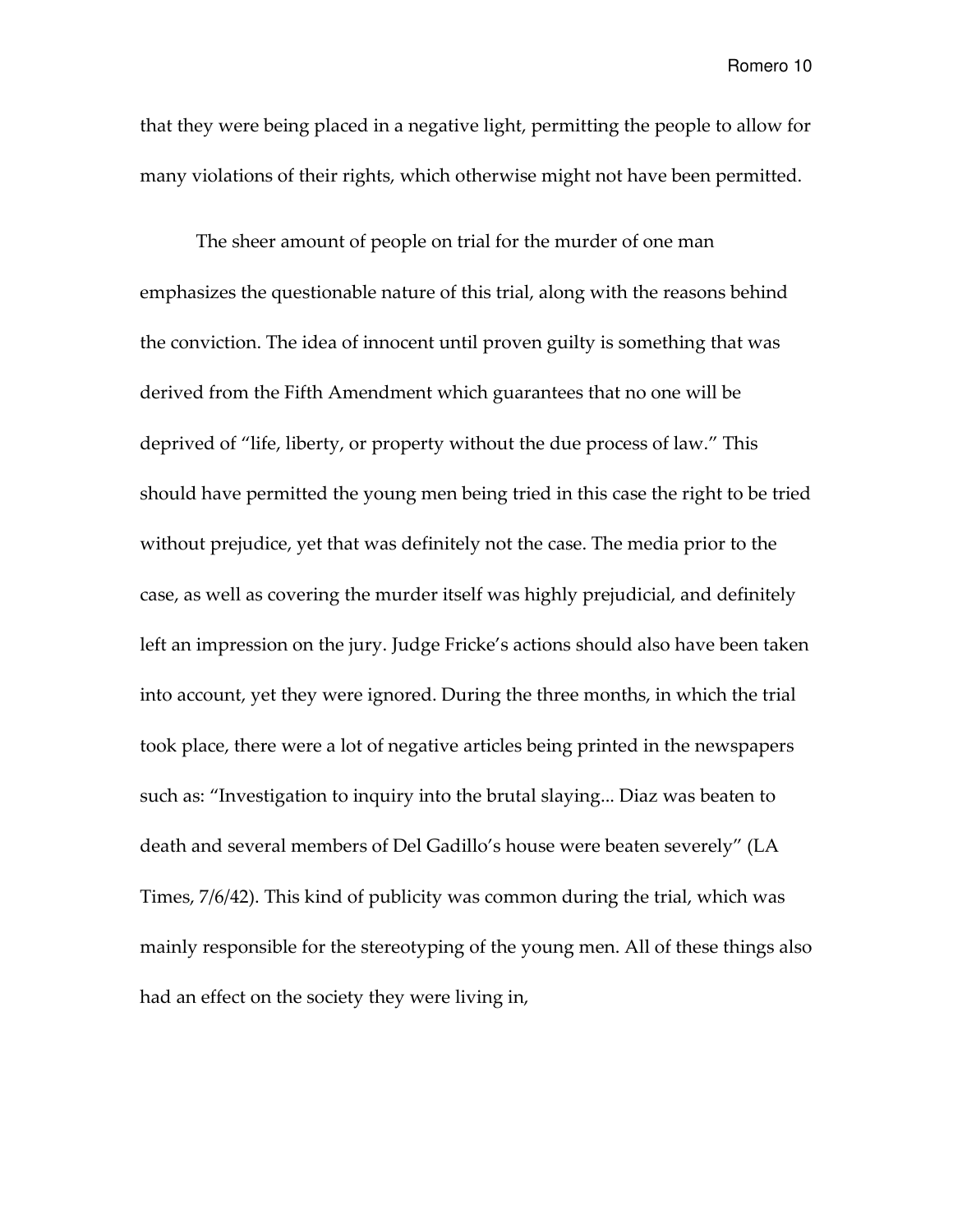The Mexican community of Los Angeles as a whole was conservative. They hesitated to advocate on behalf of youth perceived to as pochos (culturally adulterated Mexicans) and pachucos…the local parish priest's denunciation of the work of the committees influenced public opinion. (Barajas, 43)

The people who were reading the newspapers began to condemn and turn against them in the communities, and this created a problem within the Mexican community. Mexicans began to denounce the youth, because they blamed them for ruining the reputation of the Mexican community. Finally, the committees were looked upon by some people as doing something negative, because of the general denunciation by the public. This turned out to be something that worked negatively for the defendants, because there was a predominant view regarding these boys, "marking them as Zoot Suiters and killers" (Barajas, 45). This was an image that the boys were not able to get away from, because they were not even permitted to change their clothes, nor were they allowed to relate their side of the story.

Along with the persecution of the boys during the trial, there was also negative publicity being printed about some of the girls. Many were classified as being part of the gangs as well, "…nine young women connected to the case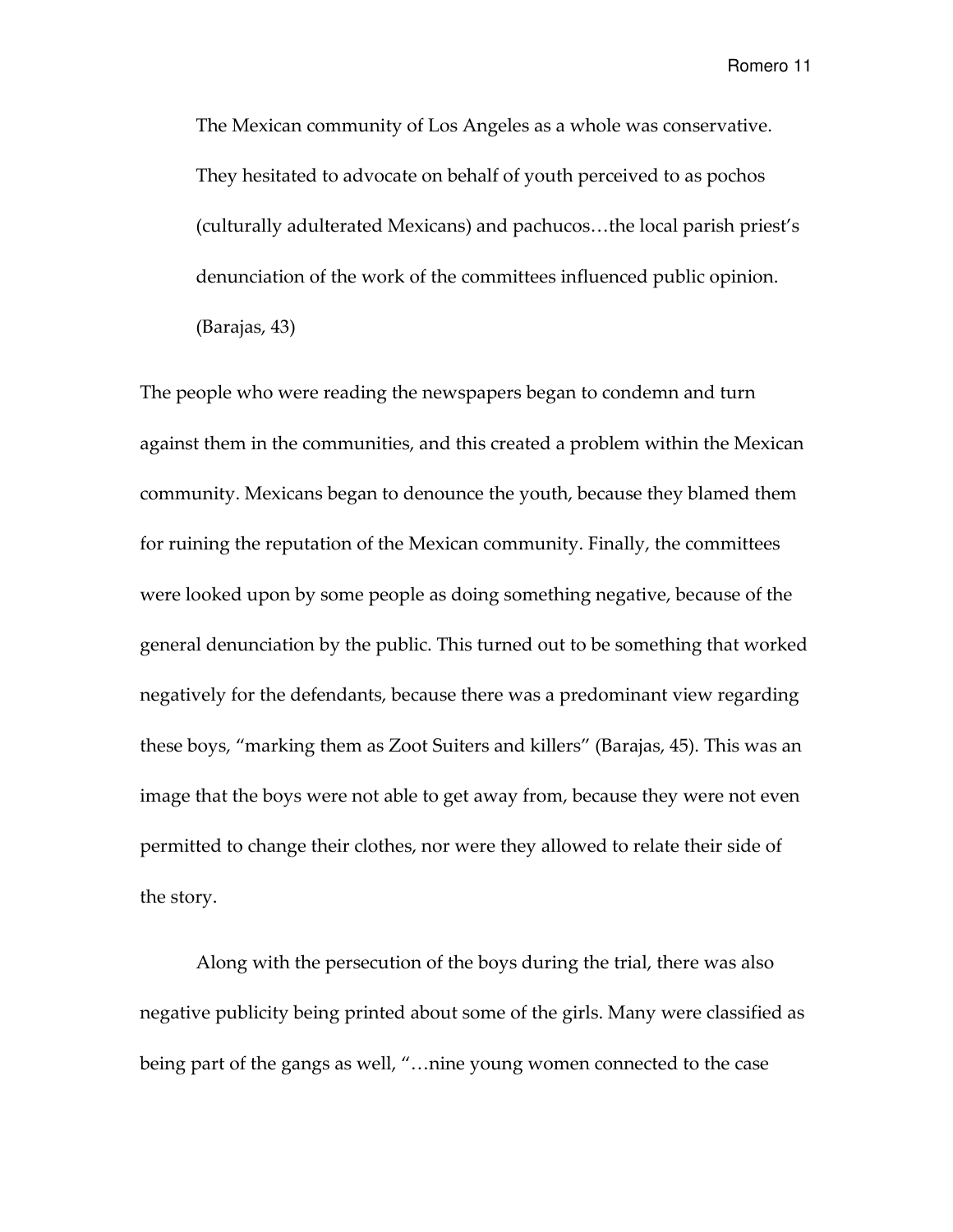were also detained" (Barajas, 38). Although these women were never tried or convicted they were held in almost solitary confinement, and five of them were later sent to the Ventura School for Girls. This happened to them, because they refused to cooperate with the prosecution in the trial. Within the articles being printed in the newspapers, the women were referred to as "armed with clubs, automobile tools, chains and tire irons" as well as being called "girl hoodlums" (LA Times, 7/3/42). In the eyes of the public, as well as in the eyes of the law, they did not need a trial; they were already guilty due to the culpability placed upon them by the media.

This trial was one of the moments when the young Mexican American women were prominently placed in the spotlight. Their association with the pachuco youths led to their eventual persecution: "Three girl hoodlums joined nine youths in breaking up a birthday party and starting a free-for-all fight…" ( One, 5). The trial regarding the murder of a young Mexican American, brought into question the level of involvement the women in these 'gangs' actually had, as well as their participation in this specific crime. Along with the twenty four men who were being charged with the death of Jose Diaz, there were also ten young women who were arrested or detained in relation to this murder. Although they were never actually accused of murder, they were held and asked to testify. The problem with this was that many of these boys were their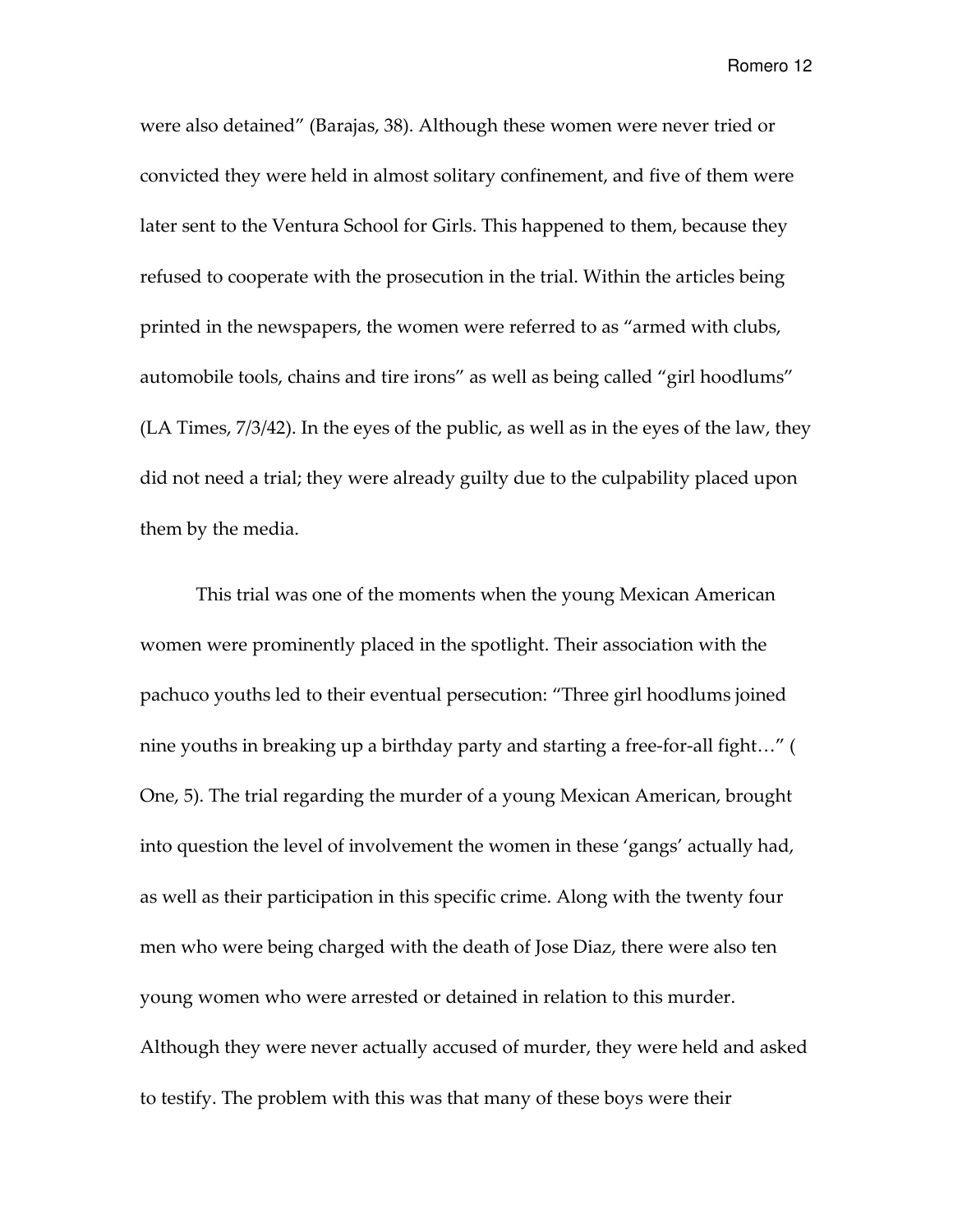boyfriends, relatives, or neighbors, and therefore they were in most instances, unwilling to testify against them. While the women were detained, there were also many negative newspaper articles printed about them, and this aided in the condemnation by the public of these women. All of this resulted in negative connotations being linked to the term Pachuca.

When it came time for these women to testify, they blatantly disregarded the court orders: "After more than a week of futility in trying to use six of the girlfriends and women acquaintances of the defendant's to establish part of its case, the prosecution gave up" (Weitz, 76). Though the women had given testimony at the grand jury trial, when the trial came along they were no longer as compliant with the prosecution as they previously had been. This became problematic because the prosecution, after hearing their grand jury testimony, had decided to call them as witnesses. Legally speaking, the prosecution is not allowed to question the validity of their own witnesses' testimony, therefore though they attempted to 'refresh' the girls' memories by reading their grand jury testimony to them; they had to stop because this was legally impermissible (Weitz, 74). The young women's refusal to cooperate had major consequences for the trial, because the prosecution had been relying heavily on the women's testimony to be able to connect the boys to the gang, as well as proving they were at the place where the crime took place. The lack of cooperation by these women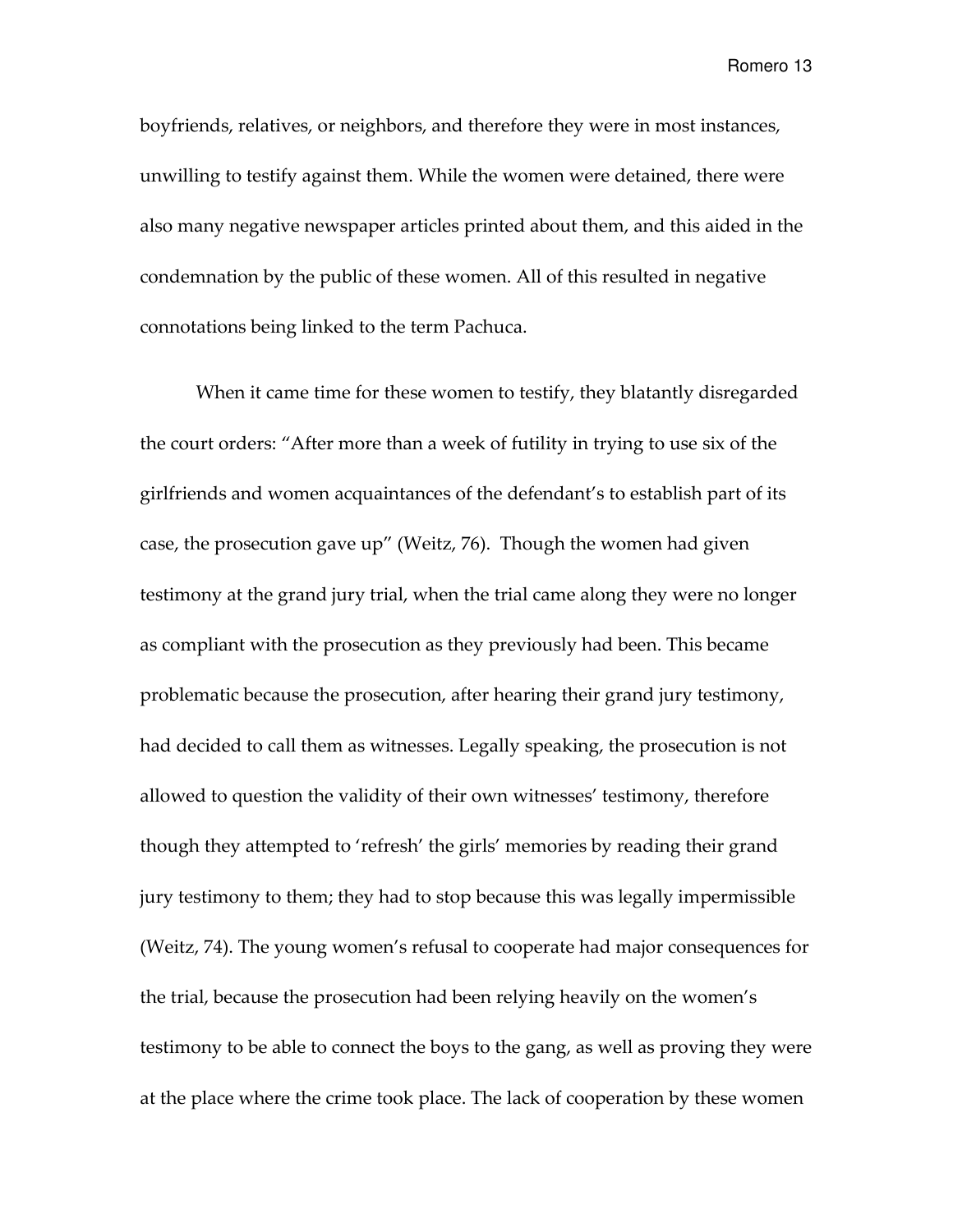opened a hole in the prosecution's case regarding the suspect's whereabouts at the time the crime occurred. Ironically at the same time it aided the prosecution because many people assumed that this kind of loyalty was something that only made sense within a gang.

After the prosecution's failed attempts at using the women against their friends and family, they were returned to the Ventura School for girls. This was problematic because they were sent there without any kind of trial, yet this was a reformatory school in which they were being held against their will. Even when these young women were allowed to leave they were under probation for a portion of their life, at least until they turned twenty-one (Escobedo, 138). The lack of a trial for the women was something that was overlooked, and they were forced to stay in the reform school much longer than their male counterparts were held in jail. "Supposedly the SLDC could do little for them because they had never been tried or convicted in the first place" (Ramirez, 35). There were also legal proceedings that the SLDC could not get around, such as the consent which in many cases had been given by the parents (36). This consent was reflective of the sentiment that was widespread at the time. There were many parents who were losing control of their children and resorting to the judicial system to attempt to regain control. For example "Aurora Preciado…reported her fourteen year old daughter Cecilia to the Los Angeles juvenile court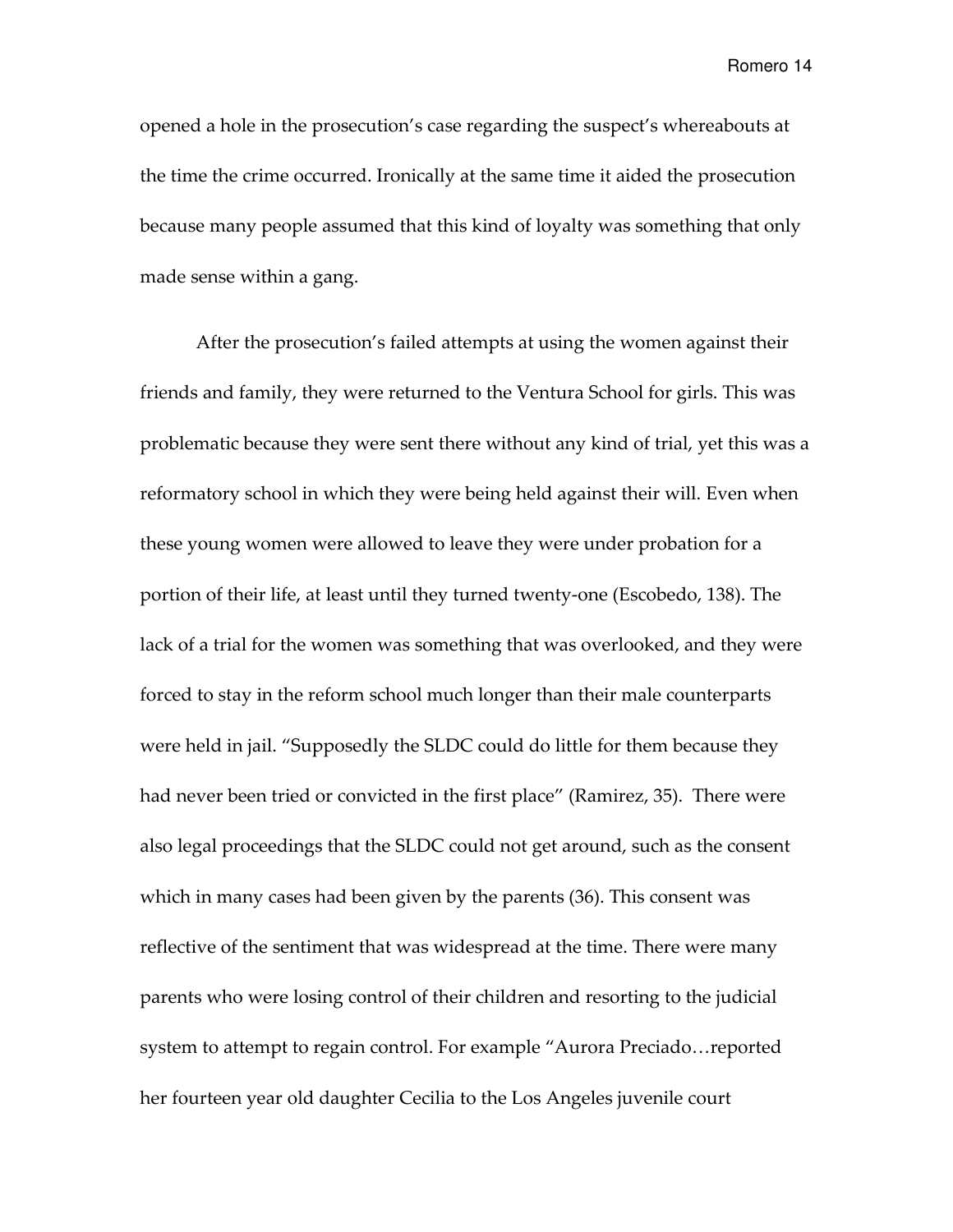authorities…in hopes that court action might 'scare' the girl into submission" (Escobedo, 145). The families of these young women were unsure what to do about their actions, and they were resorting to whatever methods they believed were necessary in order to prevent their daughters from rebelling. Along with worrying about their children being out at all hours of the night, as well as being associated with gangs, the social reaction to the pachucas made many of the families ashamed of their daughter's actions.

One major example of this is seen in the reaction that the media had to the pachucas. A major Mexican American newspaper, La Opinion, began publishing articles that placed these young women in the same position as La Malinche. La Malinche was considered a disgrace and a traitor to her people because she served as a translator for Cortes and in doing so, helped him conquer the Mexican Indians. Malinche had a child with Cortes, and consequently was labeled as a whore and rejected by her people. The press decided this was a fitting comparison because they believed that the pachucas were also traitors because they were "publically betraying proper female behavior and brought shame to the Mexican People" (Escobedo, 141). The promiscuity and the lack of femininity that was being demonstrated by these women were considered to be disgraceful by many of the more traditional-minded adults. They believed that in taking on the Pachuca identity, these young women were going against the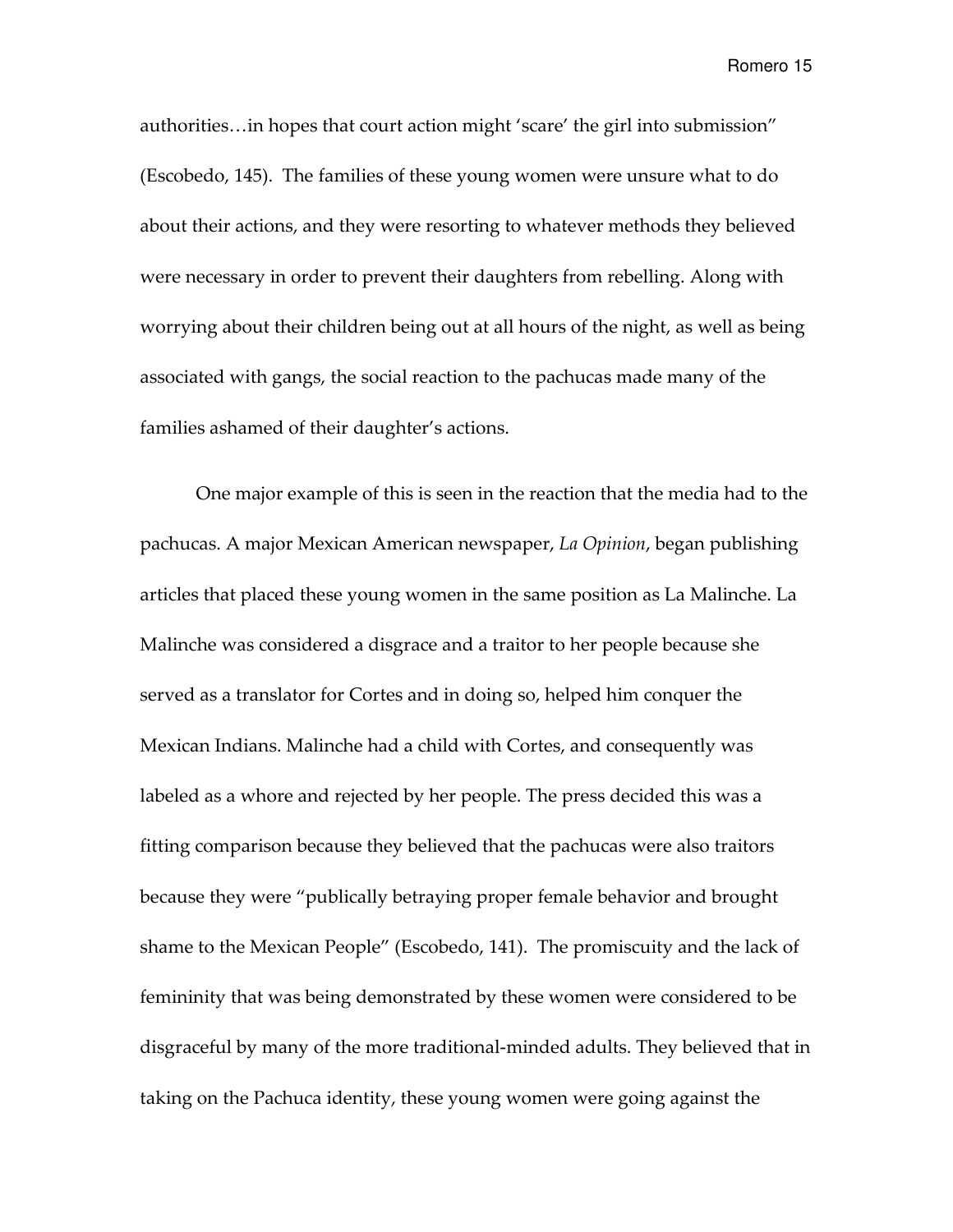traditional Mexican customs and morals that the parents were supposed to have instilled in them. This in itself was disgraceful to their community, but there were other issues that were becoming prominent. Some people even went so far as to blame the parents for these young women's actions and therefore they were bringing into question their ability as parents. Therefore, the parents were willing to resort to the legal system to attempt to force their daughters to behave in a more seemly fashion.

Within the trial, there were many legal injustices. The sixth amendment states,

 "In all criminal prosecutions, the accused shall enjoy the right to a speedy and public trial, by an impartial jury of the State and district wherein the crime have been committed…to have compulsory process for obtaining witnesses in his favor, and to have the assistance of counsel for his defense."

Yet in this case these rights were disregarded due to the prejudice rampant at that time. The fact that the boys were not allowed to sit with their counsel was going against their constitutional rights, yet this appalling injustice was not questioned. Aside from this, the Judge even took measures to ensure that the men were rushed away during the recesses, ensuring that legal counsel would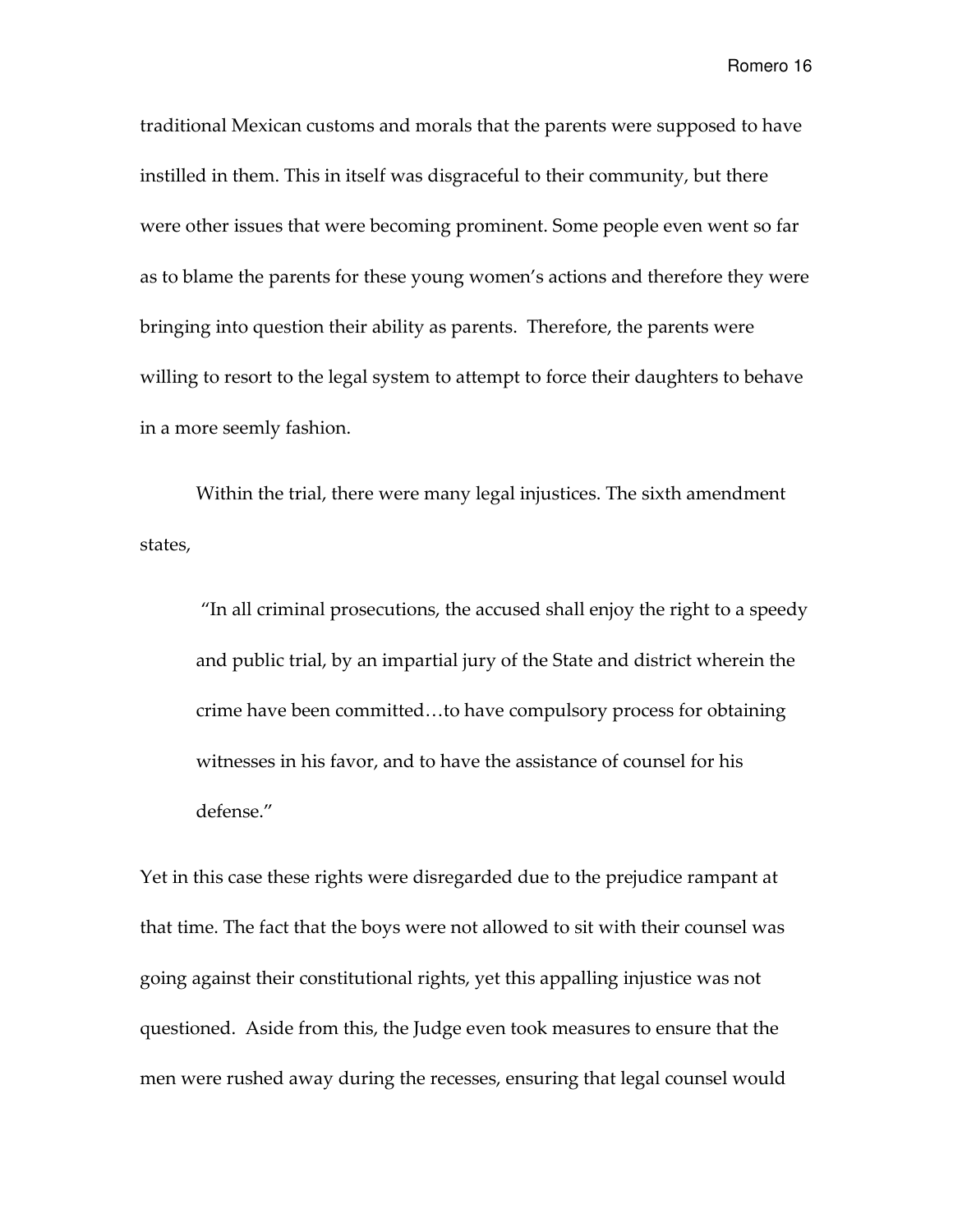have no opportunity to discuss anything with their clients. This is generally regarded as part of what is covered under the right to a fair trial, and it was simply ignored. Through the separation of the defendants from their legal counsel, they were denied the right to assist in their own defense, and in many ways that would be considered grounds for a mistrial. Their positioning within the courtroom was also somewhat problematic, due to the fact that they were grouped together seated in a "prisoners-box" and facing their all white jury (LA Times, 5/21/02). This helped to create the idea that they were in fact guilty, because they were kept in chains, bedraggled clothes, and were maintained in an overall unkempt manner. Finally there was the fact that the judge required the defendants to stand up every time their name was mentioned. This could easily be subconsciously interpreted as an admission of guilt by the jury, but the judge claimed it was necessary in order not to get them confused, due to the fact that there was so many.

Another issue presented was the fact that there were many different attorneys, seven in total representing one or more of the defendants, which caused a lack of agreement amongst them on how to proceed. The remedy to this came about when Judge Roth agreed to take over the case as the defense attorney. Yet the presiding judge refused to allow the three day recess that Roth requested to give him time to acquaint himself with the case. This led to Roth not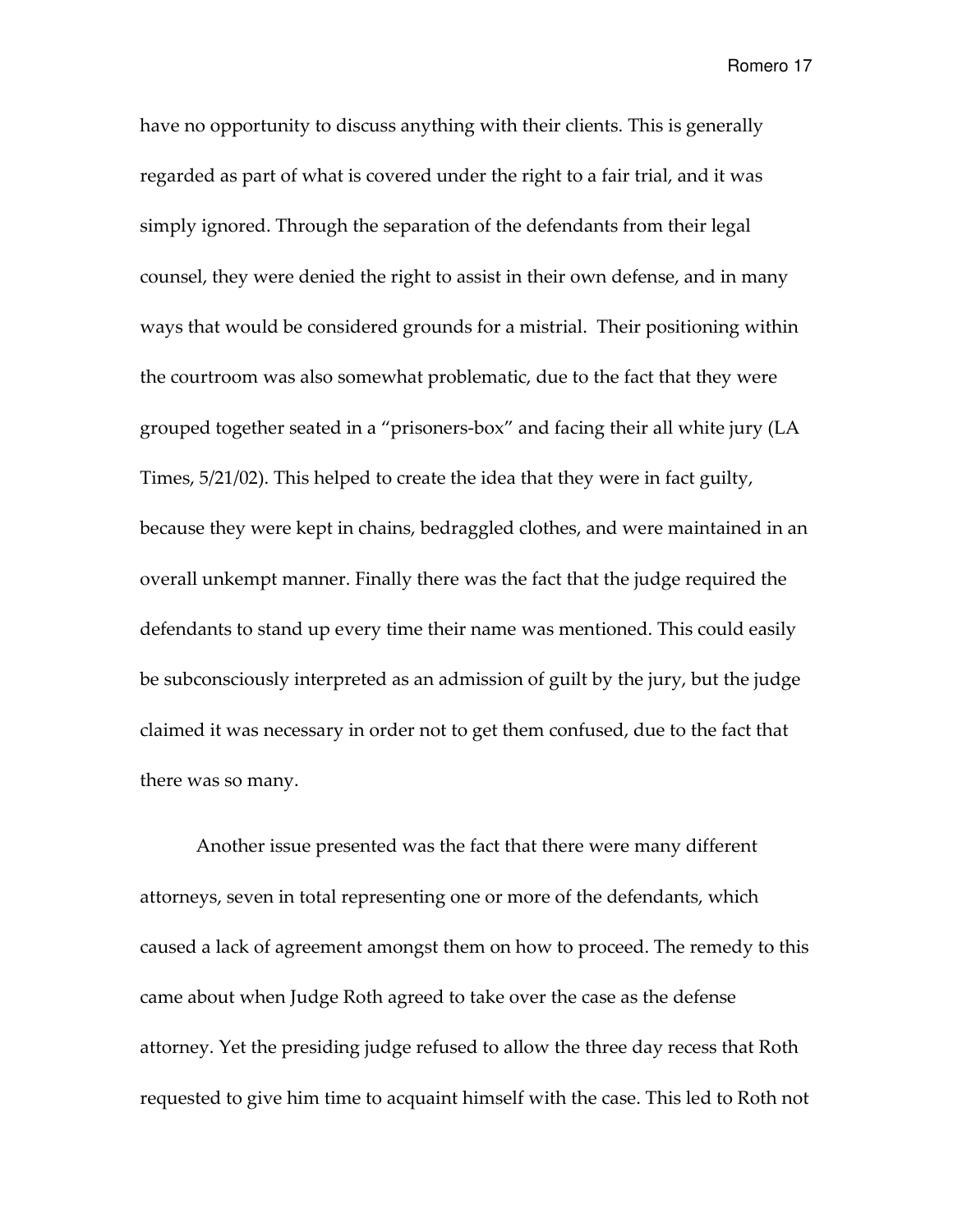being able take over. Judge Fricke claimed that the reasoning behind it was that this would rather be creating an unnecessary delay (This, 1). Yet, it was highly possible that there was an ulterior motive behind his refusal. The case which was cited as part of the proof that Fricke was actually biased against Mexicans was eventually overturned. The judge who overturned his ruling was actually Judge Roth, whose reason for overturning the case was because of Fricke's "inconsistent and arbitrary judgment" (Endore, 28). This could have caused there to be some sort of confrontation in the courtroom, due to the fact that Roth was in fact a judge who had many years of experience behind him, which would have made it more difficult for the presiding judge to permit the injustices which occurred. Judge Roth would have been able to stop a lot of the prejudicial comments and biased rulings being made by Fricke.

The second issue with the trial was the attire that the boys were kept in. They were arrested and in many cases brutally assaulted, and then they were forced to come to the trial wearing those same clothes they were arrested in. It went so far that the judge did not allow them to get a haircut nor change clothes over the course of a month, until finally a court order was secured because they were being forced to look unkempt and dirty. The judge's reasoning behind this was that it was helping the jury see the kind of boys they were, yet the main reason behind it seemed to be to ensure that they would be connected with the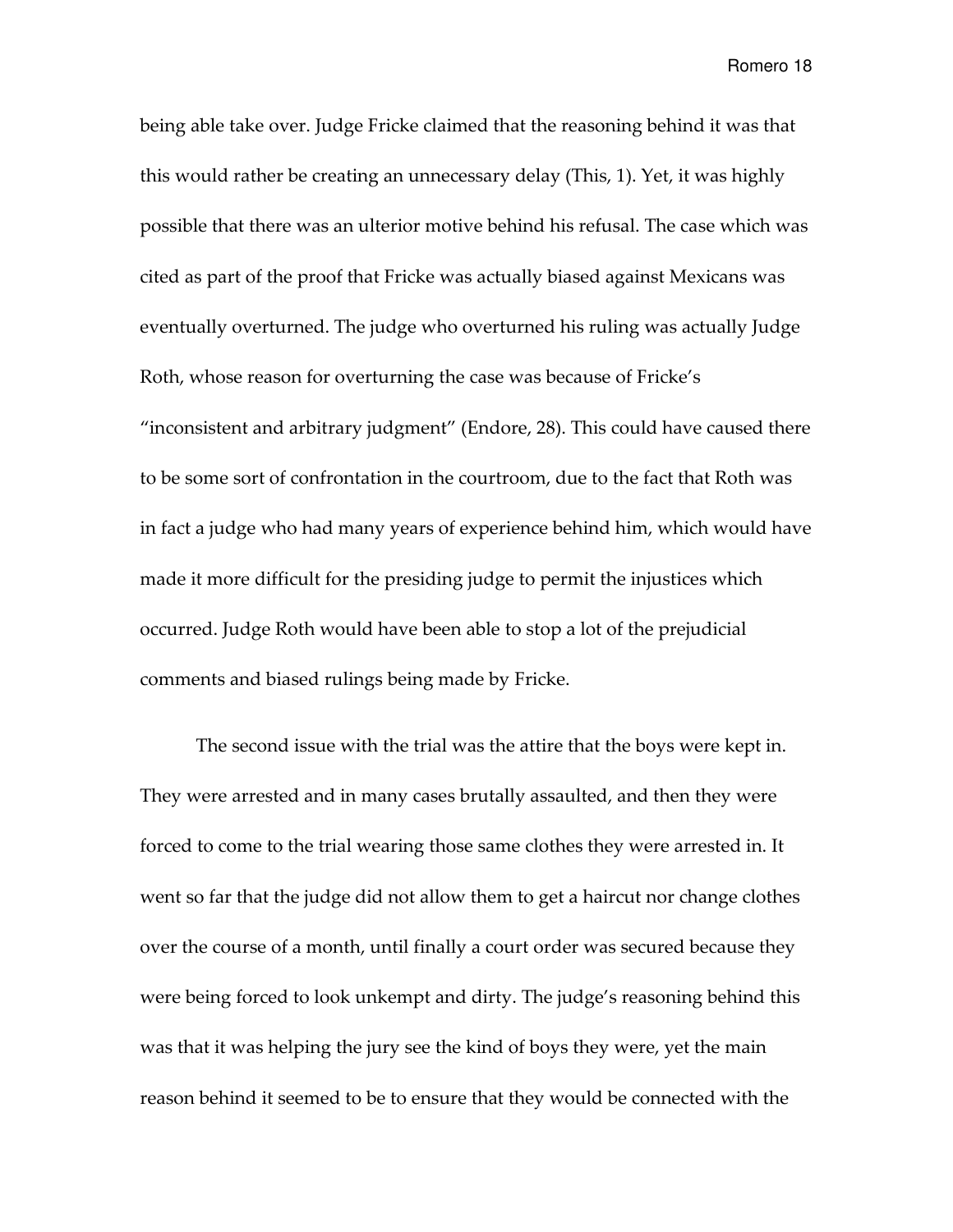pachuchos and gangster which were being reported about in the news. Their clothing was reemphasizing the image that was being created about them in the media, as well as ensuring they looked like the disheveled gangsters they had been labeled as. Finally there was the fact that two defendants, who were originally supposed to be tried for the same crime, asked to be tried in a separate trial. Their request was granted. The outcome of this separate trial was that the prosecution asked for it to be dismissed on the grounds that there was insufficient evidence. This was important because both of the cases were due to be tried on the same evidence, yet in this second, minor case; the prosecution was the one who asked for a dismissal. This is relevant because the second case was going to go to trial with significantly less publicity, therefore it was brushed aside, and much of the public was unaware of this smaller case.

The Sleepy Lagoon Murder was a landmark case for the Latino community, because it wasn't only these kids who were being put on trial, but the community as a whole. The articles being printed along with all the negative media surrounding the trial started painting the community as largely irresponsible, and incapable of controlling their children. Ayres also went so far as to categorize them as similar to animals, as well as claiming that although not all of them were the same, there were some who were descendant from Aztecs, and therefore they were capable of "having a total disregard for human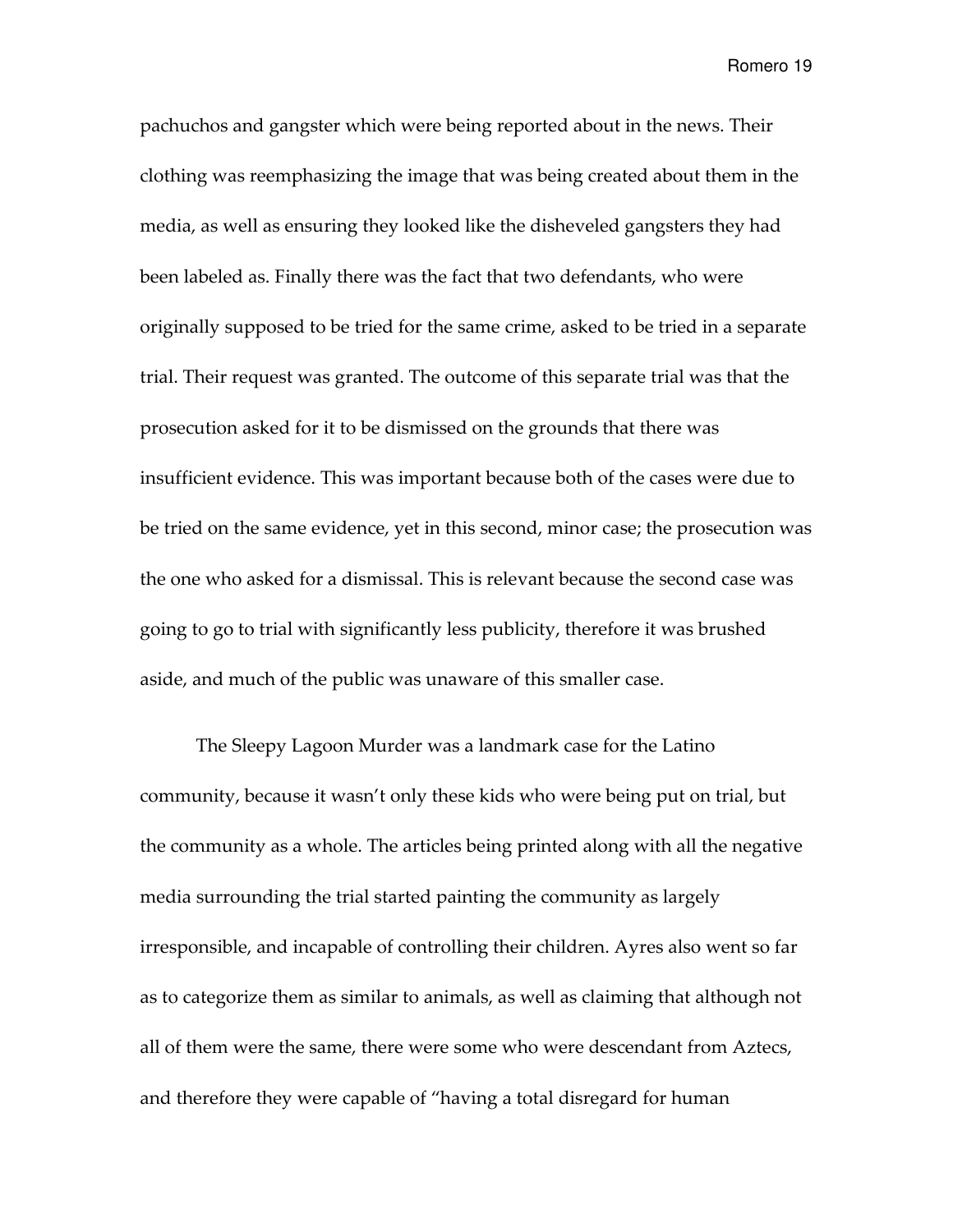life"(Ayres, 1). These images being given about the Mexican American community were partially responsible for the initial rejection of the efforts of the committees and the persecution that the boys were facing from within their own communities. The idea of being associated with such negatively portrayed people was enough to make many Mexican Americans condemn the boys for the actions they were accused of. This was enough to make sure that they were convicted in the eyes of the public which eventually led to the conviction in the eyes of the law. Yet this is not the end of this story, this was only the beginning. Different reactions from within the communities led to the beginning of the Zoot Suit Riots. The Riots were a reaction to the ethnic tensions which were being created through the media, through the geographic conflicts which were being inflamed, and which were made more obvious in the conclusion of the trial.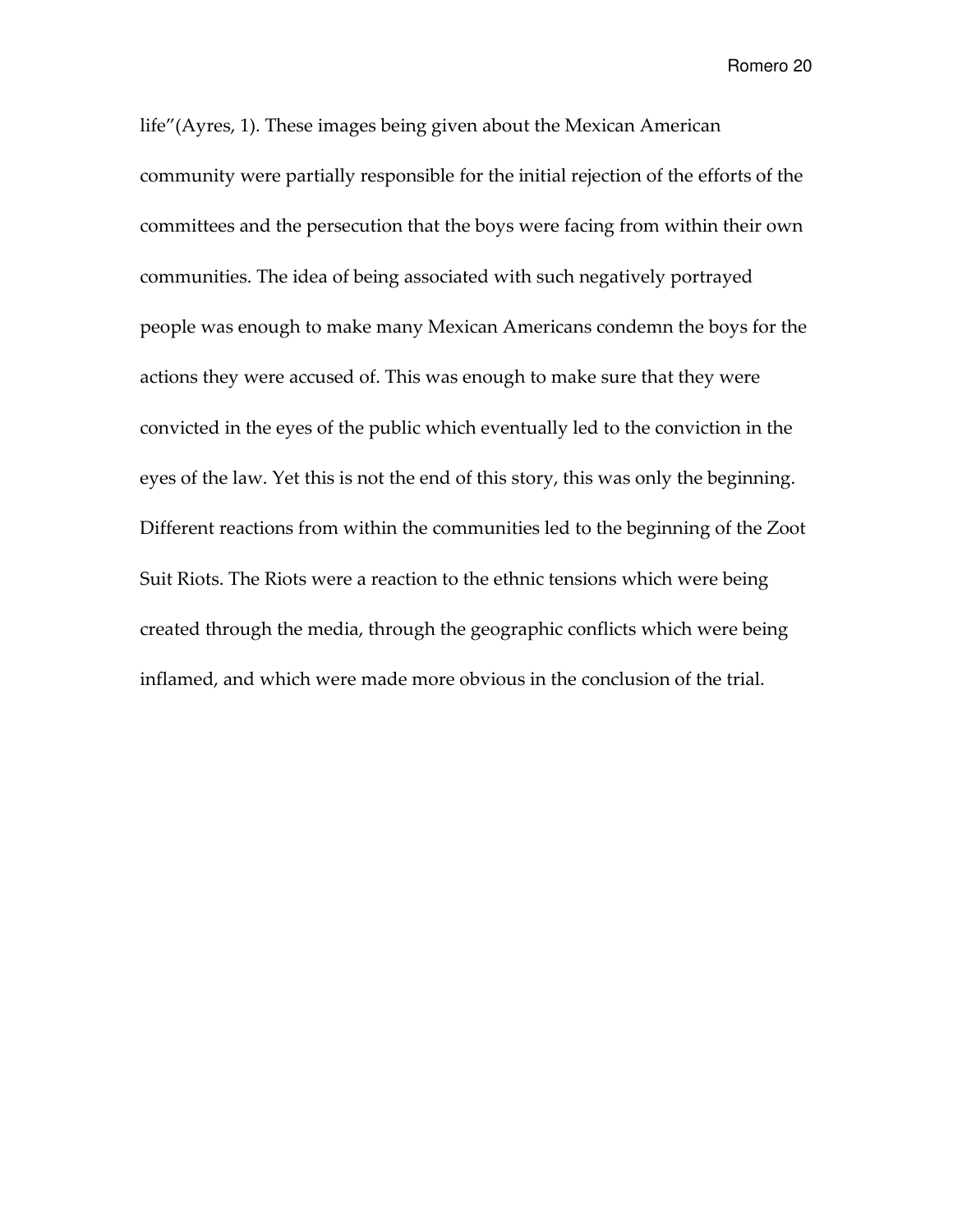#### The Zoot Suit Riots

The Zoot Suit Riots were something that began in Los Angeles on June 3, 1943 during the middle of World War II, and lasted more than a week, yet they were not like typical riots. This was a major issue that began between white sailors and Marines, and the young Mexican American youths, who were identifiable through their "Zoot Suits." These riots broke out amongst these youths stemming in part from the racial tensions that were predominant at this time and also based on the fact that there was resentment between the two groups. Public sentiment led to the general inaction of the police, and there were few if any repercussions to the white Americans. The riots were highly symbolic, and had a long-lasting impact on many generations to come.

The Zoot Suit itself widely became known as a symbol, becoming most popular sometime in the 1940's, and it was used by many minorities to express themselves. The Zoot Suit originated within the Jazz community, "music started the craze to wear the elaborate suit" (Alford, 228). It was its own type of fashion in that it was usually brightly colored, with everything exaggerated. The shoulders and the coat were bigger than necessary, and the pants were wide and billowy. They formed a triangular shape which defined the Zoot Suit style. They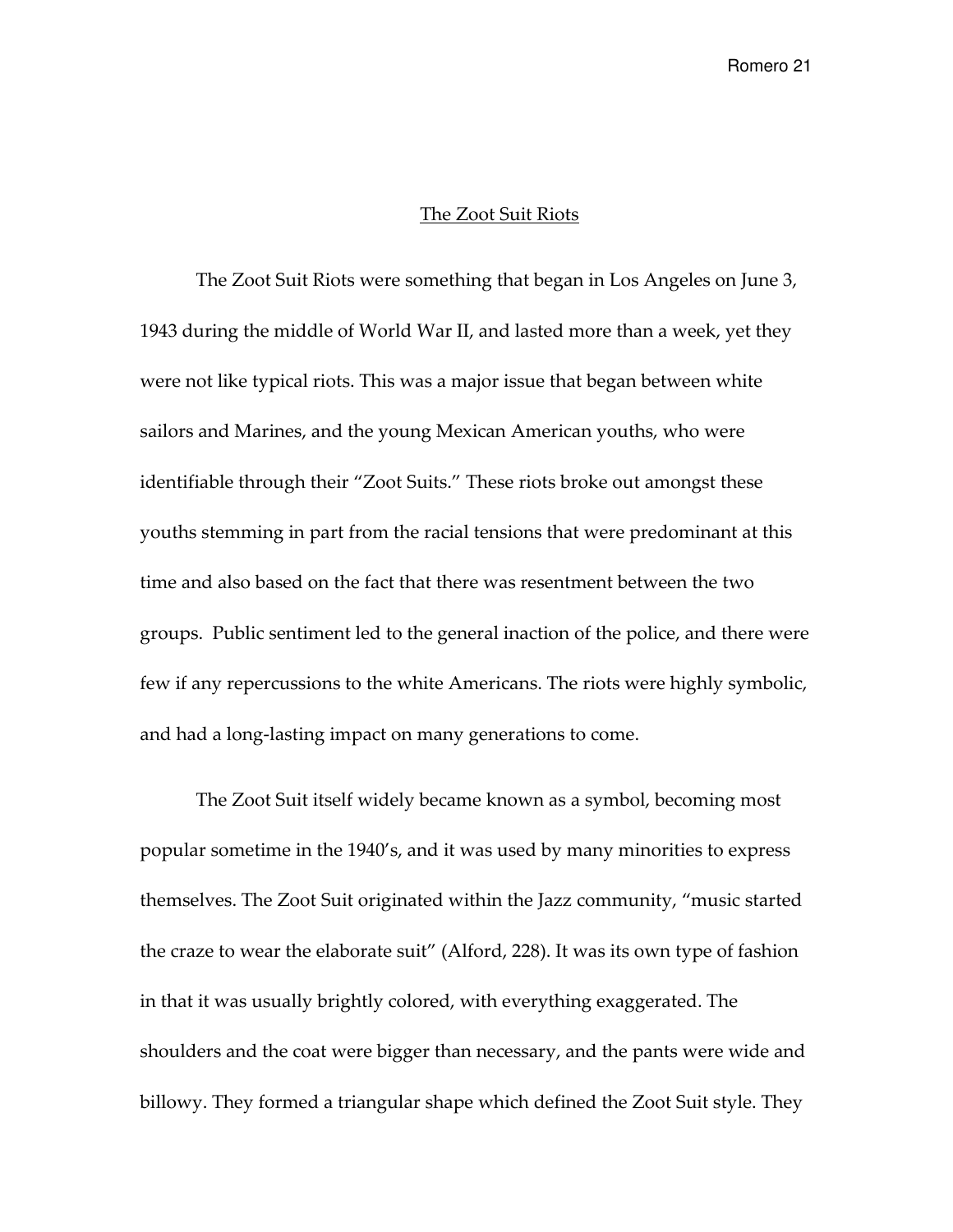were accompanied by oversized chains and real leather soled shoes. This was significant because the United States was in a time of rationing, and leather was one of the things that were being rationed, therefore the use of it for soles was viewed by many as a blatant misuse of already scarce supplies (Howard, 113). In February of that year, leather shoes had been rationed to an average of two pairs per person per year (Lingeman, 1). The riots came about in June of 1943, and this was a time in which the United States was at war, and had been at war for about a year and a half already, and tensions were running high amongst the different groups. The war was in part what was causing tensions because some of the whites were angered by the fact that there were so many Mexican Americans that were lounging around, although the Mexican Americans were actually overrepresented in the service. There were other factors such as the anti-Mexican sentiment that had been spreading throughout the communities, as well as within the media, the tensions that were building between the different groups, and ultimately these factors conflicts arising between Mexican-Americans and the white soldiers who were on leave.

Aside from the suits themselves, the stereotype that went along with the term zoot suiter was negative. Many of the people who were dressed in those outfits were considered to be "pachucos," "cholos" or "gangsters" and were immediately categorized as gangs when they were seen wandering the streets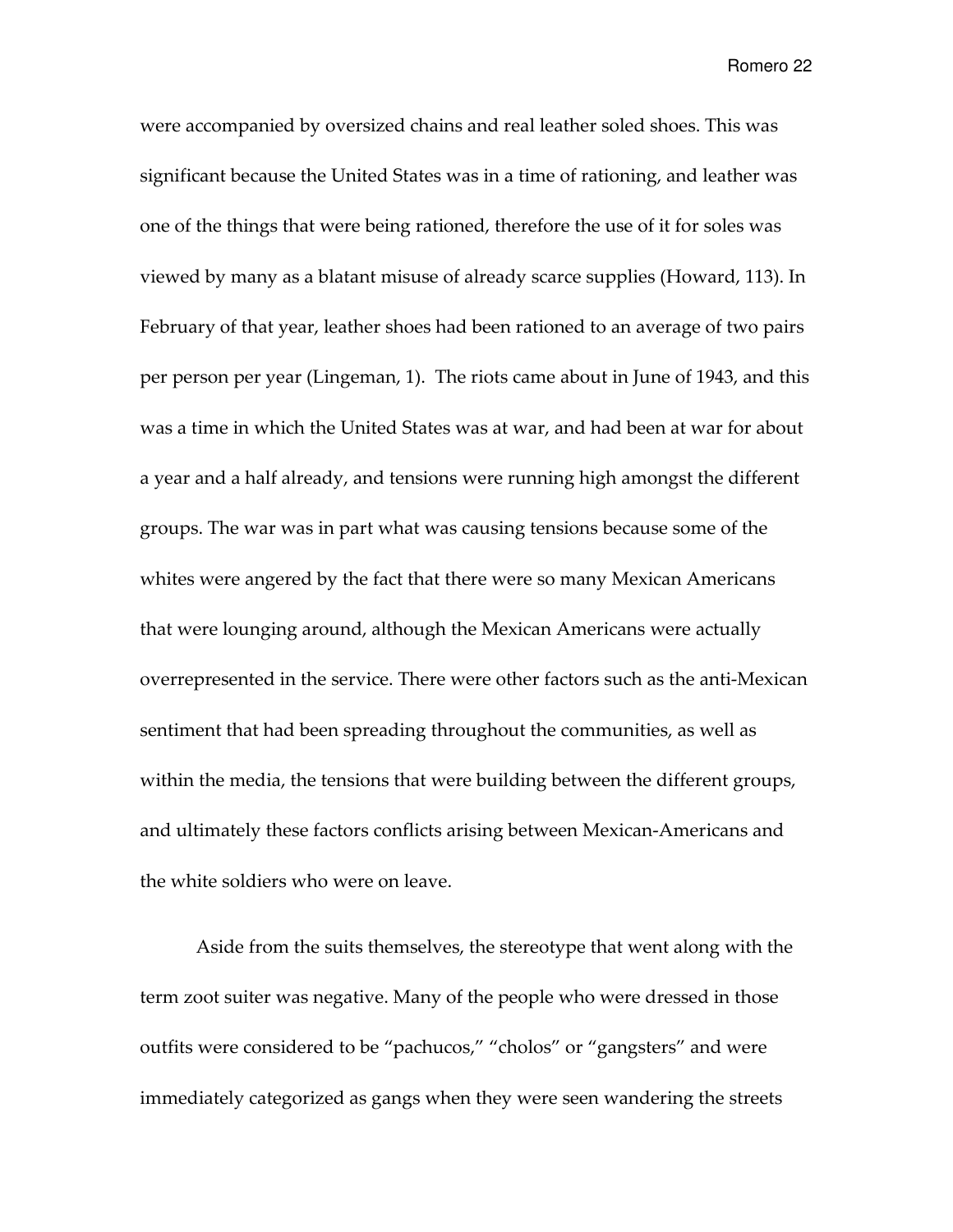with their friends. Though they were creating their own subgroup within their communities, they were not necessarily the "gangs" that others perceived them to be: "By 1942, the zoot suit wearers began to become stereotyped with criminal activity" (Alford, 230). Eduardo Pagán explains the reasoning behind this was that in order to obtain a suit like that, a lot of money was necessary and much of the society did not believe that these young minorities could be acquiring that money in a non-criminal way (Pagán, Murder, 121). There was also the issue of some youth who were involved in criminal activities such as gang members or racketeers wearing the suit, leading to the stereotyping of all zoot suiters as criminals (Alford, 230). Many times the youths who fell prey to this criminal activity did so due to their "anti-social behavior brought on by racial discrimination and segregation which restricted his opportunities for employment and social mobility in mainstream American society" (Tyler, 21). Yet many youths simply saw these suits as a way to fit in as well as a manner through which they could assert their independence. The societal norms that were in place at the time served to exclude them in many ways from different activities and places, therefore the suits granted them a certain sense of inclusion. "Knowledge that most 'non zoot-suiters' are against them was a major basis for their unity" (Daniels, 106). Rather than allowing themselves to be grouped into the category of 'other,' they took control of the labels that were placed upon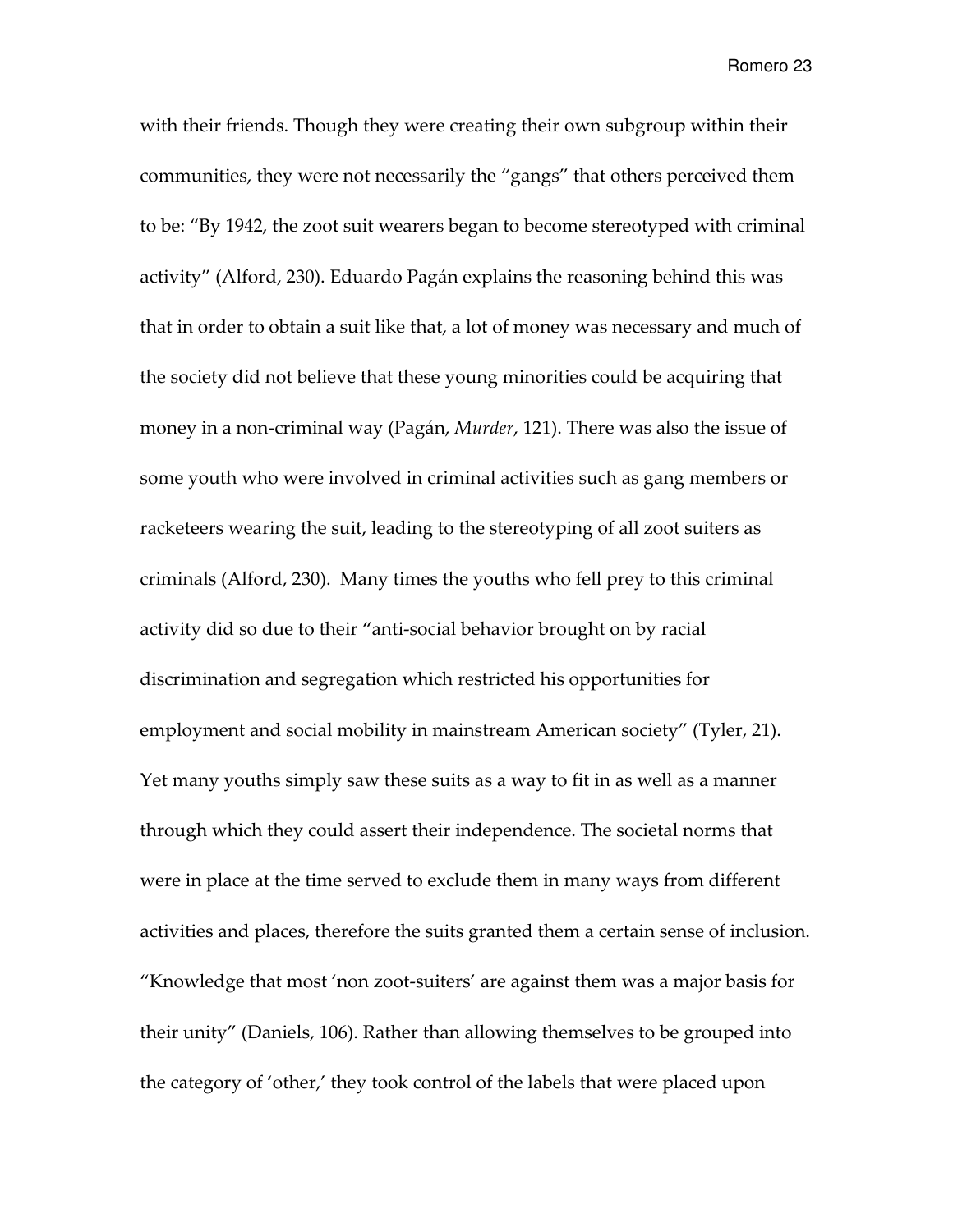them and decided what they were going to be. The use of these suits quickly became a way of expression, "These youths had rising expectations of a better life and celebrated their youth culture by dancing and parading in Zoot-Suits as a badge of their new status and aspirations"(Tyler, 23). They were asserting their adulthood and their independence. Yet the term pachuco became the label placed on anyone who wore this attire. As explained in The Sleepy Lagoon Murder Case, the term Pachuco during this time was used to define the Mexican American youth and the style that they had embraced. It ultimately became interchangeable with gangster and gangs, and this ensured that there would be many negative connotations. Yet, there is not much knowledge regarding where the term originated from (Weitz, 17). Embracing the labels placed on them was a way in which they were able to fit in with each other and exclude those who were un-willing to embrace the zoot suit. By coming together in groups dressed in loud clothing, they were acting contrary to what was typically expected of minorities.

There was a way of speaking that was predominant amongst these youths, and it was something known as Caló, and was a divergence from formal Spanish interlaced with slang (Mazón, 3). Using this slang solely within their inner circles permitted them to create a better sense of belonging and it gave them a way to not only fit in, but also to exclude those who otherwise exclude them. By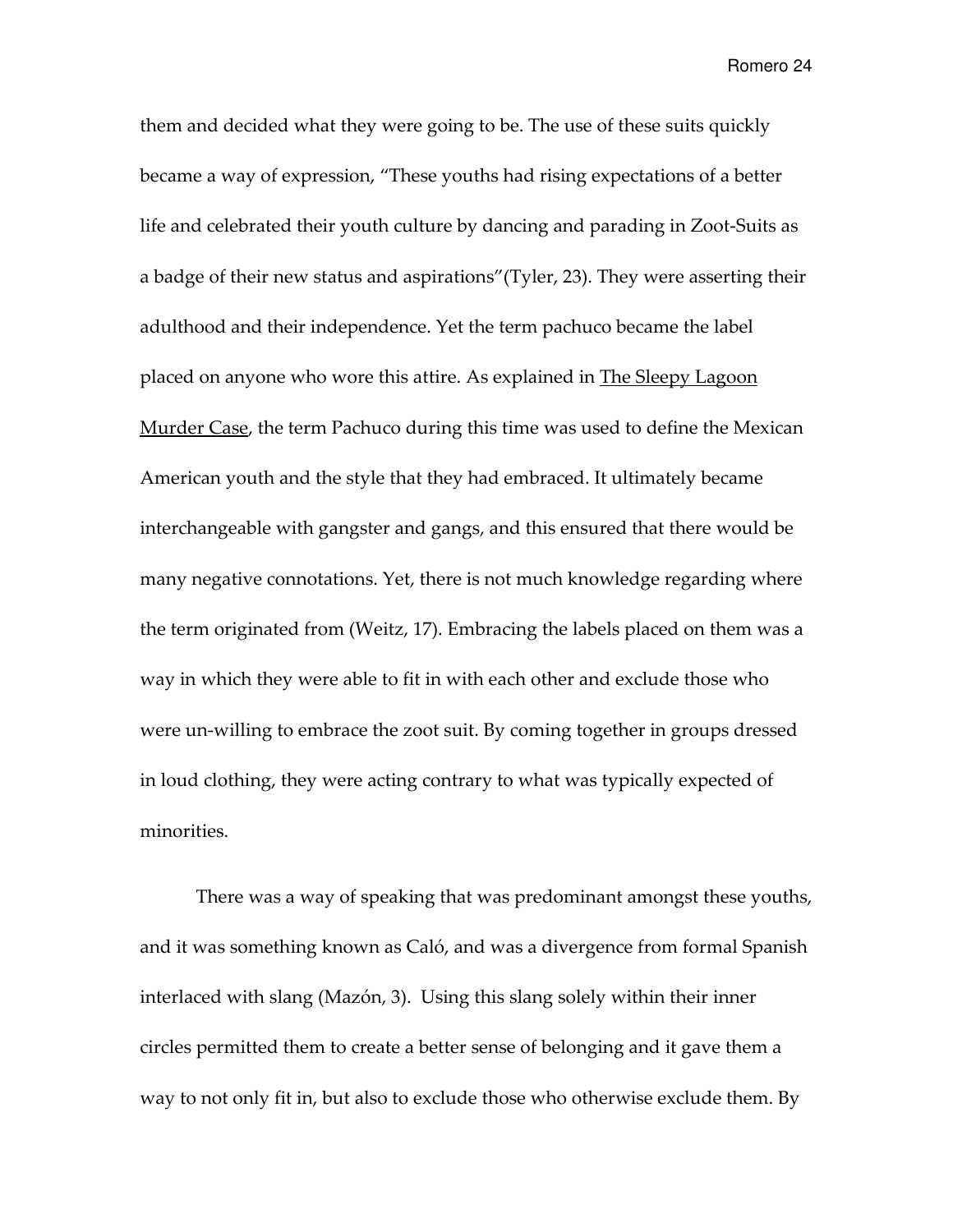using this way of speaking, they were able to talk amongst themselves and not allow others to join in their conversations. The creation of their own 'language' was something that helped them reject the traditional Spanish of their more conservative elders, and re-appropriate both English and Spanish into a less formal way of speaking they felt was better suited to them (Daniels, 108). The suit in itself became a way of life for these youths, rather than simply a manner of dress, allowing them to enjoy their early life. They refused to let their youth be tainted by what was going on in the world around them. It also granted them a way to express their discontent, "The act of putting on the suit gave them a sense of power and a way in which to resist the limits placed on them" (Howard, 127). The suit allowed them to feel a part of something, which was especially significant because many of them were the children of working class parents who did not have time to regulate what their children were doing. These youth were just looking for ways to have fun (Alford, 230).

One important factor leading up to the riots was the mass-hysteria that was growing within the Los Angeles communities due in large part to the media. In the years prior to the riots, there were many articles published portraying Mexican- Americans in a negative light, creating escalating tensions. Many of these articles were published in major newspapers, such as the Los Angeles Times, the Chicago Defender, or the Los Angeles Examiner and were therefore widely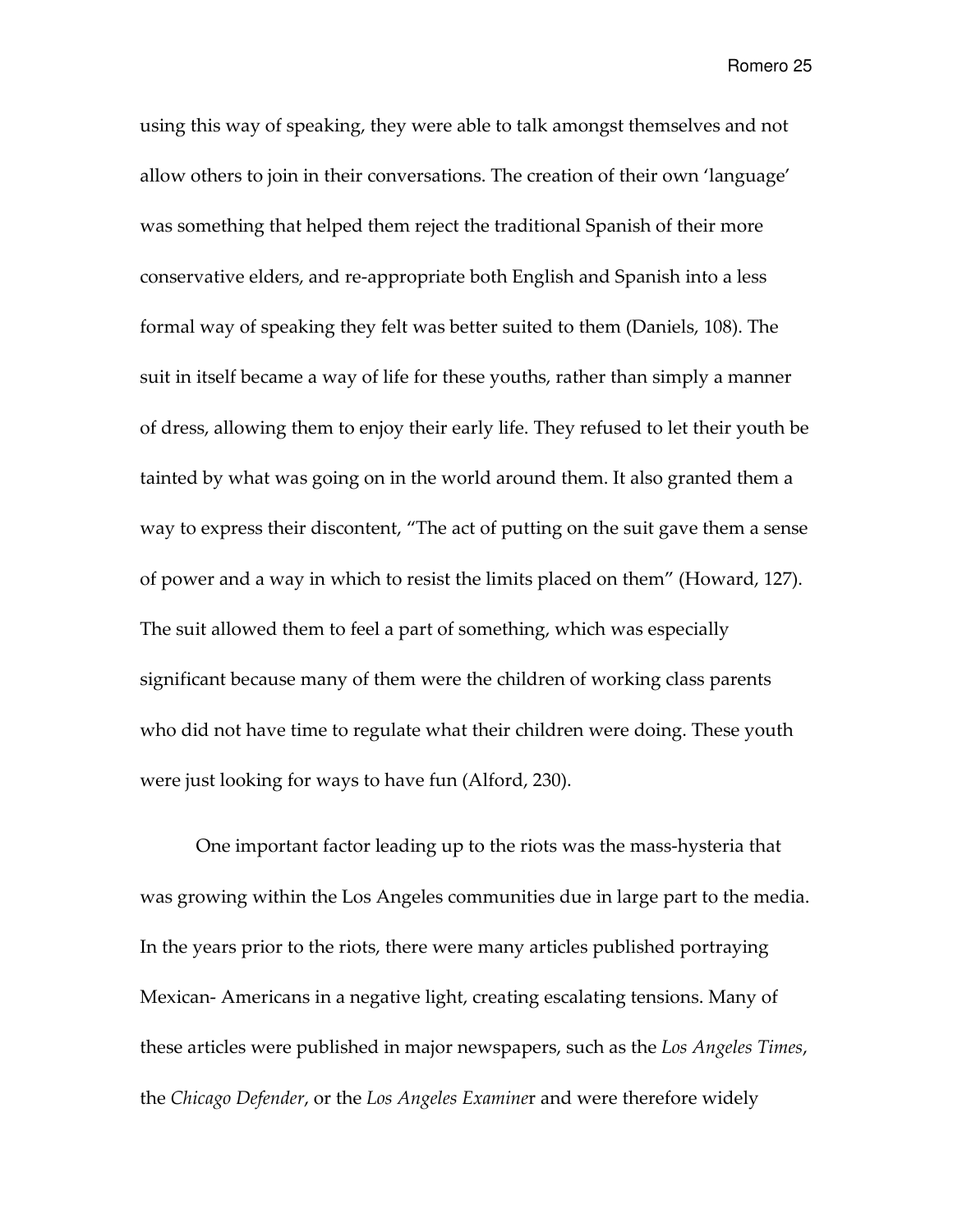distributed, as well as bringing a lot of focus to the perceived problem. In 1943 the Chicago Defender even went so far as to mention that the "zoot suit expressed the rebellion by young people against the drab slum life through the colorful costume that identified them as members of their own society" (Howard, 113). This implied that they were attempting to be rebellious in a time of war, a time in which people are expected to pull together. It also emphasized that they were isolating themselves into exclusive groups, which implies that they were attempting to keep others out. It also created correlations with gang culture, in which it was important to be able to be identified as part of your gang. In the years prior to this, there were many instances of yellow journalism spreading through diverse newspapers, with article titles such as the following; "How can we halt rising flood of crime?", "Round-up of Gangsters Begun", and "War Against Gangsters Already Bearing Fruit," (Los Angeles Times). These and many more like these were being printed throughout the different papers, and from the mere titles, the prejudicial nature of the articles becomes more than obvious. The result of this was a growing sense of racial tension, with many people becoming appalled at the increasing "gang-warfare" and "violence" that was supposedly spreading throughout the city. This helped to create a highly negative image that was associated with all Mexican Americans, and this prejudicial sentiment was a precursor to the riots that were to come.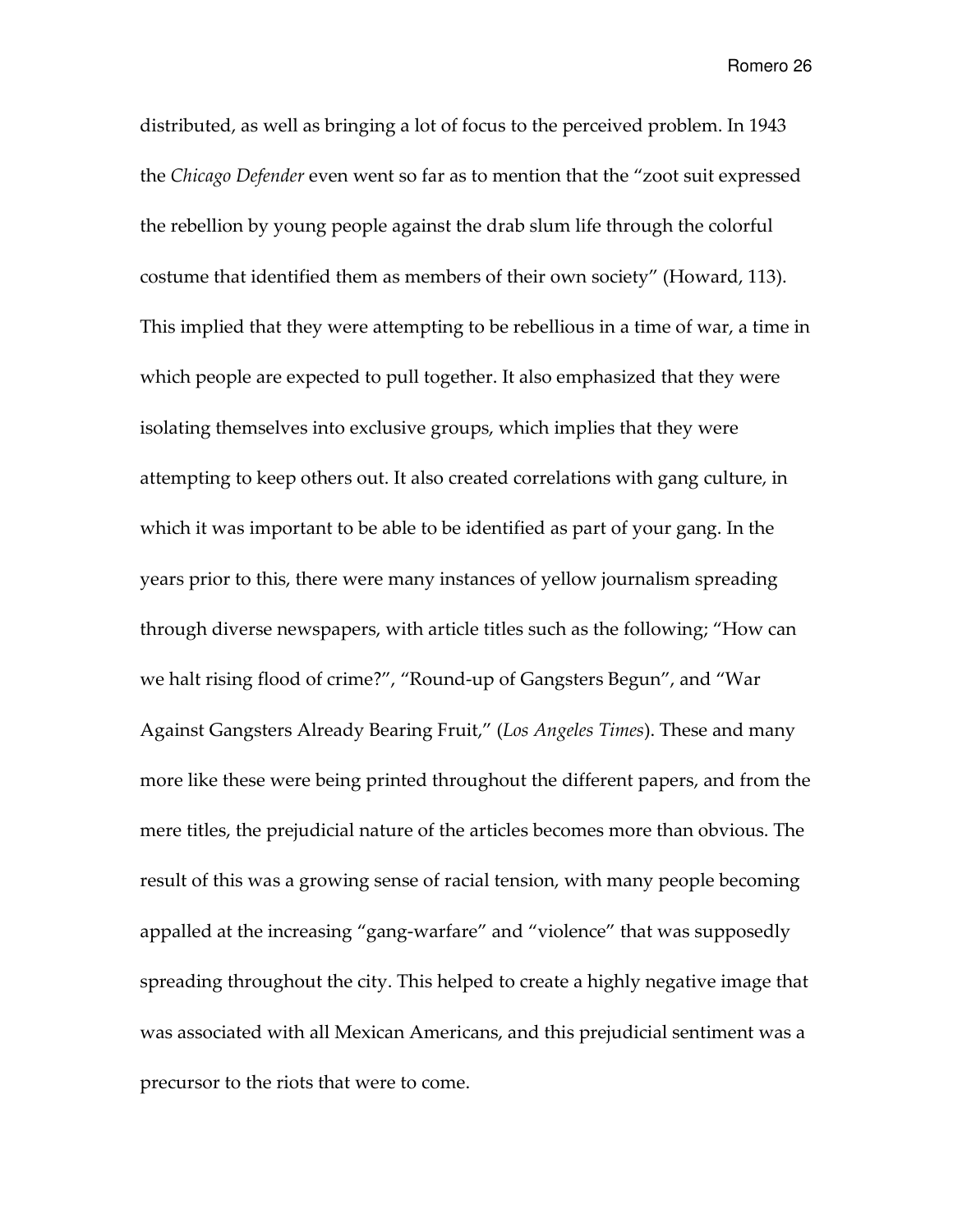The stereotype that was being related to Mexican-American youths in particular was very damaging to the way that society would perceive them in the upcoming events. Therefore there was much blame placed on the press for "whipping up anti-Mexican attitudes before the riot" (Pagan, "Los Angeles" 224). Sentiment that was created by the press along with the wartime problems already present were two very influential factors in the Zoot Suit Riots. By insisting that the youths were becoming a problem within the society, there was the implication that a solution had to be found. Aside from that was all of the publicity surrounding the Sleepy Lagoon Trial. There had been a roundup of a disproportionate number of youths simply because they were Mexican Americans, and this led to there being 22 people placed on trial for the murder of one man. This trial in itself was a reaction to the growing negative publicity given to Mexican American youths, and it ended in a conviction. Throughout the trial, there were many blatantly racist actions and the conviction was considered to be unjust by many people. This gave many Mexican-American youths a reason to start questioning social norms and to adopt a rebellious attitude. The blatant lack of respect in the general populace as well as the mistreatment at the hands of the law was enough to fuel the youths rebellious attitudes, which eventually led to action. The Mexican American youth were being given reasons to be resentful, because although the unjust arrest and convictions of these youths may have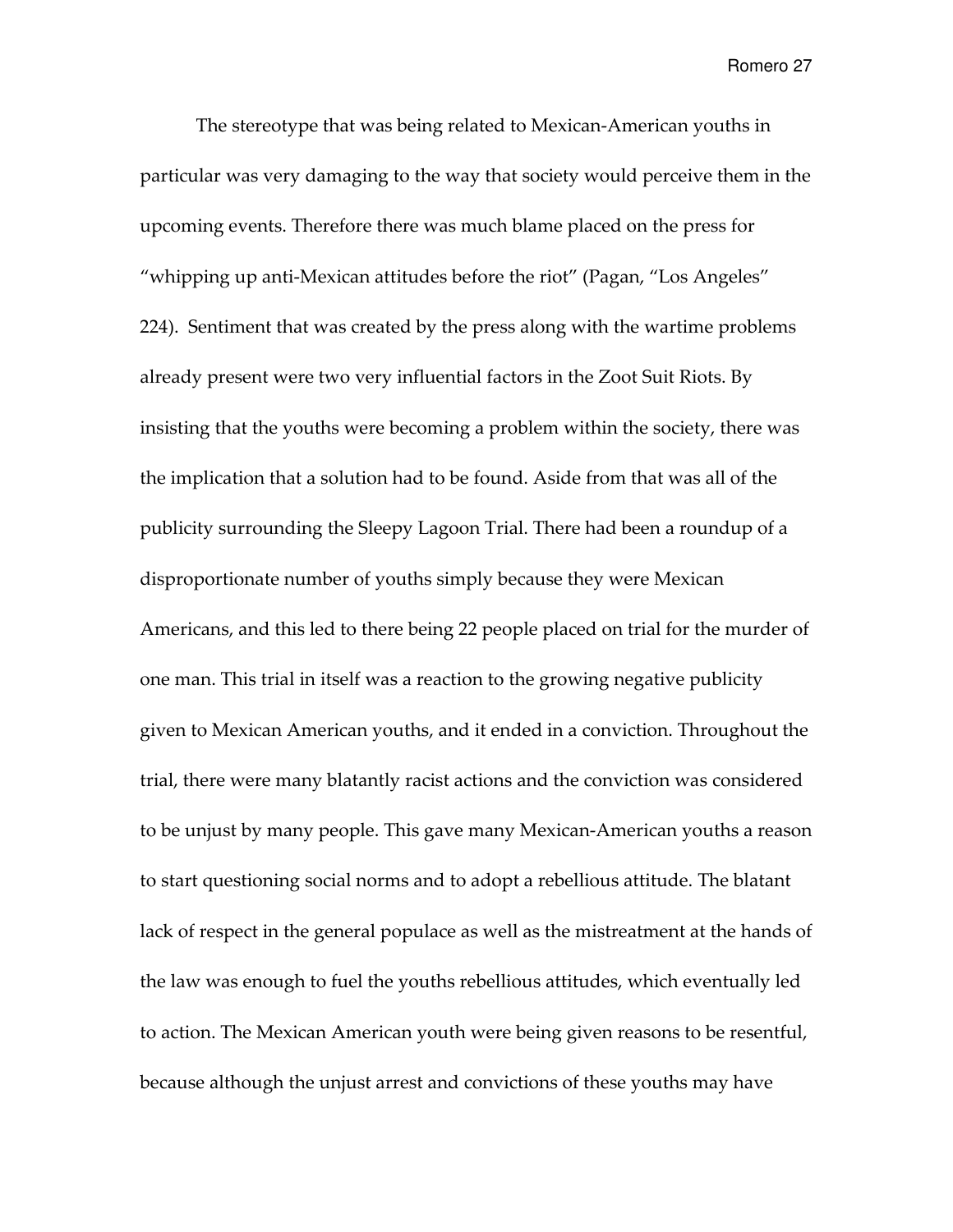been the most publicized, they were not the only acts of injustice that was occurring at the time.

The actual suits themselves were also a major part of the problem, in that they were not socially acceptable to the majority of the population. They were considered to be highly wasteful, due to the excessive material necessary to create them,

 Sometimes a suit, sometimes a sport coat and slacks, and always loose fitting, except for the pants' cuffs, whose narrow size made the trousers appear even baggier. Coats were fingertip length…had shoulders more like epaulettes. Duck-tail haircuts… long watch chains, wide brimmed hats with narrow crowns, perhaps adorned with a long feather… in Southern California, thick soled shoes accented the suits. (Daniels, 104)

The use of so much material during a time of scarcity was considered to be extravagant, and the suits themselves were generally somewhere between 65 to 85 dollars, which for that time was very expensive (Daniels, 102). It was not considered illegal to wear or own a suit, yet manufacturing one during the wartime was considered a crime, and was punishable with a 10,000 dollar fine (Howard, 114). This was in part because to make a Zoot Suit it would be necessary to ignore the restrictions that had been put in place regarding the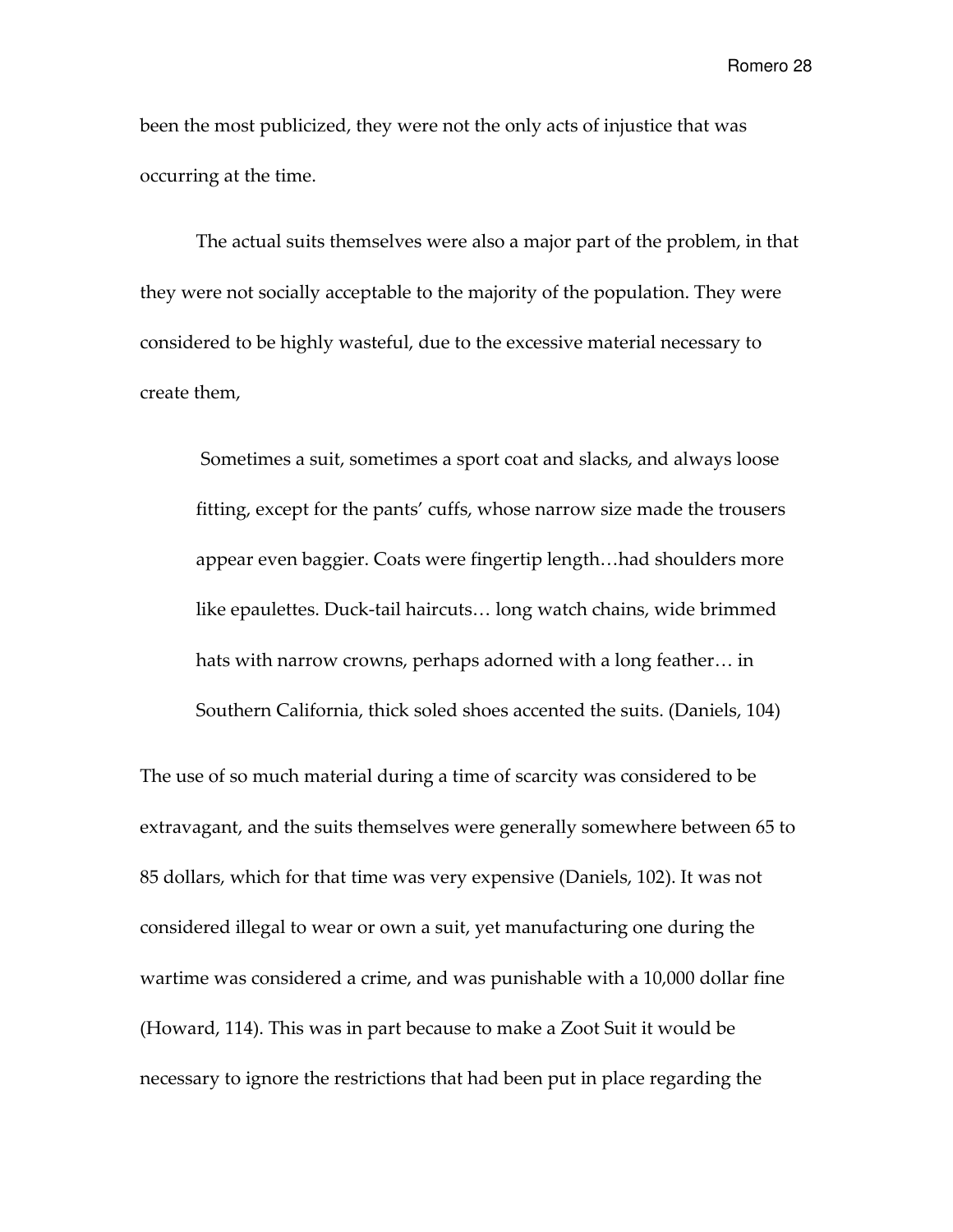amount of cloth and materials permissible at the time. By wearing the suits in public, these youths were flaunting the fact that they were doing something that was looked down upon in society. They were not taking part in the war, and they were blatantly going against the war efforts. Rather than doing what was expected of them, they chose to go against what society, as well as their elders expected of them. The suit also permitted the youth to go against what were unwritten social norms, in which the minorities were supposed to be unseen and unheard in public spaces and the use of these suits were contrary to all of that due to their loud colors and exaggerated characteristics (American, 1). Therefore, they were not only deliberately going against the restrictions in place, as well as the public sentiment regarding clothes and use of raw materials. They were also using their suits to go against "unwritten rules" regarding the way they were allowed to carry themselves and present themselves in public (American, 1). This was adding fuel to the already negative sentiment that was present at the time. They were challenging the stereotypes of how they were allowed to behave and the ways in which other people were allowed to interact with them.

 The early 1940's was a time in which the war was going on; therefore many people were already in military garb, while others were expected to be willing to make sacrifices to support the wartime effort. The refusal of the Mexican-Americans to conform to this was considered problematic, "It was a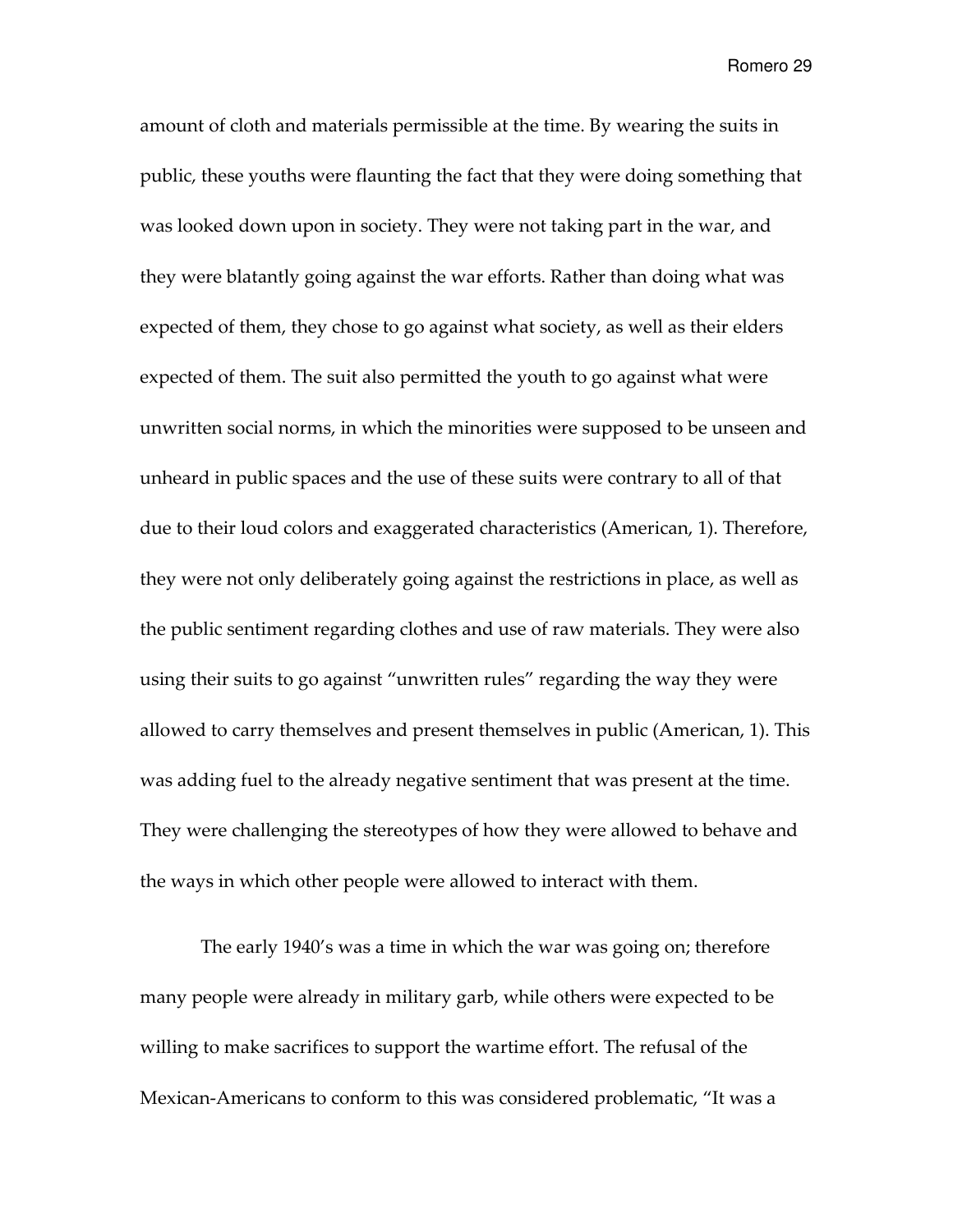time for civic minded responsibility. The Zoot suit and its wearer represented the antithesis of this public, patriotic sentiment" (American, 1). White Americans as well as many older more traditional Mexican Americans perceived the continued use of the Zoot suits as a manner of resisting or undermining the war efforts, and therefore saw them as unpatriotic. This was creating a divide between the newer and the older generations of Mexican Americans, creating tensions within the communities themselves. An example of this was the condemnation of the youths who were being charged in the Sleepy Lagoon Murder from within their own communities. It was also taken into account that no one believed that these boys would be hired wearing their suits, and for that reason it was assumed that they were in fact simply lounging around, and not contributing to the war effort in any way, "You know they are loafers because no business house would allow them to work in such fantastic outfits," (Daniels, 102). Along with being a symbol of non-conformity, the zoot suit was also taken to imply laziness and an unwillingness to work. None of these people took into account the racism that was already abundant at the time In many ways, the racist sentiment prevented these youths from getting a viable job in the first place simply because of the color of their skin. During the time that these young men and women started to wear these outfits, there was in general a segregated society, and in most cases, the suits were being worn as a statement against the mistreatment of minorities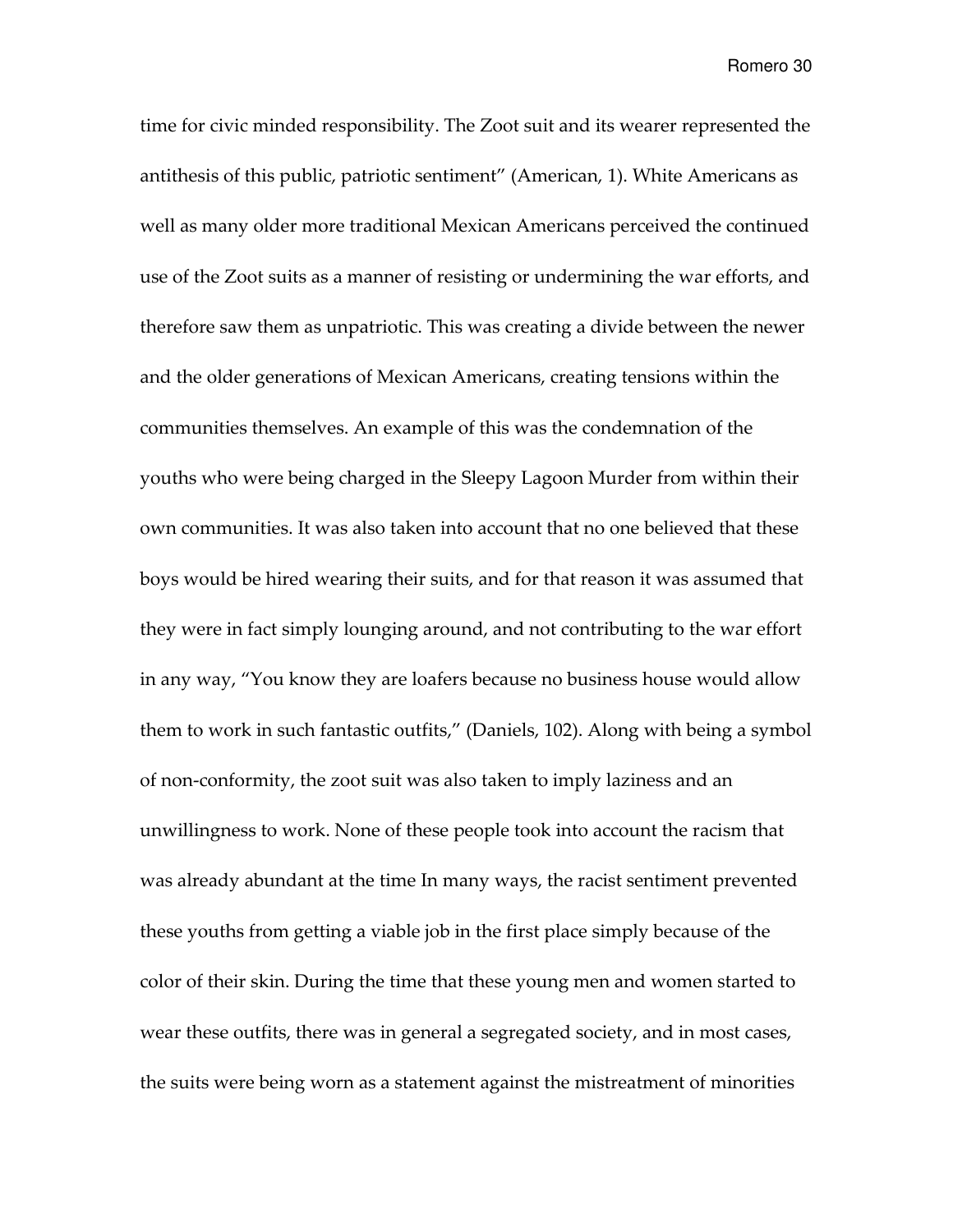(Alford, 231). White privilege was an unspoken but obvious truth and the white military men made "assumptions that they were entitled to a free and open access to all of Los Angeles by virtue of their citizenship, race, class, gender, and military service… the local youth 'saw the same space differently" (Pagán, "Los Angeles" 234). Public space became a source of conflict, because both groups had different opinions regarding what that meant, and who should be granted access. Therefore, the Mexican American youth were rebelling against the unspoken rules of white privilege and the servicemen were focusing on what they considered to be acts of rebellion. To the servicemen, these acts meant that the youths were being unpatriotic and therefore they needed to be taught a lesson. All of these factors along with the fact that at the time there were many soldiers and military personnel on leave in Los Angeles who were being harassed by some of the youths, led to what is now widely known as the Zoot Suit Riots of 1943.

Leading up to the riots, there had already been many instances of conflict between the sailors and the zoot suitors, many of which revolved around the white sailor's sense of entitlement to whatever they saw, and the zoot suitors' resistance to this. There was an all-white navy school erected in the middle of the Mexican-American neighborhood, and this created more situations in which there were likely to be confrontations (Pagan, "Los Angeles" 224). By building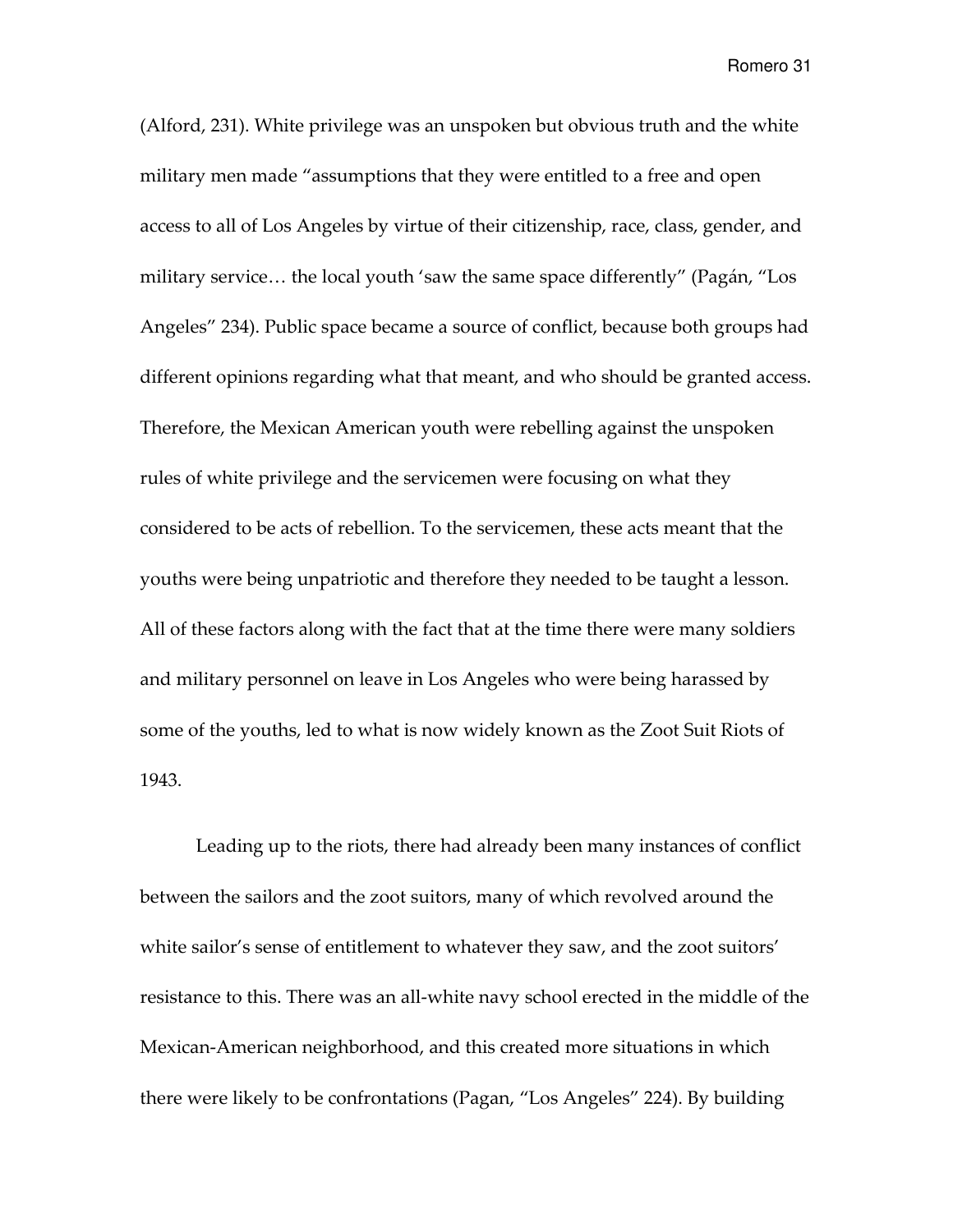this academy within the areas nearest to the poorer Mexican American communities, they were forcing the youth to become even more aware of the racial prejudice and class differences that were rampant at the time. They were constantly seeing examples of the privileges granted to the white servicemen that were denied to them. The overcrowding of military men who were on leave in the area led to problems, "in the two weeks preceding the Zoot-Suit Riots, there were eighteen reported incidents involving servicemen in Southern California, seven of which resulted in death"( Mazón, 59). This conflict along with the newspaper articles which were being printed filled with complaints about the unruly zoot suitors were adding fuel to the already problematic relationship between these two separate groups of people. The soldiers were not content with the way that they were being treated or 'disrespected' by the Mexican-American youths, while at the same time, the youths were not happy with the white soldiers actions or their sense of entitlement.

After weeks of these smaller scale conflicts, the one that was the final straw occurred on May 31<sup>st</sup> and involved a fight that broke out among some zoot suit clad youths and a group of servicemen, which left one of the servicemen with a jaw that was broken in two places (Pagán, "Los Angeles" 243). In the weeks prior to this there had been increasingly more and more heated conflicts between these two groups, yet this incident was one in which the 'white' soldiers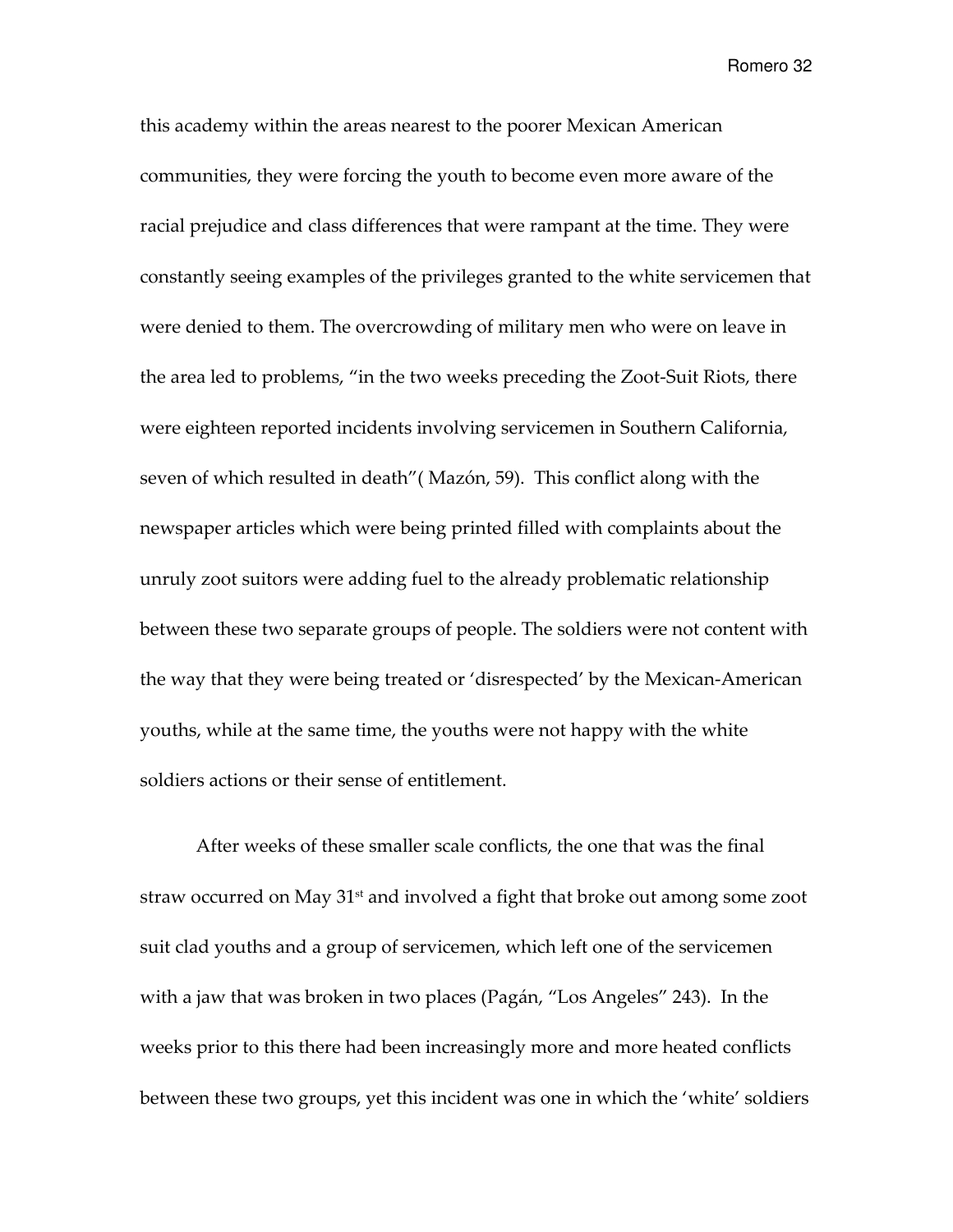finally decided that they had enough and they wanted revenge. They were getting exaggerated versions of what had actually happened and this was enough to cause them to want to retaliate. The local law enforcement was being depreciatively imagined as ineffectual and cowardly in the face of the "Mexican" uprising therefore, "white military men looked to themselves as the only group capable of restoring order; not only the order of law but the order of white male dominance" (Pagán, "Los Angeles" 245). After this there was another incident, which occurred on the actual day that the riots started, June  $3<sup>rd</sup>$  1943, in which a group of sailors were insulted by some youths. This eventually led to them returning to where they were staying and creating a plan with which to get even for all the 'injustices' they had suffered at the hands of the Mexican-Americans (Pagán, "Los Angeles" 246). Both of these confrontations were highly influential in initial stages of the riots, and they are attributed with being the final provocative incidents in the days before the riots, though they were not much worse than the conflicts that had been occurring in the previous weeks.

What is classified as the riots began on June  $3<sup>rd</sup>$ , when about fifty sailors decided to seek revenge for all of the problems they had encountered while interacting with the Mexican-American youths. They gathered in a group and went along the streets searching for any youths who were in zoot suits, subsequently stripping them of their suits, and burning them, after having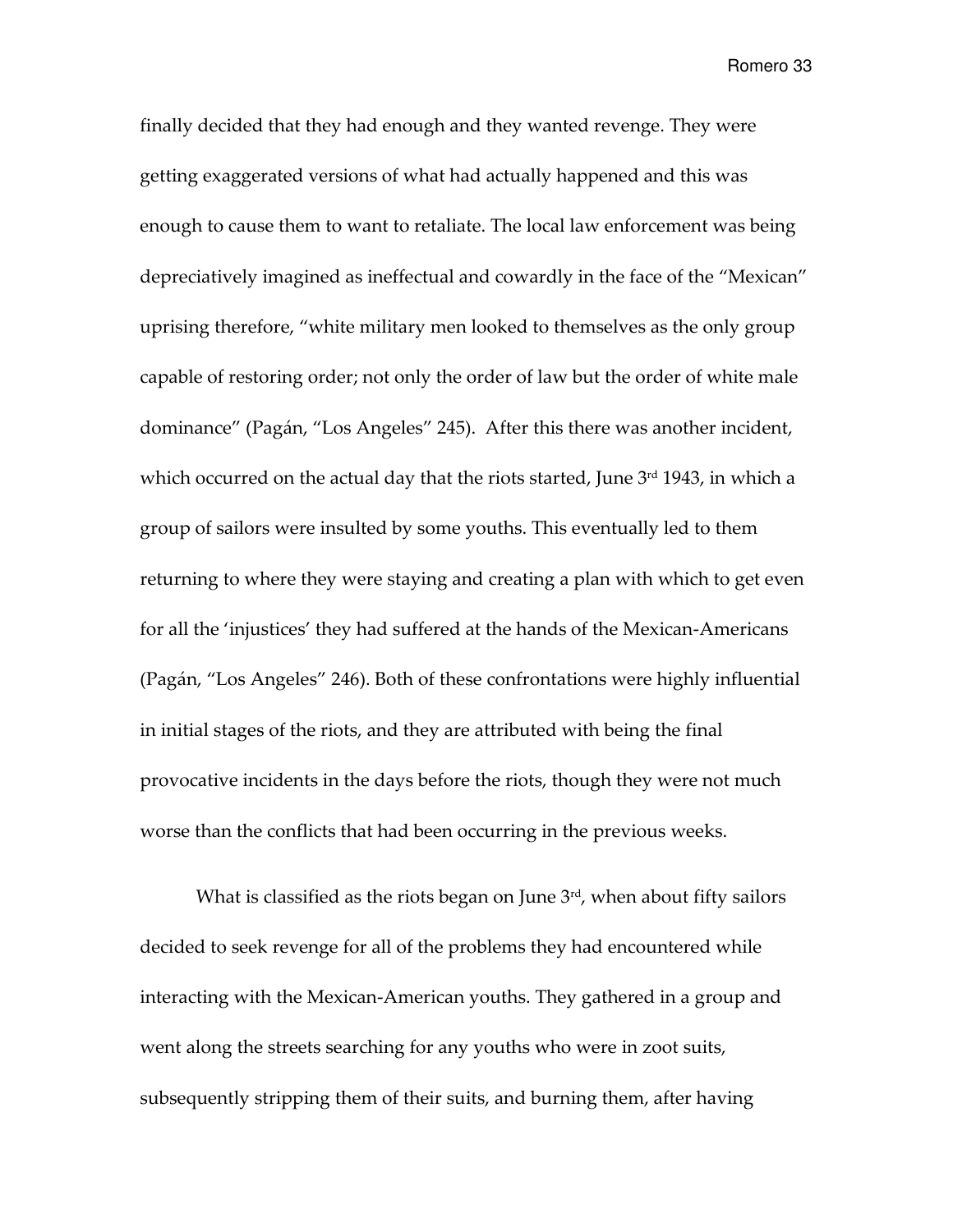beaten them into submission first (Howard, 117). These actions by the servicemen were brutal, as well as humiliating, because they were leaving the naked youth bleeding on the street. Throughout the subsequent days, there were many more attacks occurring, with many white military personnel hunting for and attacking the Mexican-American youth. While at the beginning they were solely targeting the young men who were dressed in zoot suits, it quickly escalated to simply attacking anyone who appeared to be Mexican-American (Mazón, 74). The youth would be stripped beaten, and left naked on the street. In many cases these beatings were followed by an arrest of the Chicano by a police officer who had been watching, and this arrest was supposedly for their own protection. By arresting the youth, the police were implying that they were at fault, and this permitted anyone who was witnessing these beatings to justify them, because the police seemed to be siding with the servicemen. Like with the Sleepy Lagoon trial, and the pre-riot days, the press was creating more problems than necessary, and they were using the news-papers to incite more people into the riot. There were many highly misleading and prejudicial headlines being printed, labeling the youth as "Zoot Suit Gangsters" and "Youth Gangs Leading Cause of Delinquency" (Alford, 231) . Headlines such as these and other articles being printed at the time were influential in shaping the public opinion about what was actually occurring, leading many people to think that the 'riots' were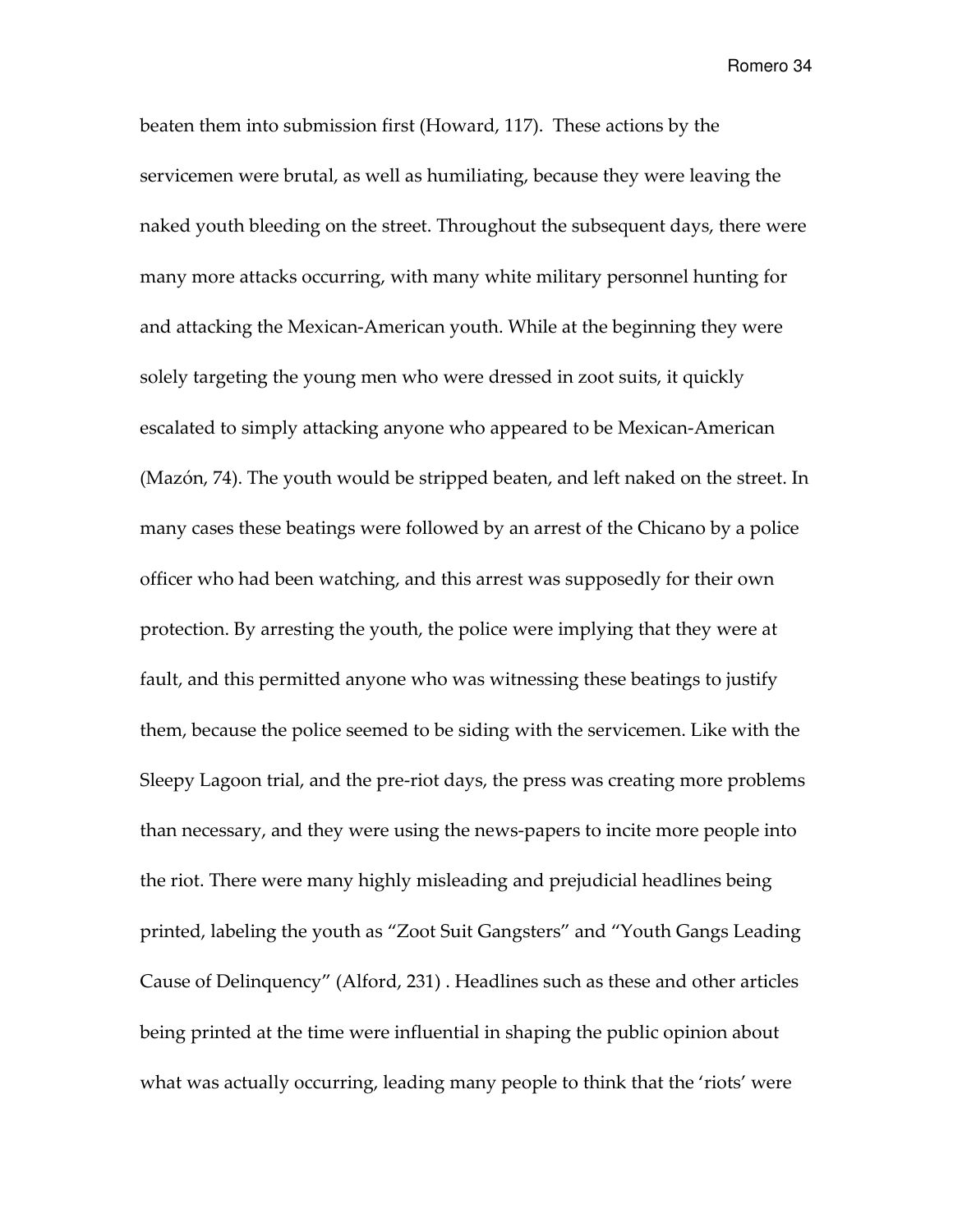simply a conflict between "patriotic fighting men and a 'fringe group of maladjusted youth" (Alford, 231). Through the simplification of the riots into a simple conflict, the press was able to diminish the attention to the actual problem being faced by the Mexican-Americans. This laid the blame at the feet of the youth, minimizing the role the servicemen had in inciting and prolonging the riots. They were also able to limit any immediate scrutiny they would face for permitting this racially motivated riot, while at the same time fighting a war in Germany against Nazi racism (Pagán, "Los Angeles" 246). Since the US was fighting a war in another country against racism, admitting that these were racial riots that were a reaction to the youth not following the "social norms" would make the government seem hypocritical.

This continued until June 9<sup>th</sup> and there were many conflicts throughout the six days that the riots occurred. It escalated into white military servicemen coming into Los Angles from places such as San Diego, Las Vegas and as far up as Toronto simply to participate in the riots. There was also support from the citizens of Los Angeles who were "encouraging the vigilantes, and punished the Mexican-Americans for…generally being more aggressive then a colored minority had a right to be" (Daniels, 100). The public's general reaction was to blame the victims, which added to the prejudicial sentiment that was already rampant, and at times they went so far as to join in on the attacks. This also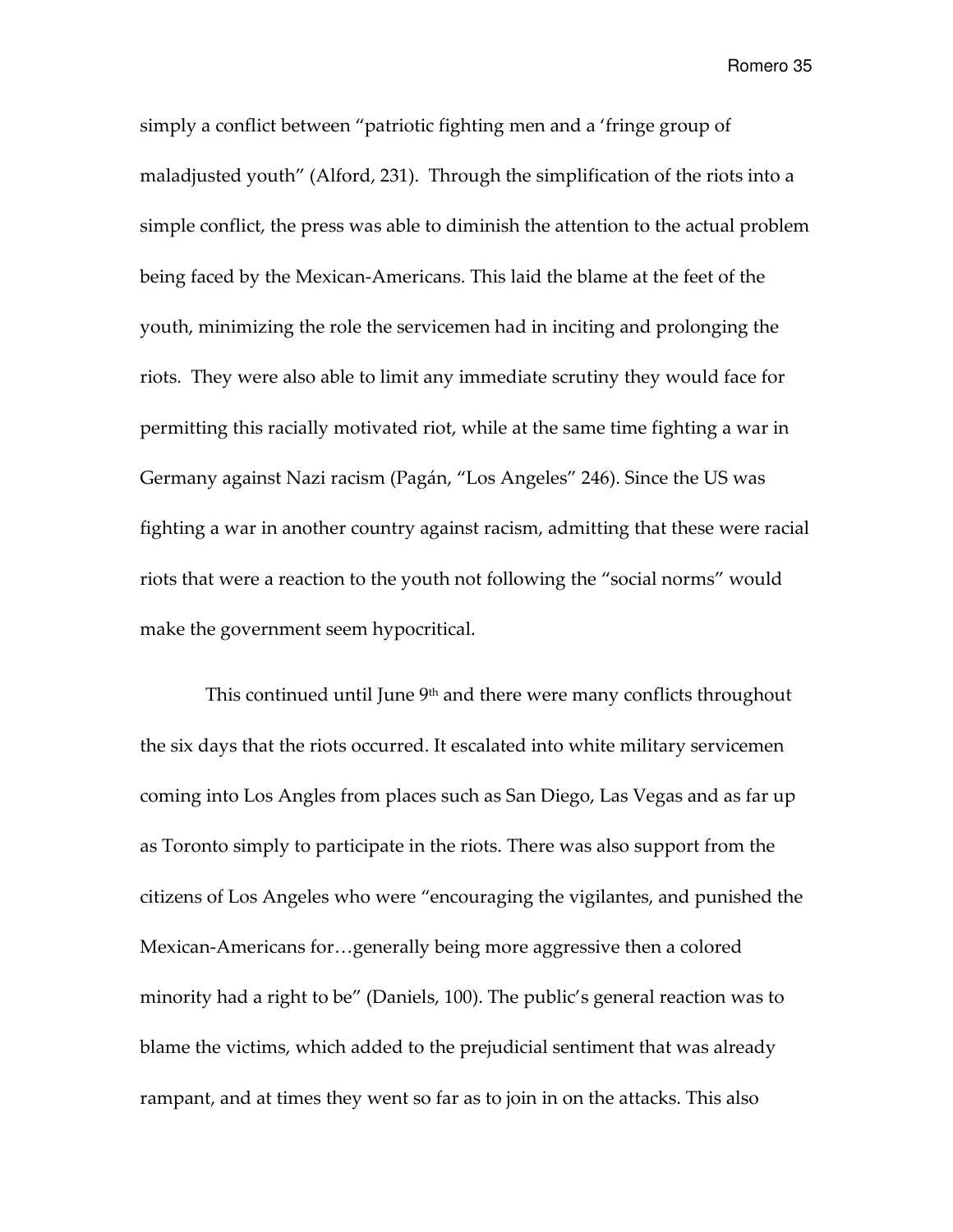permitted the police force to turn a blind eye without any serious repercussions. In some instances they were in fact perpetuating the prejudicial sentiment, as well as permitting their personal opinions to play a part in their reaction to the conflicts that were arising. "The comment of one of the local police chiefs, 'you say the cops had a hand's off policy during the riots! Well, we represent public opinion. Many of us were in the First World War, and we're not going to pick on kids in the service'" (Mazón, 76). This statement reflected the general reaction to the riots on behalf of the 'white' citizens of Los Angeles, as well as explaining the inaction of the police during the beginning days of the riots. This also related to the inability of the police force to sympathize with the Chicano youths, because in many cases, the police force was not representative of the public. The police force at the time was still segregated, and this allowed them to feel more sympathy and companionship with the white military men, very much like the jury in the Sleepy Lagoon trial.

There was much speculation as to how much involvement the women actually had during the riots. Many sources blame women as part of what was causing tensions amongst the military-men and the young Mexican Americans. The young military men were said to be causing problems, sometimes attempting to get too close to the young pachucas, which the pachucos did not like. One of the events that were most linked to being the cause of the riots was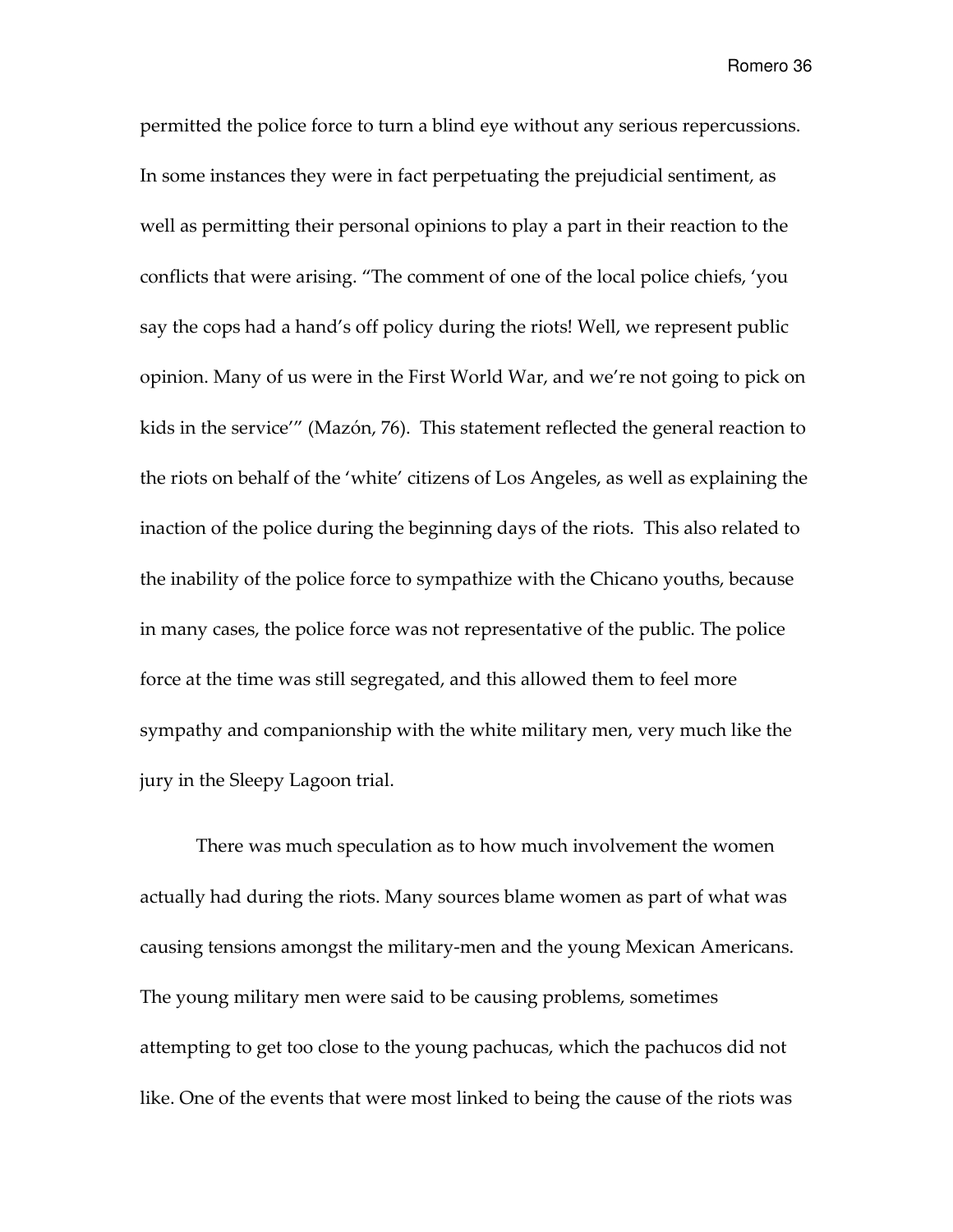allegedly started due to the military men harassing some young Mexican American women. Yet this was not the only way in which these young women were involved; at some point of being they were accused violent and there were some reports of the military men raping the women while they beat the men. There was at least one reported incident of an American woman being attacked by what she called "three female zoot suit gangsterettes." (Ramirez, 1) This was a case in which she reported that they "tackled her, slashed her face and arms with a knife or razor, then disappeared into the night."(Ramirez, 1) This event occurred during the week that the Riots were occurring and is one example of alleged female involvement, yet aside from this there were not very many accusations against the women. Despite this, there were still many young women who were taken into custody, and sent to different institutions based on the simple fact that they refused to assimilate and follow the social norms that where put in place for them. These women were beginning to form their own identity, rejecting the traditional Mexican norms as well as rejecting the American ideals that were being introduced to them. By doing this they were able to create their own sense of belonging, creating a group which permitted them to fit in with people while at the same time being able to stand out amongst them. Their involvement within the zoot suit movement was considered by some insignificant, and by others simply a way of rebelling.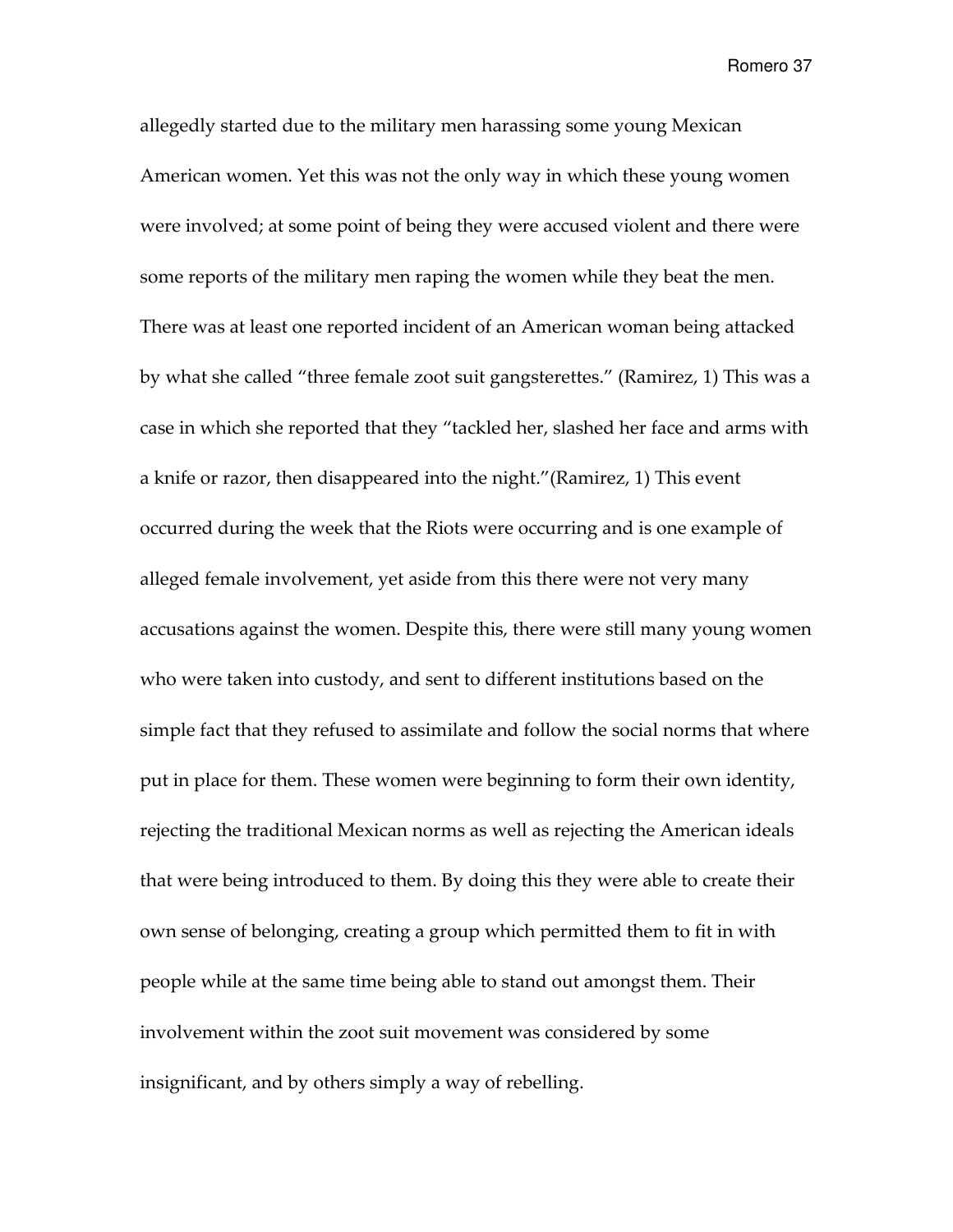When the police finally decided to start doing something about the riots, the majority of the arrested youth ended up being minorities:

Political and racial studies done during the ten-day rioting concluded that most of the 600 youths who were beaten and arrested were Mexican-American and African-American youths, and that it was a blatant display of racial prejudice among not only the servicemen, but the police and the press as well. (Alford, 233)

The reactions of these different groups of people permit us to see the way in which the prejudicial sentiment that was prevalent at the time was able to affect even the way the law functioned. The law was supposed to protect the victims of abuse, rather than punish them for being victims. Instead, they were unjustly taken into custody, though it was claimed that this was being done for their own protection. (Pagán, "Los Angeles" 224) Yet, had hundreds of 'white' American youth been arrested and taken to jail for their 'protection' there would have been a public outcry. The Fourteenth Amendment clearly states that no one can be deprived of life, liberty or property without due process of law, yet there were hundreds of minority youths being taken into custody with no just legal cause. Therefore, they were subject to wrongful arrest. These youths were being detained without probable cause that they committed a crime, and solely for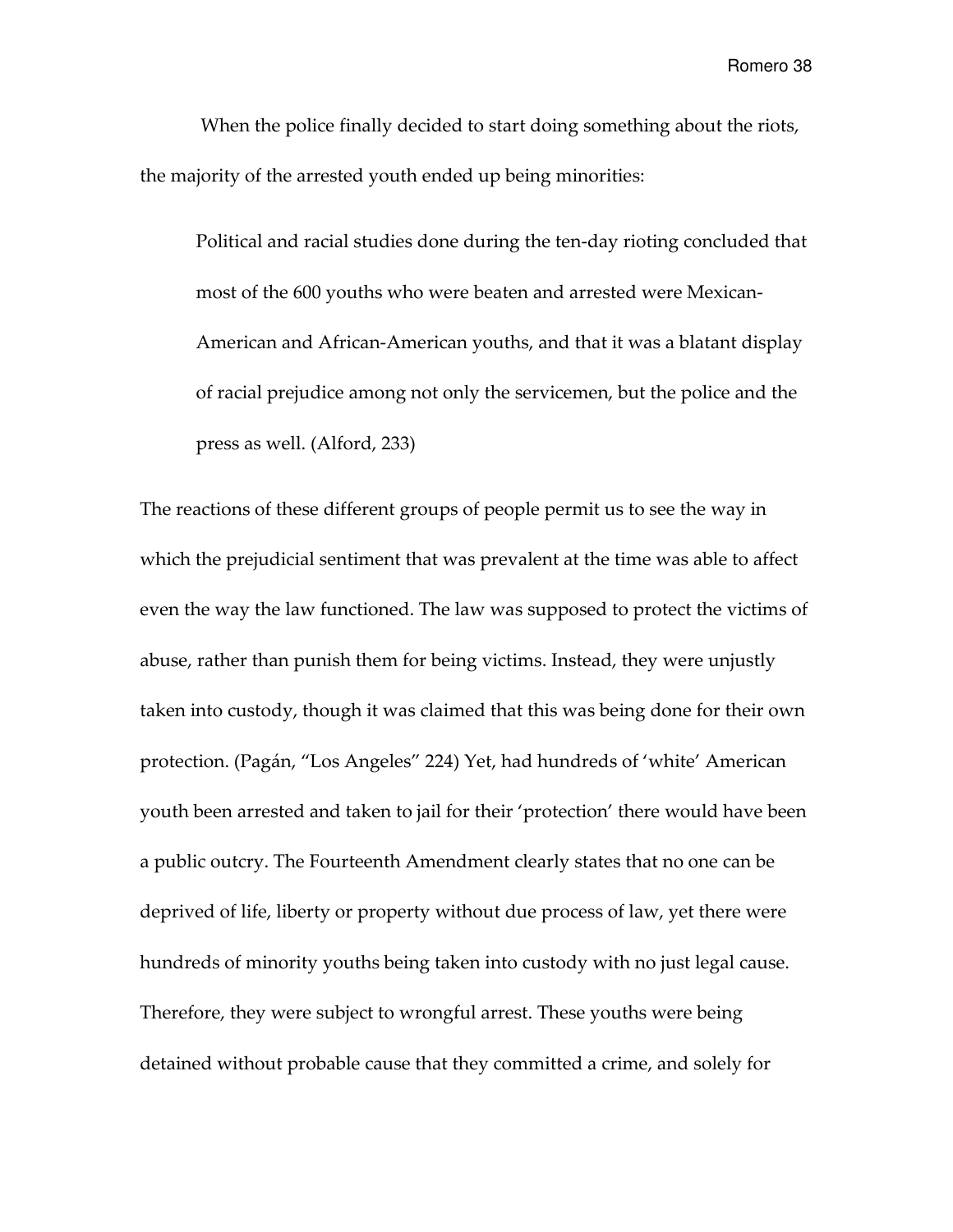their race. Aside from that they were being exposed to racially motivated violence from the public, and nothing was being done about it, therefore the discrimination they were facing was doubled.

 After many days of rioting, there was an attempt to put a stop to it through legal methods on June  $9<sup>th</sup>$ . The Los Angeles City Council attempted to ban the zoot suit by passing a resolution prohibiting the use of zoot suits within the city. (Mazón, 76) Although this was one way to put a stop to the riots, it was also a way of blaming the 'victims,' and asking them to change rather than attempting to put a stop to the 'perpetrators.' The resolution that was being put into effect did not inflict punishment on the citizens who were breaking the law; rather it was interfering with the rights of the victims. By asking the Mexican-American youth to stop wearing the suits, they were being denied the right to express themselves, which is guaranteed under their first amendment rights. The first amendment is one that we have taken to guarantee the freedom of expression, yet there have been instances during which these rights were not taken into account and this was one of those instances. Although the first amendment specifically states that it is defending free speech, it not only covers actual speech, rather it extends to nonverbal expression as well. Therefore the Mexican-Americans right to wear the zoot suits should have been protected under the first amendment. There was no attempt to address the fact that the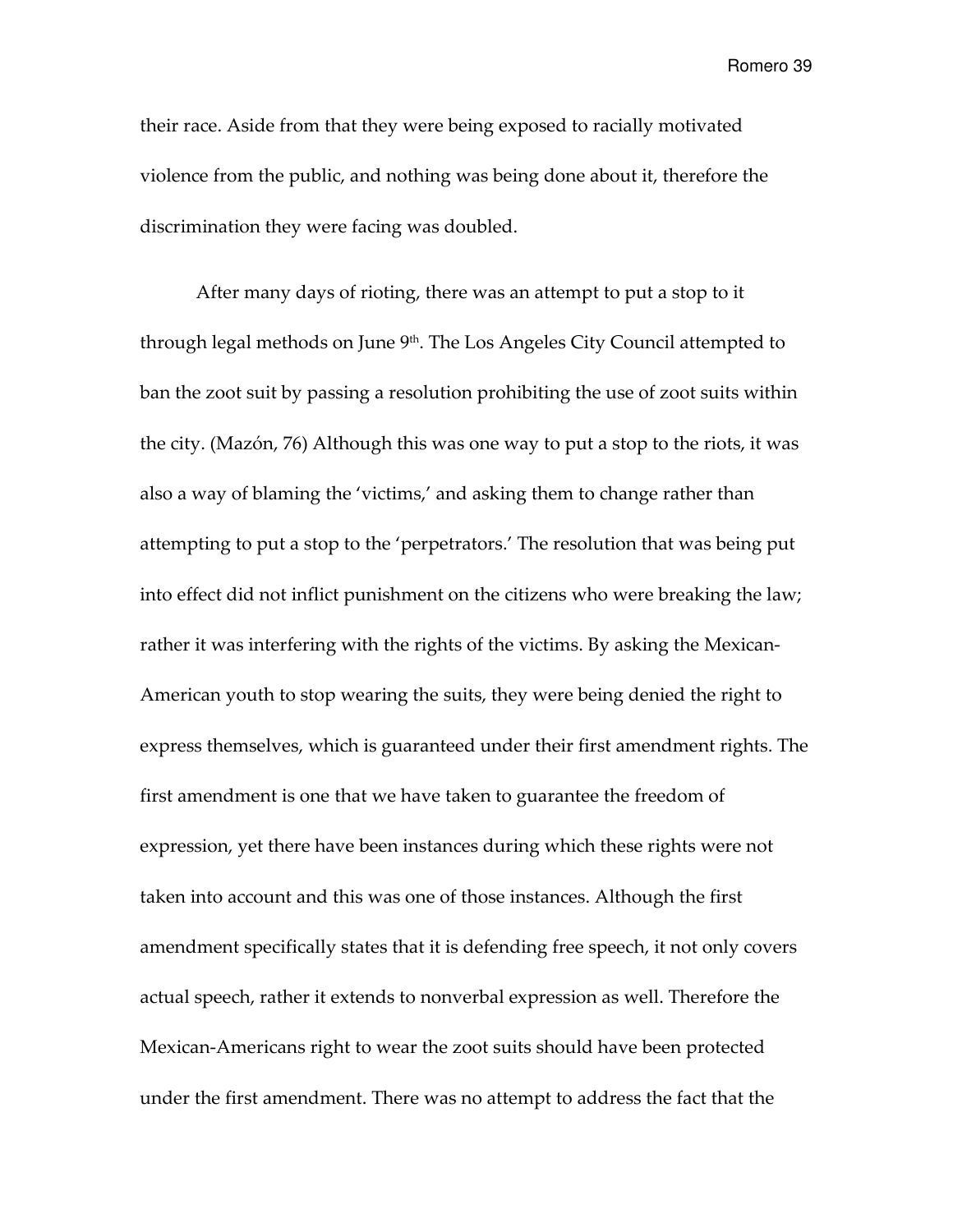military service-men were in fact out of control, "the behavior of the rioting soldiers and sailors indicated a breakdown in military discipline… the military had lost control over enlisted men" (Mazón, 74). Along with this resolution, the military had to step in and ban servicemen from entering Los Angeles, and this was followed with the Shore Patrol being ordered to arrest anyone who was being disorderly, but this was something that came from within the military, therefore excluding them from legal repercussions. The following day, there were still smaller scale confrontations occurring, yet the main conflicts were over (Timeline, 2). Although there was a ban on the military men entering Los Angeles, it was something that was issued from within the military itself, versus the very public resolution regarding the legal ban placed on the suits. Since the military ban was from within, it is possible that it made it more difficult to see that the blame was not solely at the feet of the zoot suitors, because they were the ones who were most publicly reprimanded. By permitting this, the idea that the youths were the only ones to blame for the riots was reinforced in the eyes of the public.

 Although this was called the Zoot Suit riot, when the riots were over, there was only moderate property damage and few casualties, with no deaths reported (Pagán, "Los Angeles" 247). This was significant because many previous race riots were in fact centered around a number of lynching's by the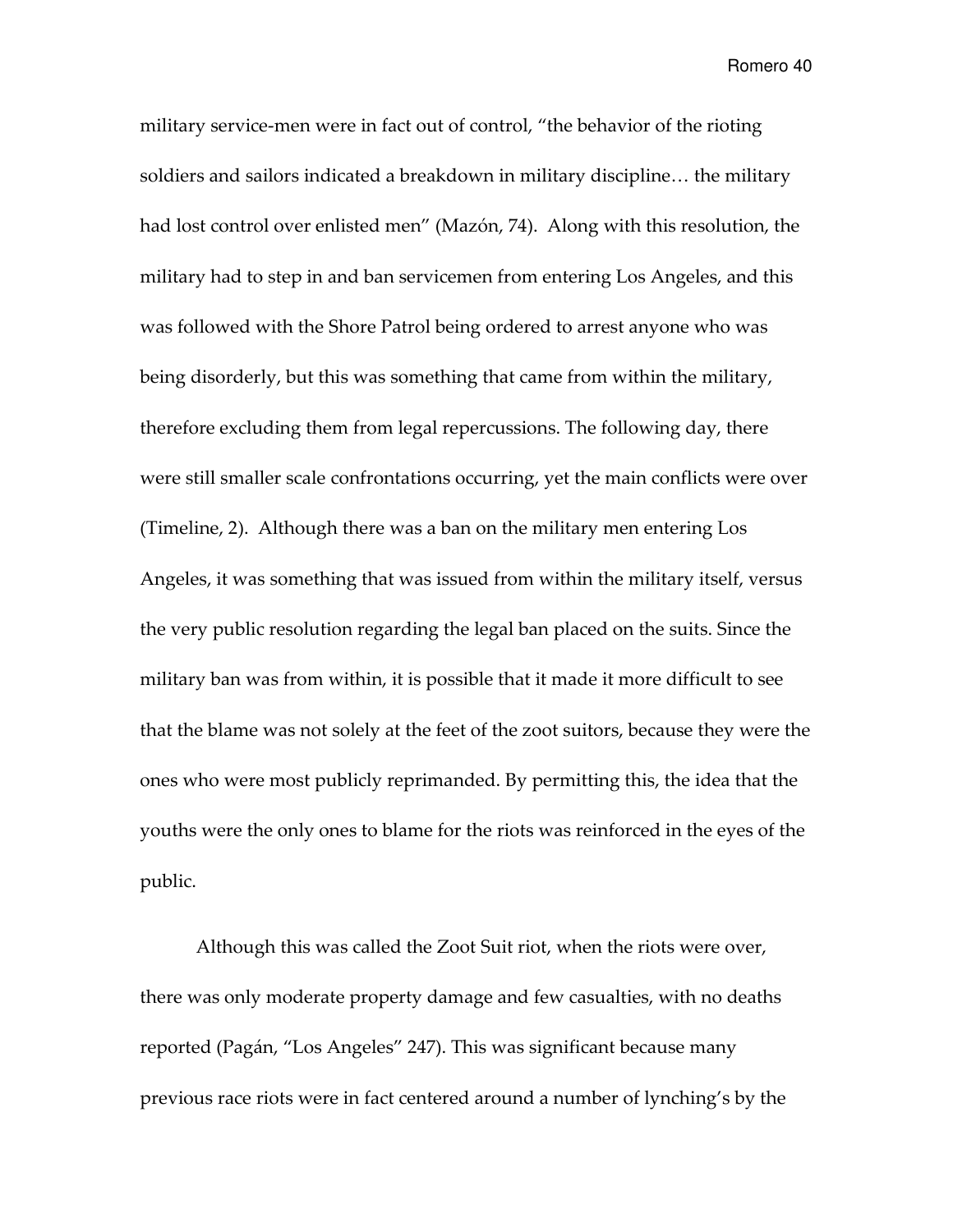mobs whereas these mobs seemed to have a different purpose. "The behavior of the rioting servicemen suggested that death was not the principle object of riot. Humiliation, and more importantly exercising the power to humiliate, was" (Pagán, "Los Angeles" 250). The mentality behind many of the servicemen's actions appeared to be simply an effort to restore what they believed to be the correct order of things, in that they wanted to make sure that the Mexican-Americans followed the unwritten social norms that perpetuated white privilege. After the conclusion of the riots, there were many repercussions that spread nationwide, including rioting in other major cities, such as Detroit, Harlem, and even in Canada. These riots were more like racial riots that had taken place in the past, and the one in Detroit turned into the worst race riot that had been seen in its history (Alford, 232). The obvious correlations between historical race riots and the riots that spread to the east coast, lends more credibility to the idea that the riots in Los Angles were in fact racially based.

The Zoot Suit Riots and the Sleepy Lagoon Trial went hand in hand with the Zoot Suit Movement, which ultimately labeled the young Mexican-Americans as 'pachucos.' These youths were considered to be disruptive and problematic within the society they were growing up in, and were blamed by the press for the conflicts that were becoming commonplace between American military-men and themselves. Alongside these men, there were also women who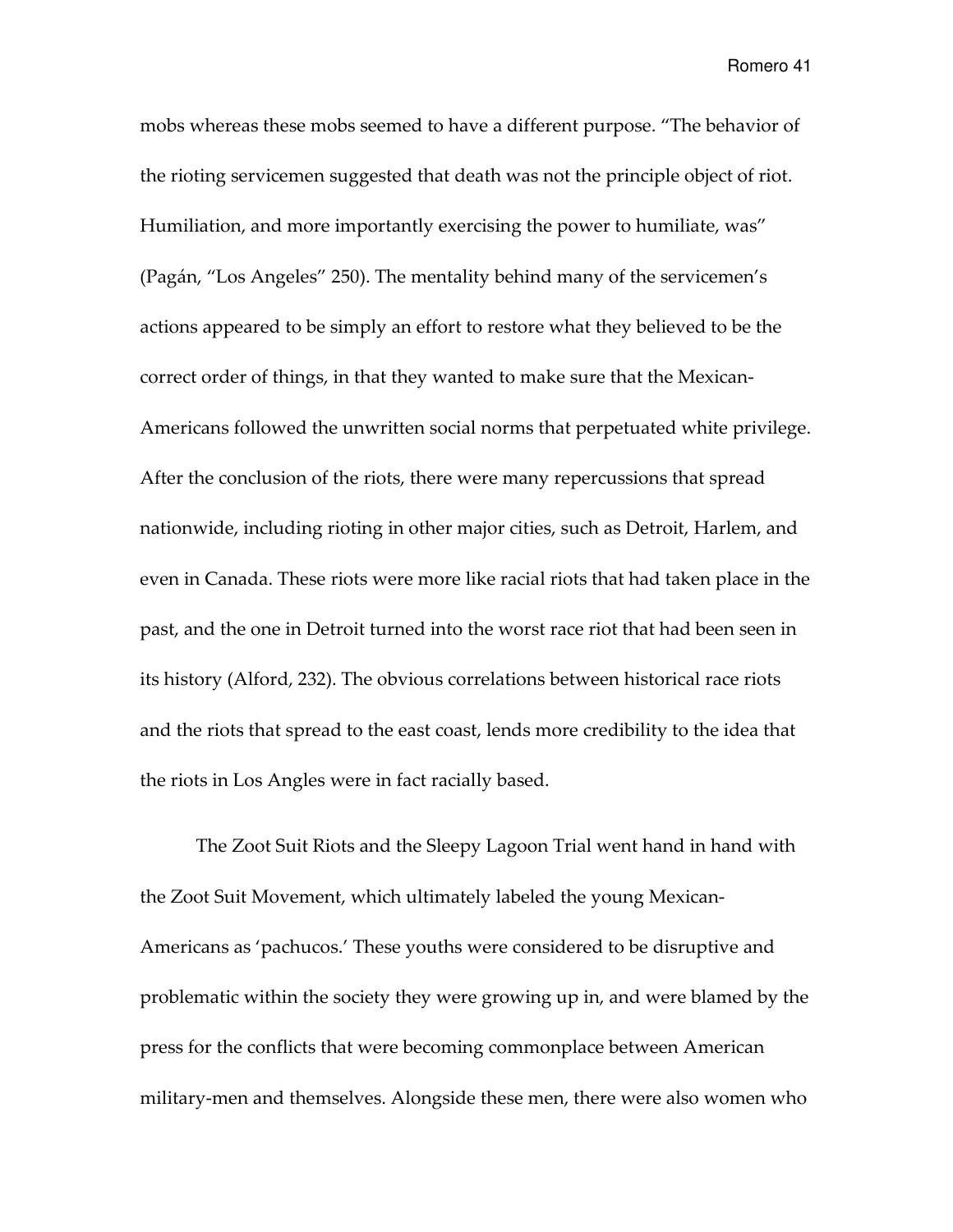were becoming involved with these groups. The women's refusal to conform was a cause of worry for both the Americans who wanted to assimilate them into their society as well as for the Mexican parents who attempted to make sure that they would be raised with some idea of their traditional customs. The women came to be labeled as 'pachucas' which from the start came along with bad connotations. The labeling of these young women was something that led the Pachuca to become a symbol, as well as a reality.

 The zoot-suit clad boys were starting to be grouped and labeled as pachucos, and later were condemned as gangsters who were hoodlums. As time went by there were more and more reports of the juvenile gangs, eventually leading to the involvement of young women. This was somewhat problematic because it led to the condemnation of a style which led to the eventual condemnation of anyone who was associated with this lifestyle. The Pachuca came around after society became aware that it was not only the young men who were participating in this questionable lifestyle, but there were indeed women joining in. These young women were beginning to be seen more often, and they were distinguishable by their "controversial zoot suit or a modification of the drape attire- including the long fingertip coat, short skirts, exaggerated pompadours, and stark make-up…"(Escobedo, 134). This attire was not seen as permissible, nor respectable during this time period according to the social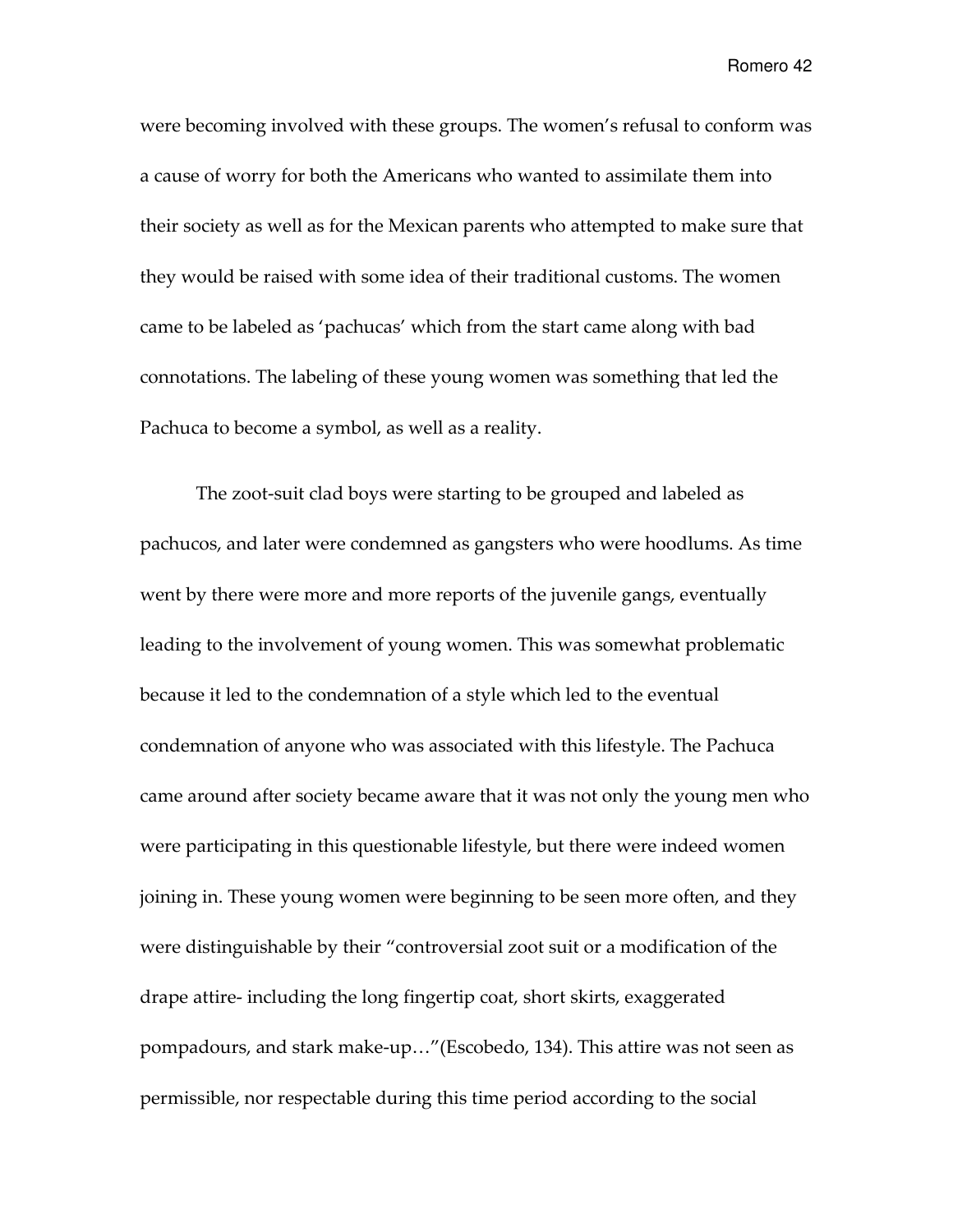standards in place. These women were consequently labeled as bad or loose women because they refused to conform. This negative labeling began throughout the time in which the women began associating themselves with the pachuco men and the 'juvenile gangs' that they were a part of. The short skirts, high hair and heavy makeup were considered to be inappropriate, as well as going against conventional ideals of what women should look and act like. This was a time of war in which women were supposed to fall into place and contribute to the war effort, while at the same time maintaining a respectable level of femininity (Ramirez, 67). Unfortunately these young women were unwilling to fit into these molds. "In her short skirt and heavy makeup, la Pachuca appeared to be the antithesis of the practical and self-sacrificing mother: the whore…. Many pachucas appeared feminine, albeit excessively and dangerously so..." (Ramirez, 68). Therefore the lack of an attempt by these women to fulfill the traditional 'American' standard of femininity immediately placed them in the 'other' category, which classified them as bad or loose women. As Ramirez describes, these women were considered to be showing too much skin, and spending too much time outside of their home, not fulfilling the 'sacrificing mother' role that had been assigned to them during the time of war (68).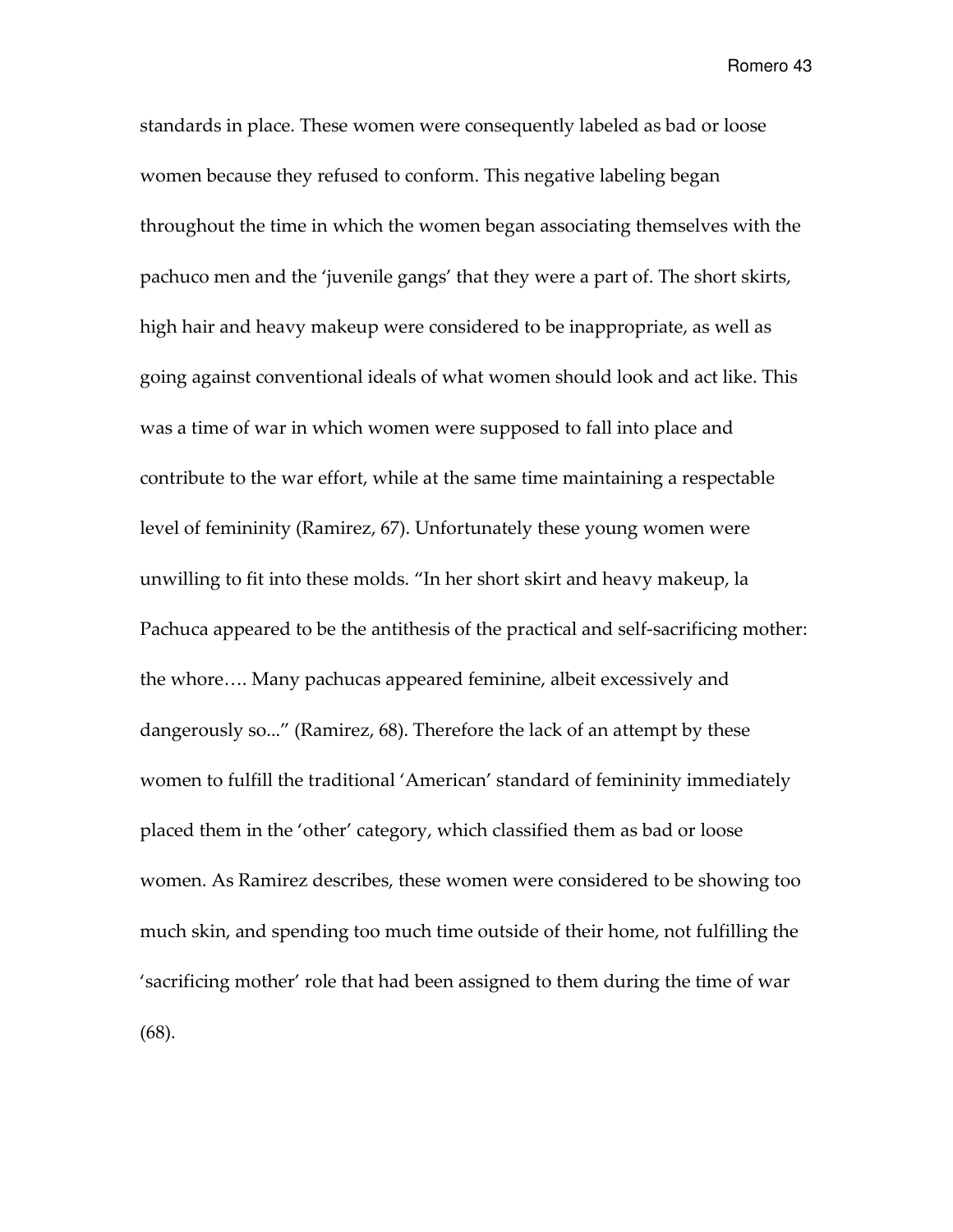Both their families, and the communities they lived in worried about these young women and what they saw as their issues with morality. They also faced persecution from the white American people who considered them to be a problem due to their unwillingness to fit into the social norms. They also faced persecution from their traditional Mexican parents and families because they were not attempting to hold on to their cultural norms. At the same time, there was no attempt to fit into the American norms that they were expected to assimilate to: "many second-generation Mexican American women did in fact adopt a new subculture that rejected both traditional Mexican and mainstream American culture" (Escobedo, 134). During this time, there was a war going on, which meant that the women were expected to make sacrifices for their country, and not generate more trouble (Escobedo, 141). The American people expected the women to be willing to accept society the way it was, yet these women were "rejecting the wartime vision of an America in which its inhabitants claimed one common culture or a view of nationhood that touted the importance the unity of all races and creeds" (Escobedo, 135). The United States was the middle of a war in which they were fighting against a 'racist enemy' therefore it was important that they present themselves as a racially united and un-prejudicial nation (Daniels, 102). The pachucas insistence in creating their own identity was something that interfered with the Americans image of a united nation and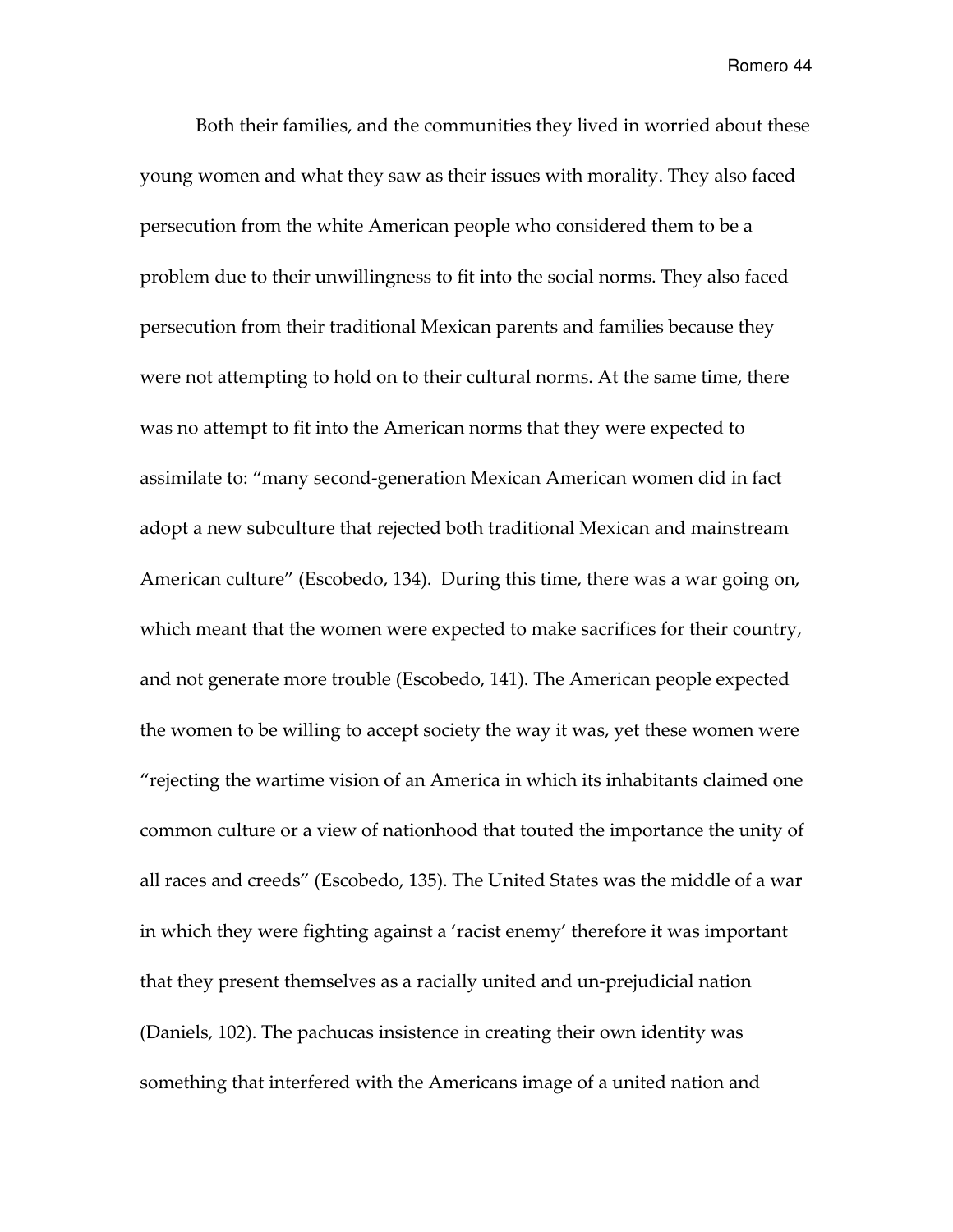therefore their ability to join in the war, without being labeled as hypocrites. "At stake were the reformers' larger project of racial assimilation, and the ability of the Mexican community to find acceptance in the larger U.S. society. Pachucas threatened both visions" (Escobedo, 135). Therefore these women were being criticized by the white American people who wanted to portray a specific image to outside people. They also faced criticism and persecution from within their community.

There were many arguments on behalf of the public regarding the reason behind the riots, some blaming the military-men, some blaming the Mexican American youth and others blaming the media and public sentiment.

The press with the exception of the Daily News and Hollywood Citizen News, helped whip up the mob spirit. And Los Angeles, apparently unaware that it was spawning the ugliest brand of mob action since the coolie race riots of the 1870's, gave its tacit approval. (Zoot-Suit, 1)

There was attempts made to figure out what was really behind the riots, yet it was eventually decided that, "The Zoot Suit Riot initially broke out as an act of vigilantism in direct response to the confrontations between sailors and local youth" (Pagan, "Los Angeles" 225). This was implying that the youth were the ones who were creating problems, and while they were not completely blameless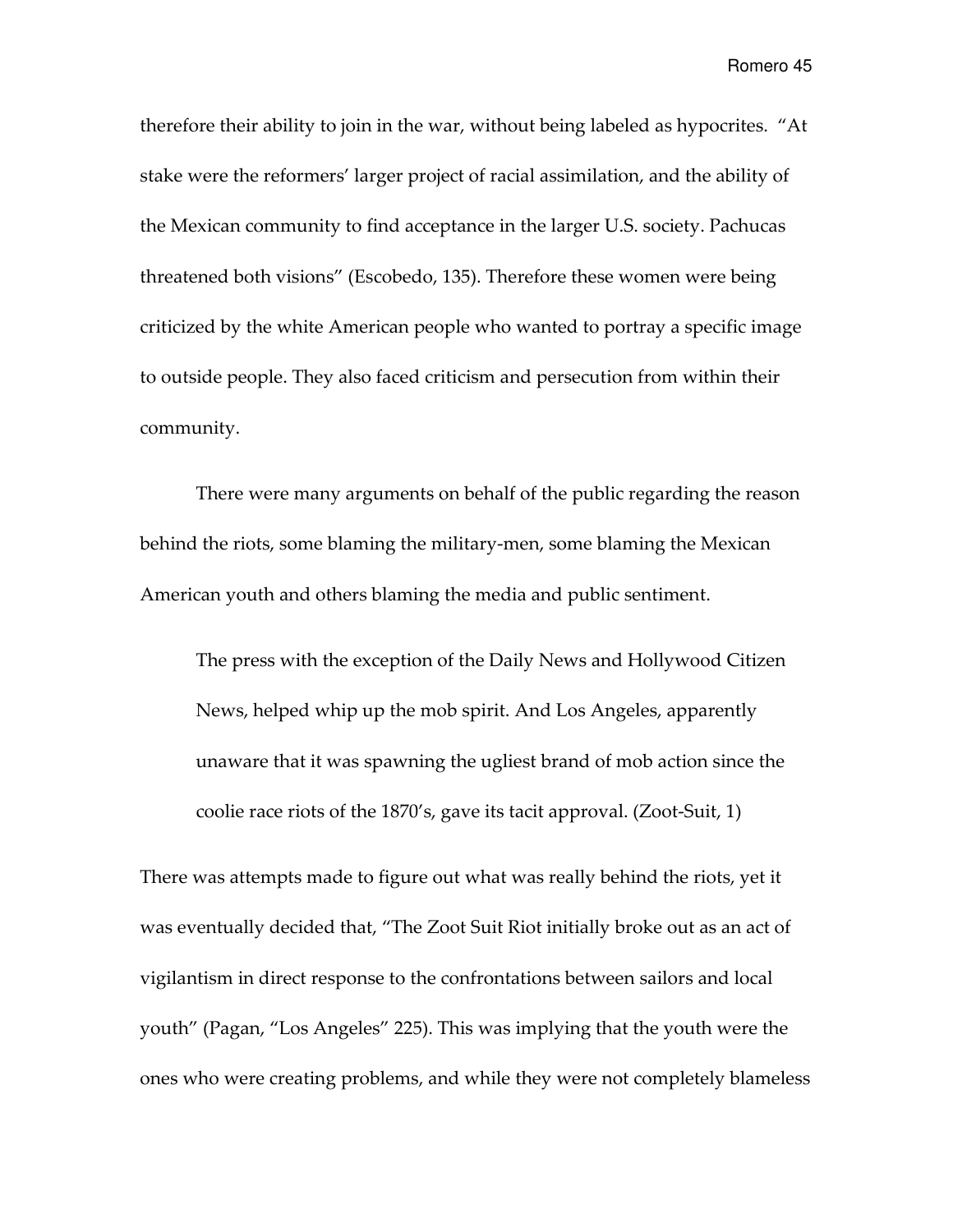in these riots, they were not the ones who initiated them. There were many people who took issue with the blame being placed on the Mexican-American youths. Much of the blame was being placed on the media for the way in which it had handled the situation, and the pre-riot attitude they had been creating publicly. The similarity between the way the media handled this affair, and the way they handled the Sleepy Lagoon case, was seen in the yellow journalism that was present during both events.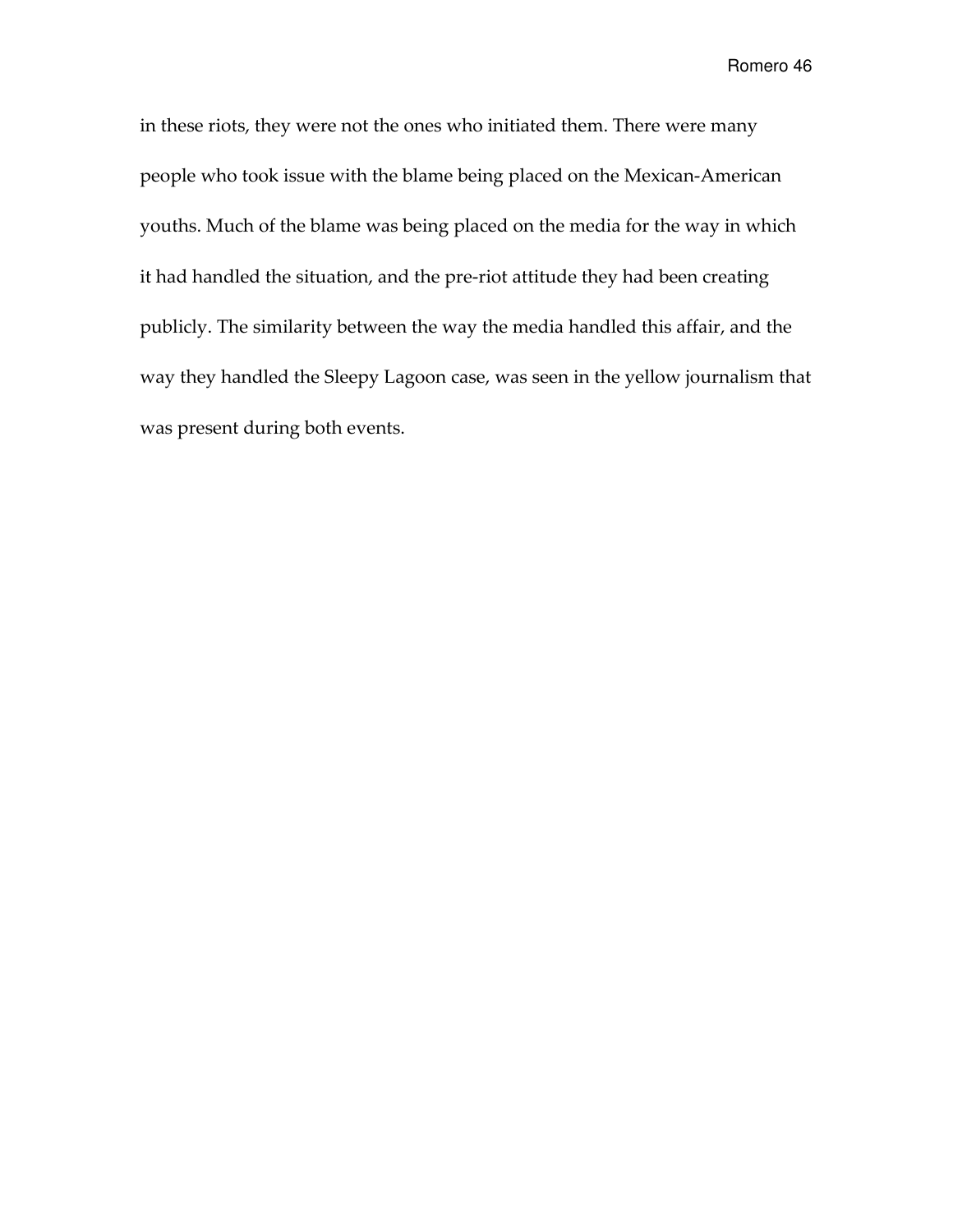## The Overturned Conviction

The overturning of the trial was something that came along after the Zoot Suit Riots, which were said to be part of a reaction to the original conviction. Following the riots themselves there was a general sentiment of discomfort, as well as unhappiness amongst many of the people who viewed the riots as racially motivated. There were many repercussions after the Riots themselves. Mauricio Mazón emphasizes the way in which the riots had the effect of confirming the "criminality" of the Mexican American youth of the time which was something that has had long lasting repercussions. In a way, the youth were left branded for generations to come as troublemakers, not only in the minds of the society who had labeled them as 'others' but also in the minds of many Mexican Americans who reemphasized the stereotypical Mexican American youths by using them as characters in their different works (Mazón, 113). The information released during the Riots was highly prejudicial, presenting the conflicts as gangs of Mexican American youths coming down on the city intent on destroying everything in their path. Within the Mexican American communities it was presented instead as groups of servicemen wreaking havoc. Ultimately it was brought to light that the aggressors were in fact the servicemen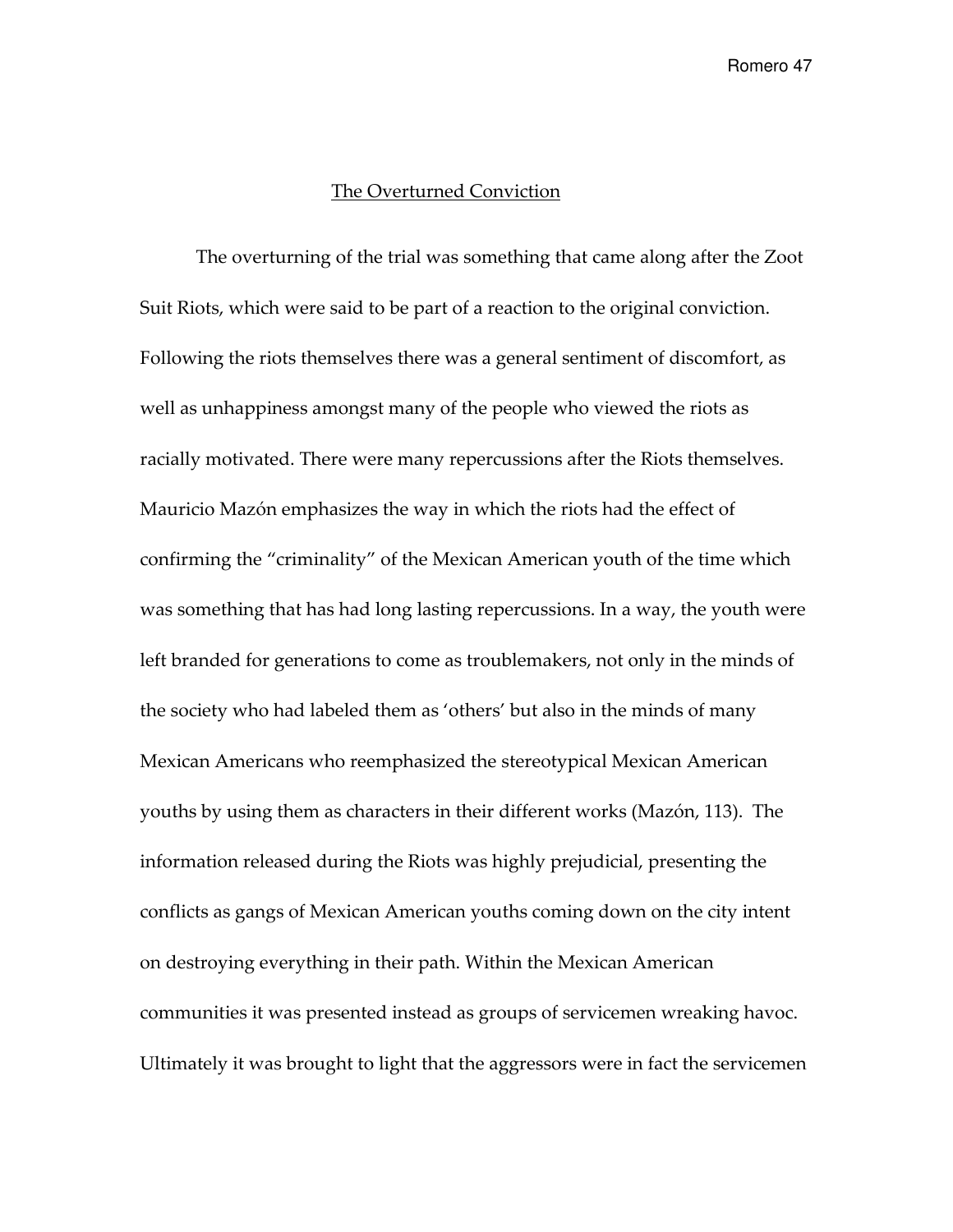(Mazón, 112). The impact of the riots on the Mexican American community went far beyond the physical damage that was left, "never before had the focus of the inequity settled so brutally on youth…the irony was that those who represent hope for the future were also the most vulnerable" (Mazón, 113). As such, this smear campaign aimed at the youth of a community was something that could be interpreted as an attack on the future of a people, condemning their children without sufficient cause.

The SLDC (Sleepy Lagoon Defense Committee) was formed in response to the guilty verdict that was handed down after *People v. Zamora*. The amount of blatant injustice, which was seen throughout the trial, as well as the major lack of evidence persuaded a group of people to come together to voice their issues regarding the injustices that had occurred: "The Sleepy Lagoon Defense Committee originated as an ad hoc committee and evolved to a broad-based movement for legal justice on behalf of 17 youths" (Barajas, 33). This committee was created as a solution to a very specific problem, but it became something larger than had been expected. It grew into a committee that managed to unify different people and diverse groups in order to bring attention to the racist implications behind the conviction, as well as the trial itself. This was no easy task due to the negative images the media had created of the defendants, and the Mexican American youth of the time. The public opinion surrounding these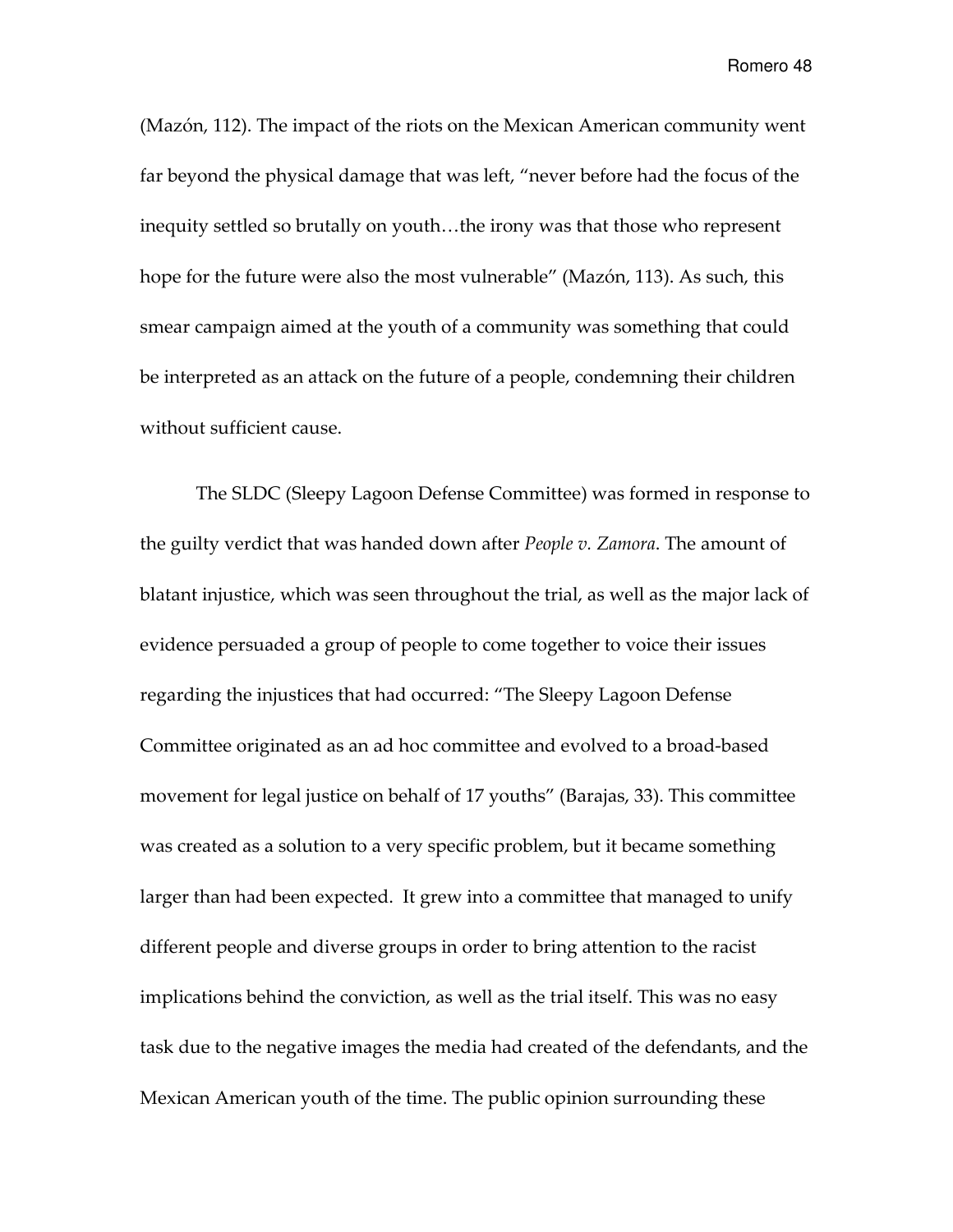young men was highly prejudicial, "Many parents of the emerging Mexican American generation viewed the pachucos as trouble making *mechudos vagos* (long-haired bums) who sullied the community's reputation" (Barajas, 44). Therefore it was not easy to convince many people to support them or their cause. The final obstacle came in the form of criticism aimed at the committee. This was in regards to the committee claiming that the police were capable of police brutality. Another major issue that many people had was that by emphasizing the injustices of the trial, the SLDC was in a way criticizing the government of their own country. This was viewed by many people as unpatriotic, because the country was in the middle of what was seen as a 'good war'. By questioning the legal system and therefore, indirectly the government, they were opening the country up to criticism from other nations. The only way they were able to overcome these issues was by making sure that they were informing people of the blatant denial of justice for these Mexican American youths (Barajas, 44).

Following the Sleepy Lagoon Trial and the Zoot Suit riots, there were many people who volunteered as part of the SLDC who were intent on getting the conviction was overturned. Immediately when the guilty verdict was handed down, this group was organized so that there would be a way to get out the word about the injustices that had occurred during the trial as well as attempting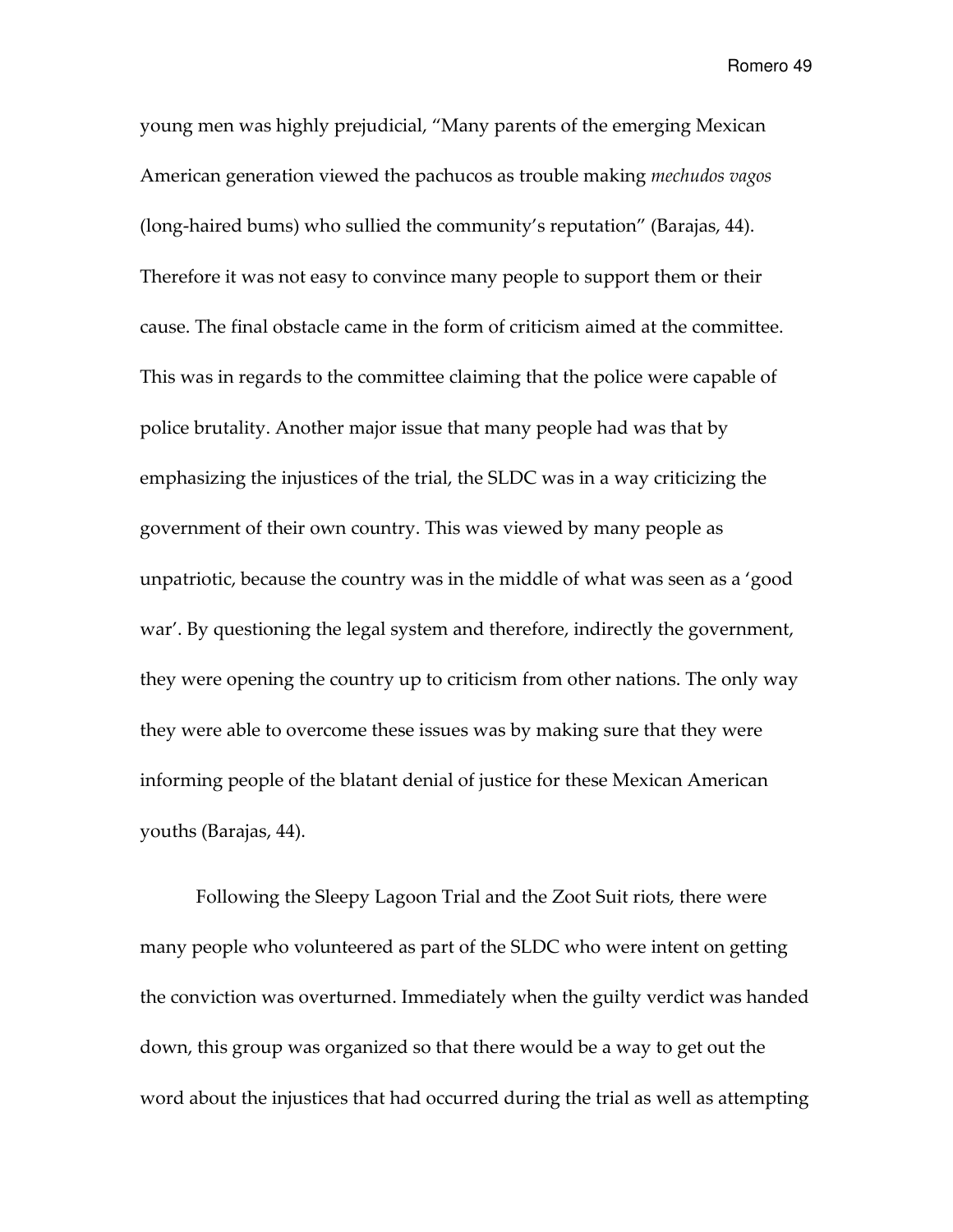to fundraise so that there would be a chance to appeal the ruling. They eventually managed to bring enough attention to the issue, and therefore they forced the legal system to make a change in the ruling that had been handed down. This was significant in that the people were uniting to fight for their individual rights, as well as to fight against discrimination. The SLDC made sure to focus on the trial as not only an attack on the youth, but also an attack on the Mexican American as a whole, "It was an attack upon your nation. It was a conspiracy against you. It was an attempt to assassinate you and your future" (Endore, 46). Therefore by connecting the trial and the actions that followed it, such as the Zoot Suit Riots, the SLDC was able to emphasize the injustice of the trial, and the events that followed.

Amid all of the rejection and negative media, the SLDC managed to rally together and unite people to support the boys: "With the formation of the SLDC came the support of a national cross-section of American interest groups and organizations…International Workers Order, Lawyers Guild, and the American Newspaper Guild" (Mazón, 24).With the support garnered from these and many other sources, the SLDC was able to bring about the dismissal of the charges against the young men, ultimately leading to their release in October of 1944. They had to use diverse tactics to get to this point. They started by attempting to negate the image that had been created for these youths. Secondly they made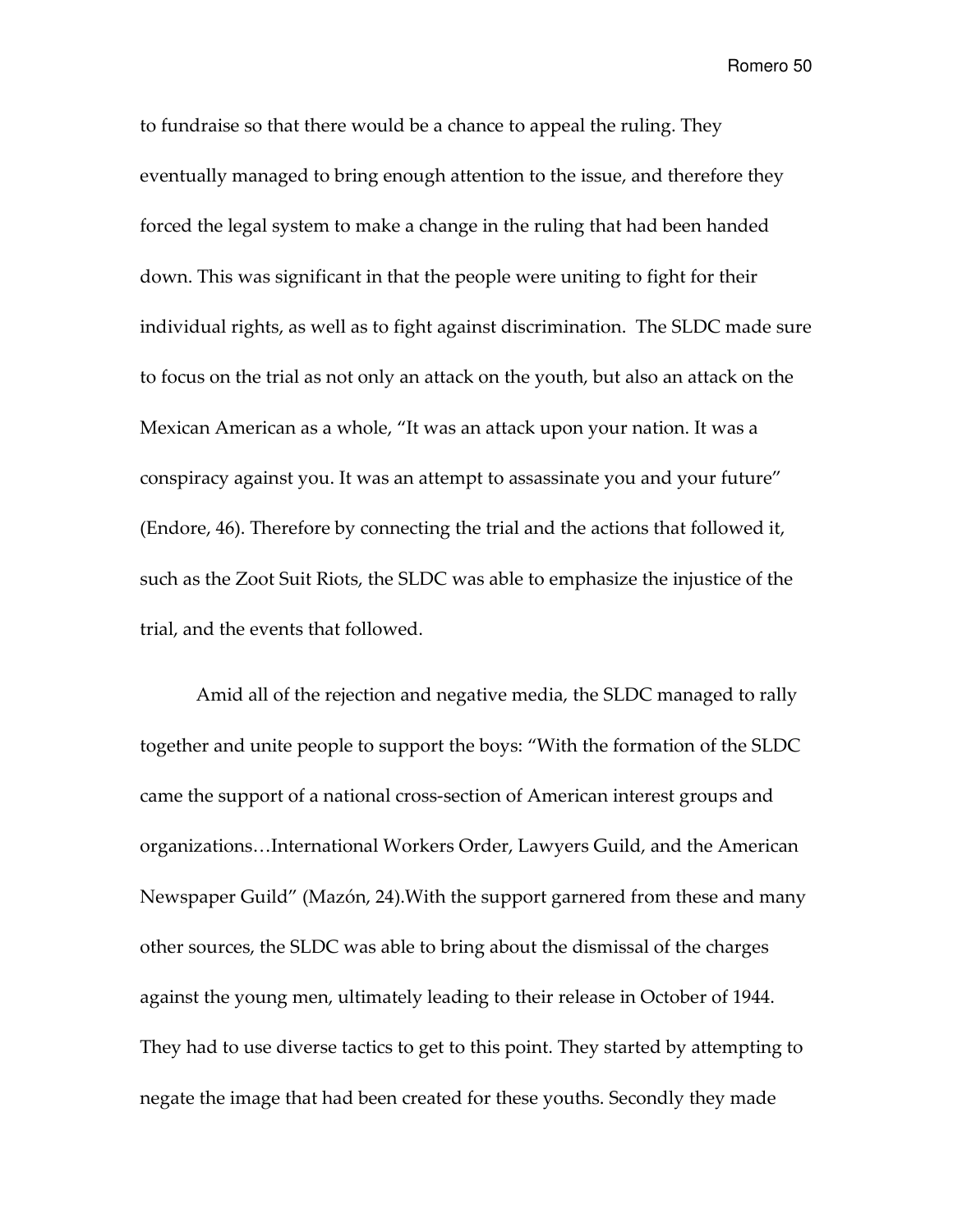sure to emphasize the injustices that had taken place. And, finally, the SLDC ended by stressing the fact that these were not only actions being taken against these youths, but rather they were actions that affected the population as a whole.

They SLDC began by questioning the classification of the youths as gang members, what had been described as "… an impression of 'gangs' and 'goons' and 'zoot suit hoodlums'-despite absolute lack of proof that these lads had ever participated in any group violence , rioting or criminal conspiracies"( Citizens, 2). This called into question the young men's actual involvement in a gangrelated or criminal activity, undermining the prosecutions insistence in relating them to the negative media that had been rampant throughout the trial. Secondly they attempted to bring into question the constitutionality of the trial itself, by discussing the injustices and the obvious bias prompted by the prejudice of the judge. They described the legal issues, such as the lack of evidence, the prejudicial sentiment, the seating arrangement, the lack of access to counsel and the irrational hygiene limitations that were put into effect (Weitz, 158). They also brought to light that the second separate trial based on the same evidence, had been dismissed. "A separate trial was called for the remaining two defendants. The prosecution immediately asked for a dismissal. On what grounds? Insufficient, evidence!"(This, 2). The dismissal of the case on these grounds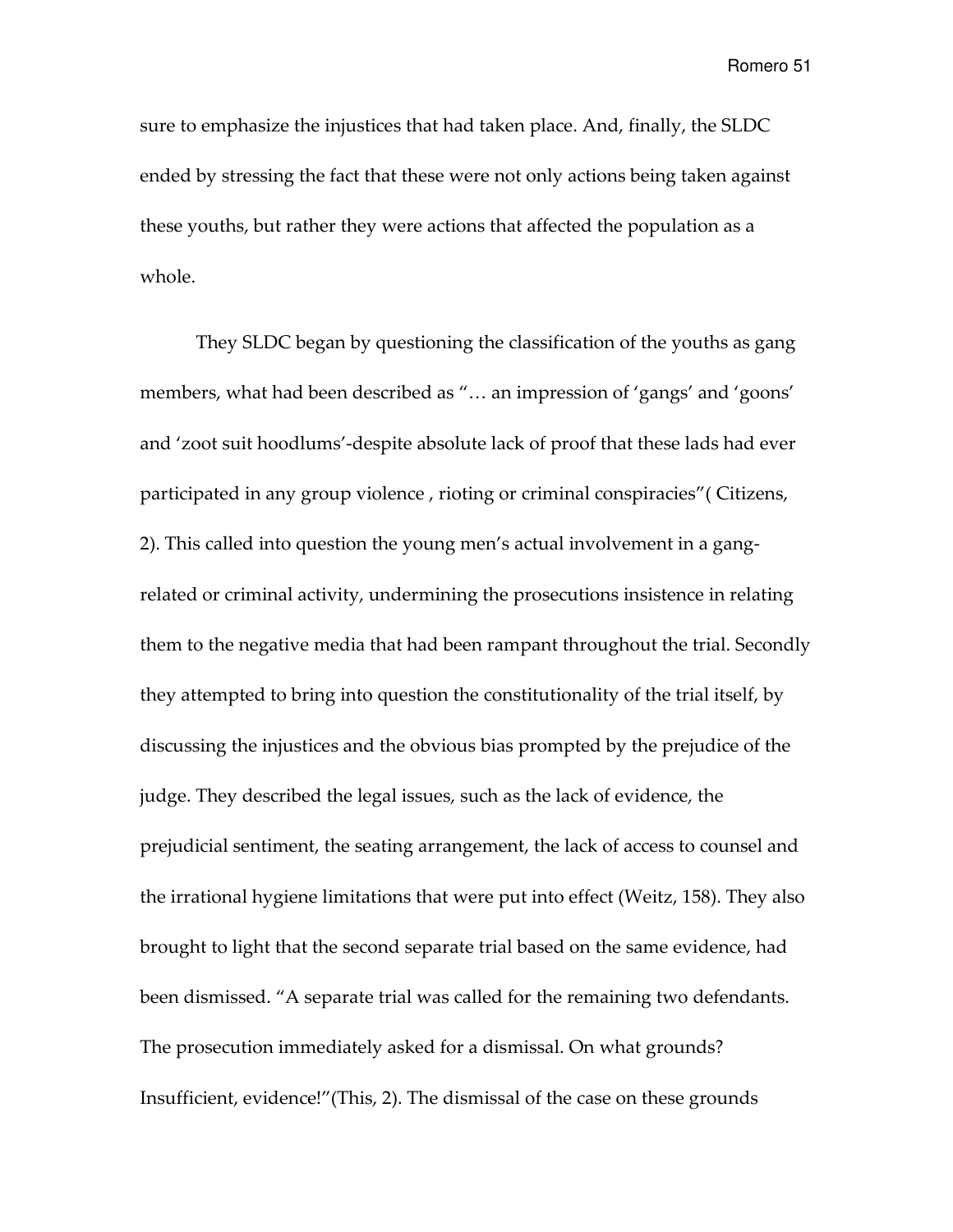undermined the validity of the previous case in which the very same evidence had been deemed to be sufficient for a conviction of murder.

The SLDC's final tactic was to search for a way to unite the people behind these young men,

"the entire Mexican community will suffer. Thus, in a larger sense, this case involves the civil rights of the Mexican people, and, as an attack upon the democratic fabric, it involves all the people. Thus it grows from the problem of legal defense to one of social destiny." (Cullen, 5).

By tying in the Mexican community, they were able to create a connection that did not exist before the trial. The SLDC spoke to the interests of the Mexican American community, which ensured a higher number of people who were willing to get involved. They managed to bring in the concern of people who, at first may have been unsure about giving their support to these youth because they thought the case was unrelated to them. By bringing to the forefront the criticism directed at the Mexican American community, they were able to bring out the support of the people who wanted to combat the stereotyping of Mexican Americans. This expanded the level of interest coming in from different areas, as well as ensuring that there would be ongoing support from within the communities as well as from other sources. The creation of a pamphlet by Guy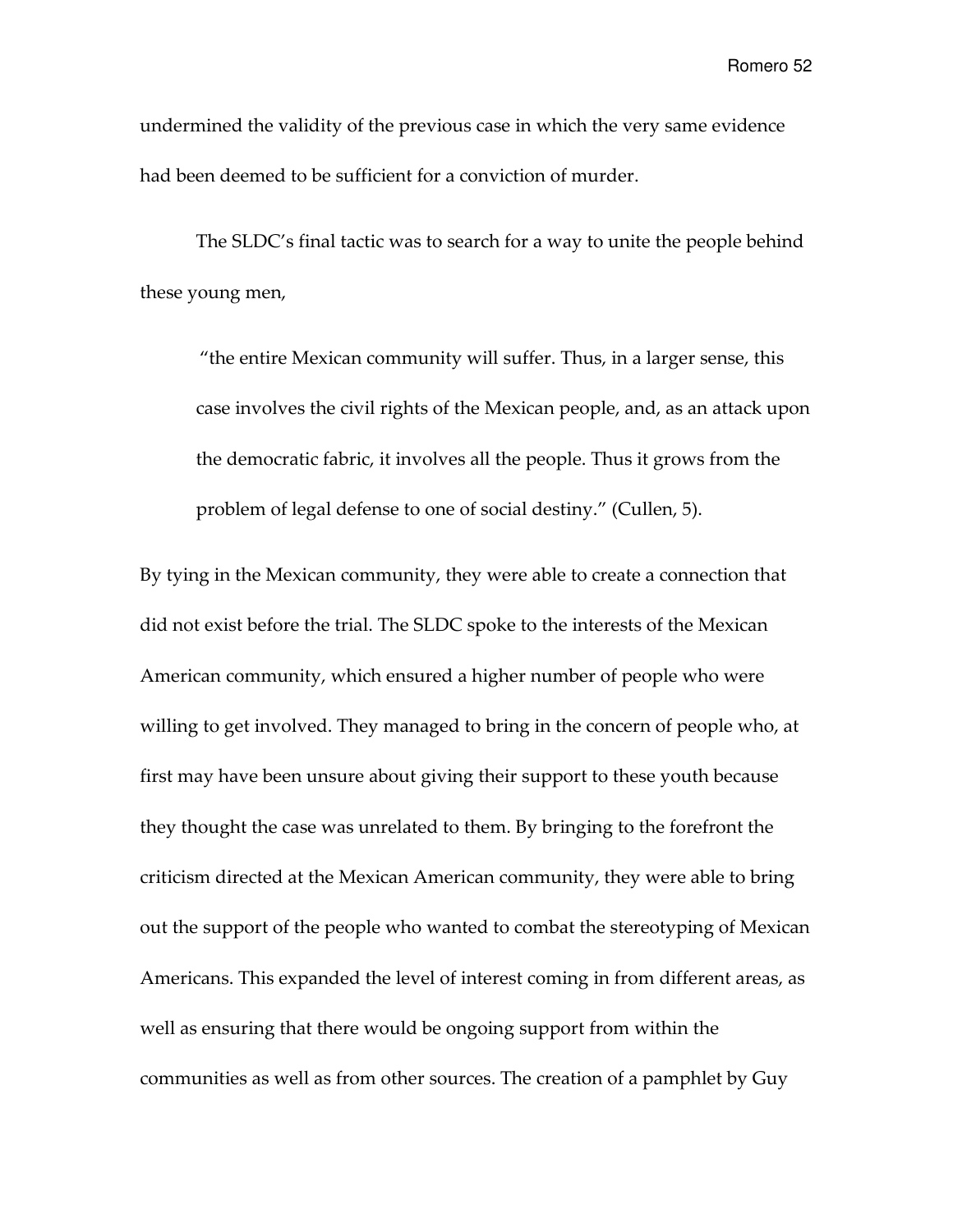Endore titled The Sleepy Lagoon Mystery, was also quite beneficial to the SLDC, because it was one of the few sources of information in support of the defendants. In attempt to get out the truth behind the trial, and the story of what actually happened out to the public, Endore managed to promote interest from people who had no direct ties to the case. (Barajas, 49). Through methods like this, they were able to rally support and raise enough money to appeal the ruling and eventually get it overturned. On October 23 the Sleepy Lagoon case was dismissed in the Superior Court of Los Angeles. All charges against the boys were dropped, their records were cleared. The young men were eventually released, and allowed to go back to their families.

The dismissal of the case was a significant victory for both the SLDC as well as the Mexican American community. Although the women who were placed in the reformatories were not set free, and there was nothing that the SLDC could do for them. This was because officials had managed to gain parental consent to put the girls in these schools in order to prevent them from being exposed to the "influences of the streets" (Barajas, 54). Parental consent placed huge limitations on the actions the SLDC could take, and thwarted the attempts to free these young women from the government's grasp. By overturning the young men's convictions, the legal system was admitting that they had proceeded in an unjust manner in the previous trial, calling into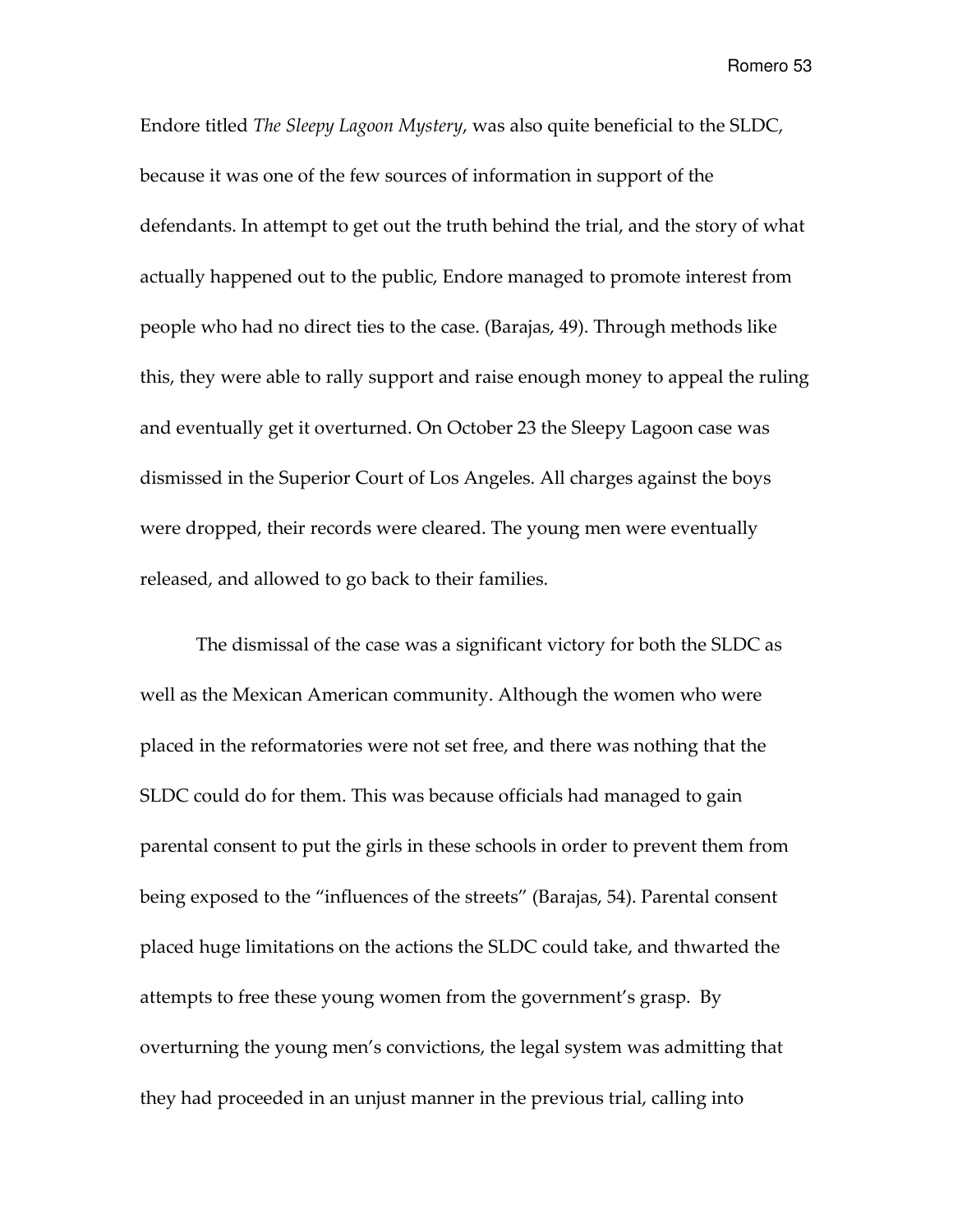question the validity of the sentences, as well as questioning the justice system's treatment of minorities in general.

The only negative aspect of the overturning is that the court refused to acknowledge the defense's argument that the prosecution was racially based. The court's refusal was important because there was a general feeling that the court had missed a major part of what had occurred in the previous case. One of the most important aspects of this is that the appeal was not brought forth in the same context that the first trial was held (Weitz, 168). Therefore, it was more difficult to see and understand the racially prejudicial sentiment that was rampant at the time without all of the newspaper articles and the media. This would make it more difficult to understand how much of an impact some of the comments made by the judge had on the jury, as well as minimizing the effect that forcing them to stay in their dirty clothes and unwashed state had. By the time the appeal was brought around, the pachucho crime wave was no longer such a big issue as it had been a couple years prior.

Within the context of these events, there had been an attempt by many Mexican Americans to assimilate to the American culture, because they wanted to feel like they belonged. There was also a general desire to avoid the abuse and prejudice that minorities faced within this society. At the time, this was difficult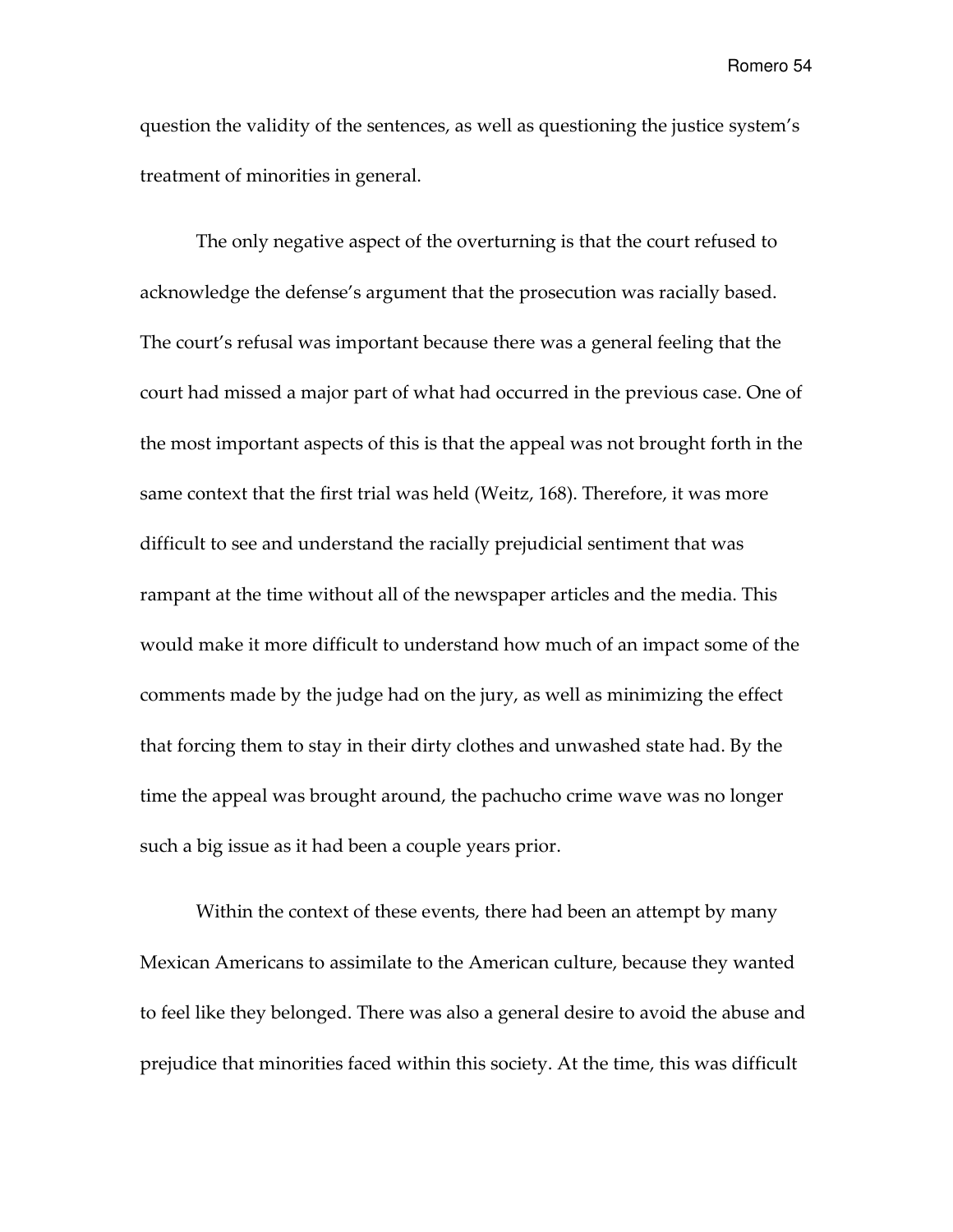because there was racial discrimination that was obvious throughout the nation. With the start of WWII it became even more important for the Mexican American people to assimilate to prevent any criticism or accusations of hypocrisy related to the United States stepping into the war. Edward Ayres "biological basis" argument in article "Statistics" is highly relevant, because it was so similar to the argument that was used by Hitler as the basis for his theories of race supremacy (Citizens, 19). The Citizens Committee for the Defense of Mexican-American Youth pointed this out in their publication titled "The Sleepy Lagoon Case" in 1942. The Sleepy Lagoon Trial was something that came about as an initial response to the media frenzy, which had been created regarding "the Mexican American" problem. Ultimately it became a way to punish these youths for simply being in the wrong place at the wrong time, as well as for failing to conform to the social norms. Throughout the trial the effects that the media had were made obvious because the judge allowed it to bias his opinions in the courtroom. There were serious repercussions for the boys in that they were ultimately found guilty in a court of public opinion, and that led to them being convicted in the judicial system as well.

Court cases do more then reflect on our legal system; they also provide insight into who we are as a people and a nation. The decision in Zamora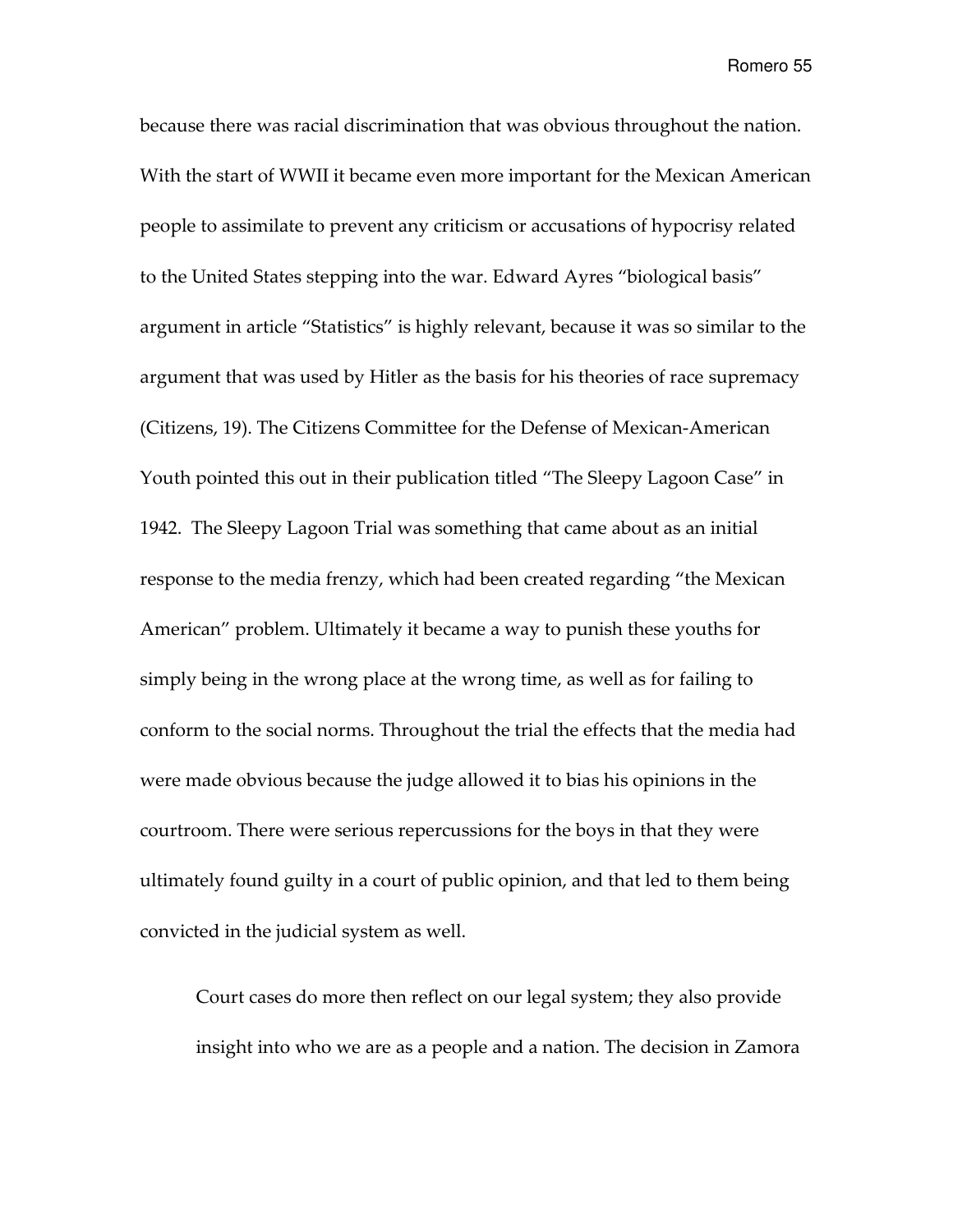showed a judicial system that was unwilling to ignore the failure of its trial court (Weitz, 185).

This case became an example of the necessity for legal safeguards within the court to ensure that people are granted a fair trail along with everything that encompasses. It showed that although there were many rules in place regarding the way things were supposed to function in the courtroom, they were not sufficient to protect the rights of the youths in question. One of the most obvious legal issues within this case was the blatant denial of access to counsel. The right to counsel is part of the due process clause. "The Constitution gives the government tremendous power-even over the life and death of its people. But the power is limited by the due process clauses" (Feinman, 52). This is supposed to be one of the checks that were put in place to prevent the government, or government officials from abusing their power. Therefore, under the sixth amendment of the constitution, the accused in a criminal prosecution should be granted access to counsel, and allowed to assist in his defense. The fact that the men in this case were not allowed to sit with their counsel was going against the young men's constitutional rights. This becomes even more evident with the judge taking more extreme measures to ensure that the attorneys would not be permitted to talk with their clients during the recesses would also have been considered unconstitutional. Following this, the judge made prejudicial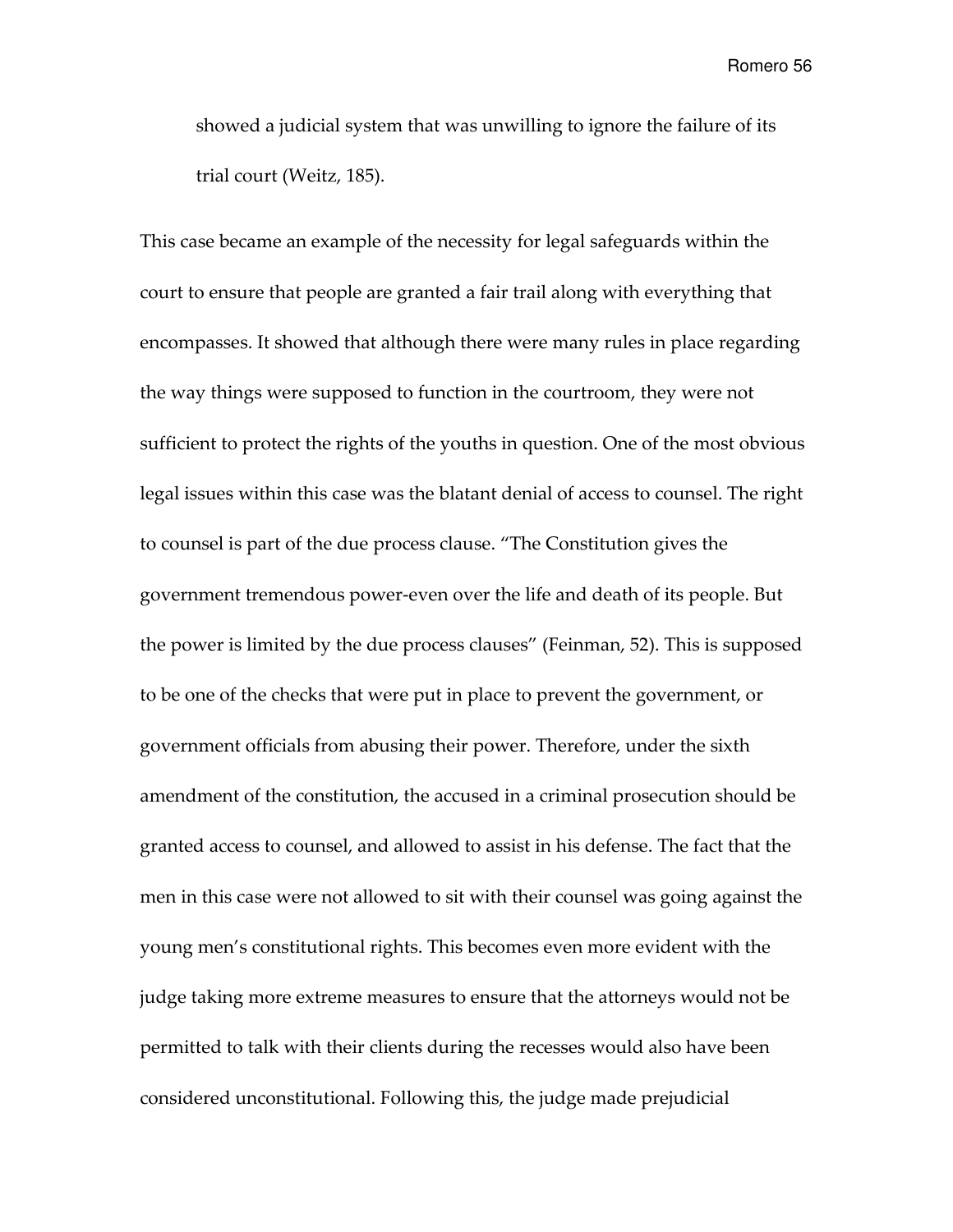comments, and required that the defendants be kept in an unkempt state that encouraged prejudice on behalf of the jury. All of these factors contributed greatly to the conviction, as well as the heavy sentencing that went along with it. "Constitutional law not only protects the integrity of the democratic process but it protects minorities, protesters, dissidents, and eccentrics from the democratic process" (Feinman, 17). People v. Zamora is the perfect example in which constitutional law was ignored and it led to a gross miscarriage of justice, and ultimately its overturning became a lesson against future attempts to ignore the ethical codes which are supposed to be in place. "Zamora stands as a reminder that the courts must remain…as havens against the winds of prejudice" (Weitz, 185).

The subsequent Riots were brought about by many different factors, but ultimately the youth were tired of following the roles of their traditional parents. The unwillingness to accept a secondary position in society such as the ones many of their parents had, lead to them finding new ways to challenge what was expected of them. The situation of these youth was not one that they were content in because most of them were "socially and culturally disadvantaged" (Alford, 228). They did not want the kind of lives their parents were leading, yet they were unsure of how to step away from those lives, so they decided to have fun: "Many of these young people were children of refugees who struggled to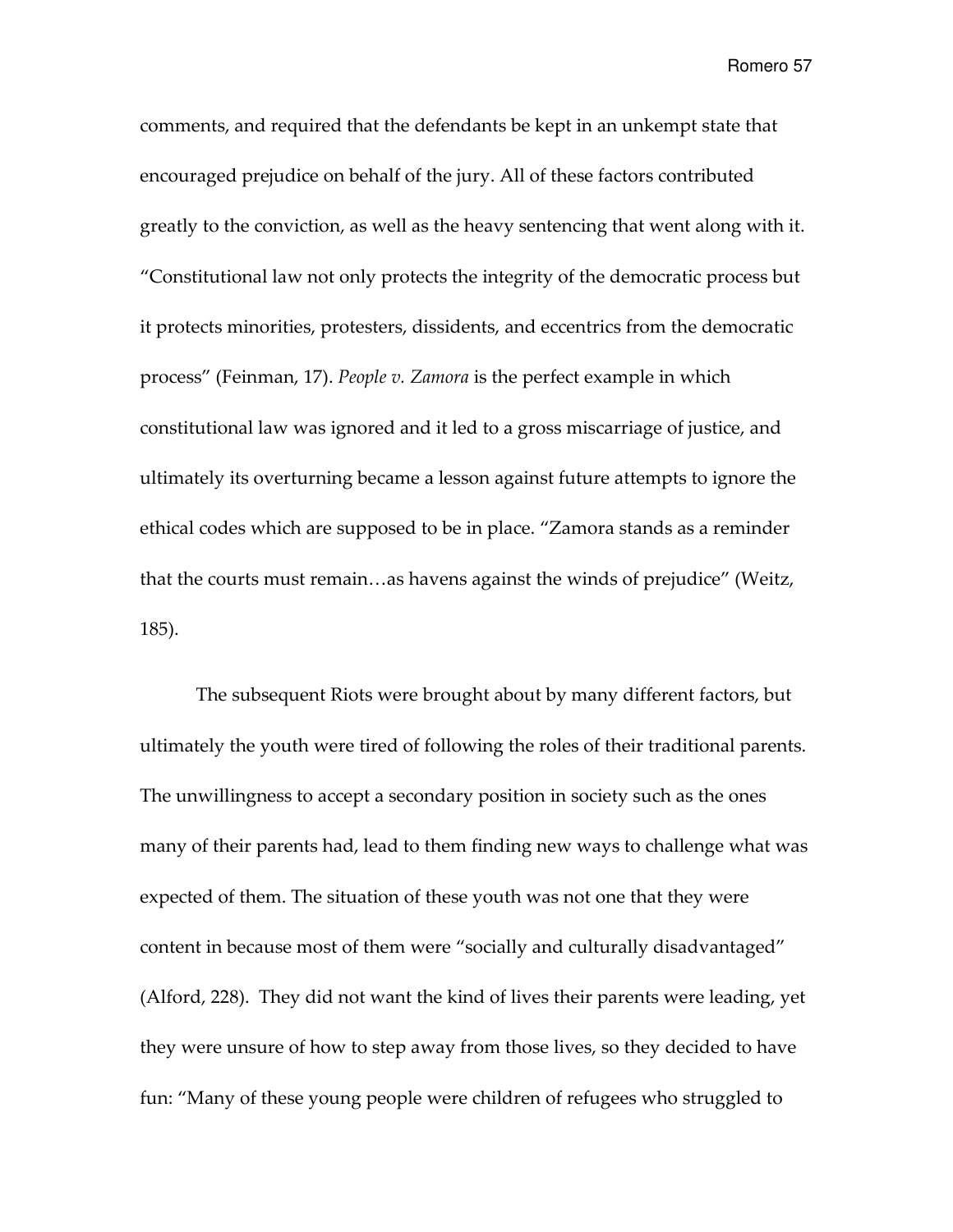raise their families in a foreign land according to strict Mexican mores, while their children learned English in school and danced the jitterbug" (Pagán, "Los Angles" 231). The servicemen's reaction to these youths came from what they perceived to be them challenging the social norms, as well as a reaction to the media's image of them. They had come to the conclusion that these young men needed to be put in their place, and due to the media, they believed that this was something that was beyond the capabilities of the local police force. The attacks on the young men were used as a form of humiliation, and therefore they also had lasting effects on the Mexican American community as a whole. Though the media worked hard to make sure that the riots were not interpreted as racially based, the people of the community had a different understanding. They saw that the boys were targeted not only for what they were wearing, but also, simply for being Mexican Americans. Not only were the men targeted, but the young women were targeted as well. There were cases of the servicemen beating up on the men, while raping their girlfriends. Although there were accusations against the women as well as the men, they were less common. The women were also being criticized but in their case, many times it was because they were stepping out of the bounds of what was considered to be proper behavior for minority women at the time.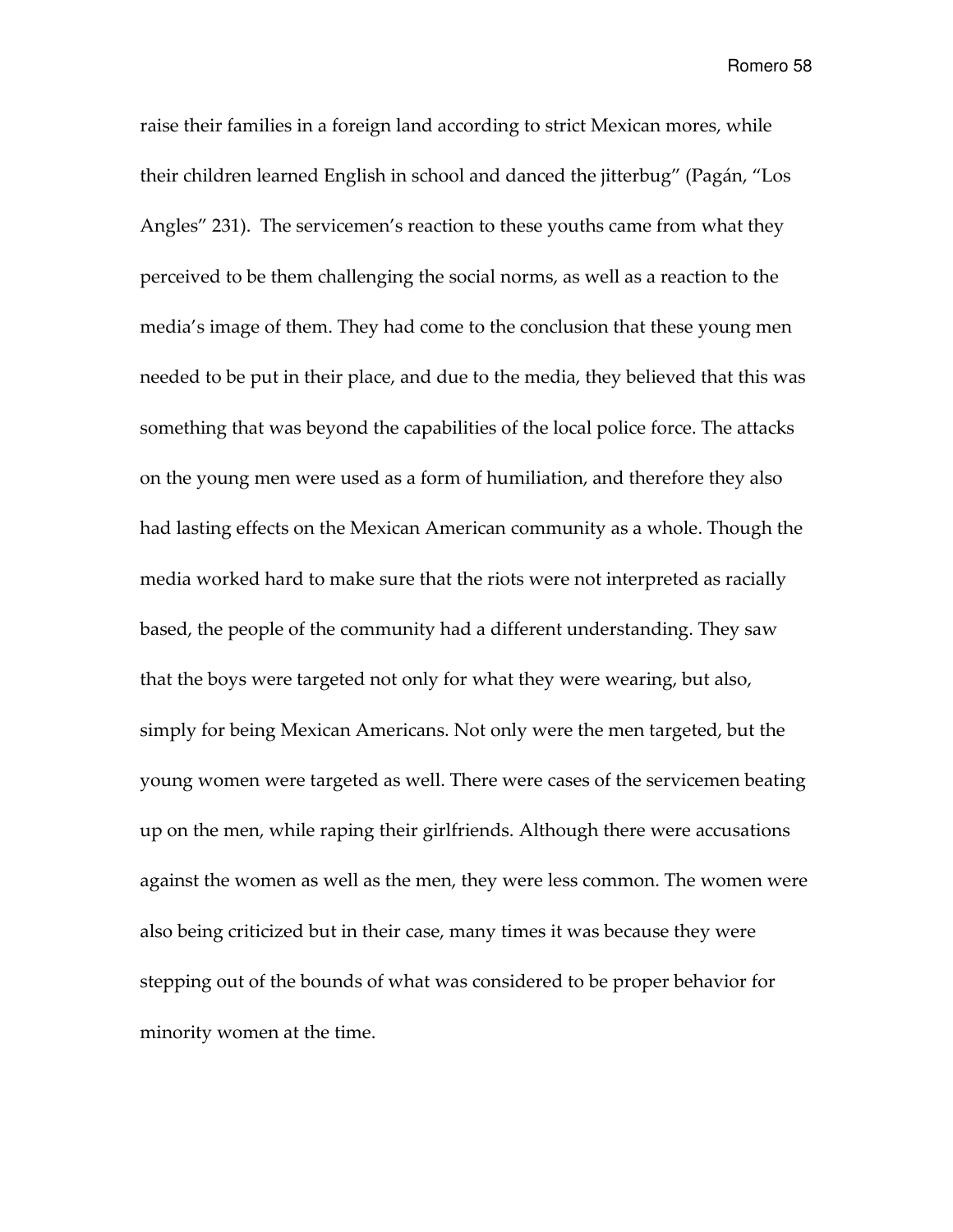The eventual overturning of the trial had a significant effect on the social perceptions within the community of Mexican Americans. It gave validity to the notion that there was rampant racial prejudice and also permitted the question of what could be done to eliminate it. Both the trial and the Riots were considered to be influential in the history of Los Angeles and they also had a big impact on the Mexican American community as a whole. Through the analysis of both of these events, it becomes evident that these injustices occurred due in part to the social sentiment of the time. The trial likely would not have taken place, let alone lead to a conviction if the media had not created a mass feeling of Anti-Mexican American sentiment. It is also likely that the riots would not have taken place, nor would there have been such blatant miscarriage of the law without the influence of the media. There were long lasting repercussions because these events "shaped the political identity of Mexican Americans because the riots brought national attention to their situation and meant they could no longer be ignored" (Magaña, 20).

Within the Mexican American community, both of these events were crucial to the rise of the Chicano Movement. These events sparked feelings of unrest among some of the youth, which ultimately led to them questioning their place in society, as well as their necessity to fit into the prejudicial societal norms they were surrounded by. Chicano people attempted to re-appropriate the events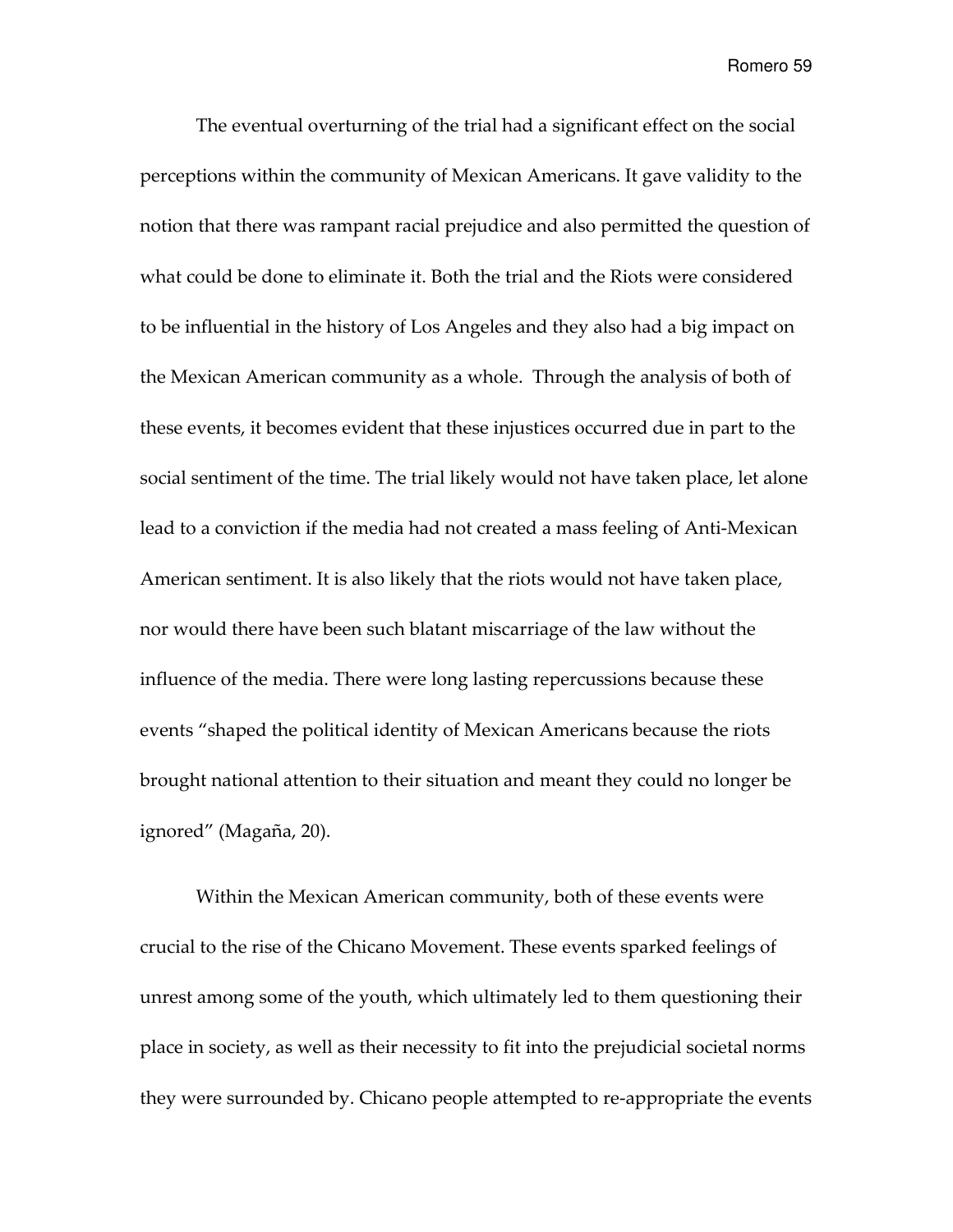that lead to the persecution of their youth. One example of this is Luis Valdéz's play Zoot Suit in which we are presented the sequence of events leading up to the Sleepy Lagoon Trial from the perspective of the Mexican American youth. "Although Valdéz acknowledged the fictionalized nature of his plot and characters, he too attempted to legitimate the historical place of the pachucos zoot-suiter as a political activist" (Mazón, 118). Like many other Chicano authors, he attempted to ensure that they told the 'true' story of the Pachuco's rather than allowing the stereotype perpetrated by the media be the final impression. It also acts as a criticism of the 'official' versions which had been given of the trial and the riots (Denzin, 173). Another example of the use of the Zoot Suit is in the film American Me in which the Zoot Suit Riots are used as a "metaphor for the 'rape' of the Chicano community by the mainstream population" (Howard, 123). This film emphasizes how the zoot suit riots were able to bring about the start of the Chicano movement, in that the abuse suffered by the Mexican Americans leaves them struggling with feelings of anger and distrust (123). Finally the poetry that was being produced surrounding the character of the pachucos emphasizes the movement's attempts at rallying around the Pachuco as a symbol. Villanueva addresses the movement in his poem "Pachuco Remembered" explaining the birth of the movement as, "a bitter coming-of-age: a juvenile la causa/ in your wicked stride…"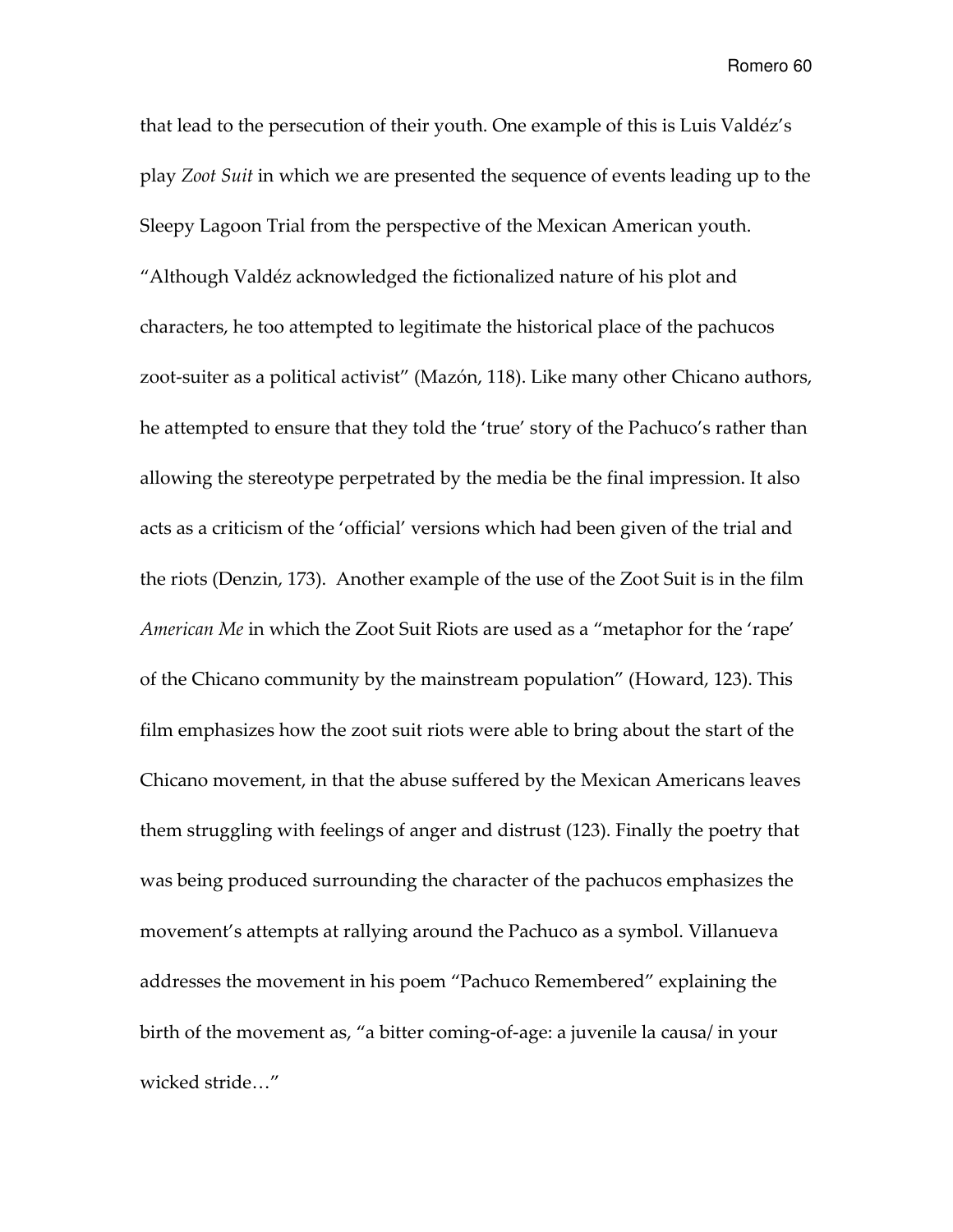One major lesson that can be obtained from these events, is that even under extreme conditions such as war, an effort should be made to ensure that the constitutional laws which are in place are upheld. In times of war, the emphasis on protecting human rights, especially those of the minorities, should be a priority. If society begins to ignore these rights, then the democracy which we are all living in becomes a tyranny of the majority.

### Works Cited

- Alford, Holly. "The Zoot Suit: Its History and Influence." Fashion Theory: The Journal of Dress, Body & Culture 8.2 (2004): 225-36. Print.
- Ayres, Ed D. "Statistics." Online Archive of California. Department of Special Collections/UCLA Library, 1942. Web. 01 Dec. 2012.
- Barajas, Frank P. "The Defense Committees of Sleepy Lagoon." Azltan 31.1 (2006): 33-62. Print.
- Citizens Committee for the Defense of Mexican American Youth. "The Sleepy Lagoon Case." The Mexican American and the Law. New York: Arno, 1974. Print.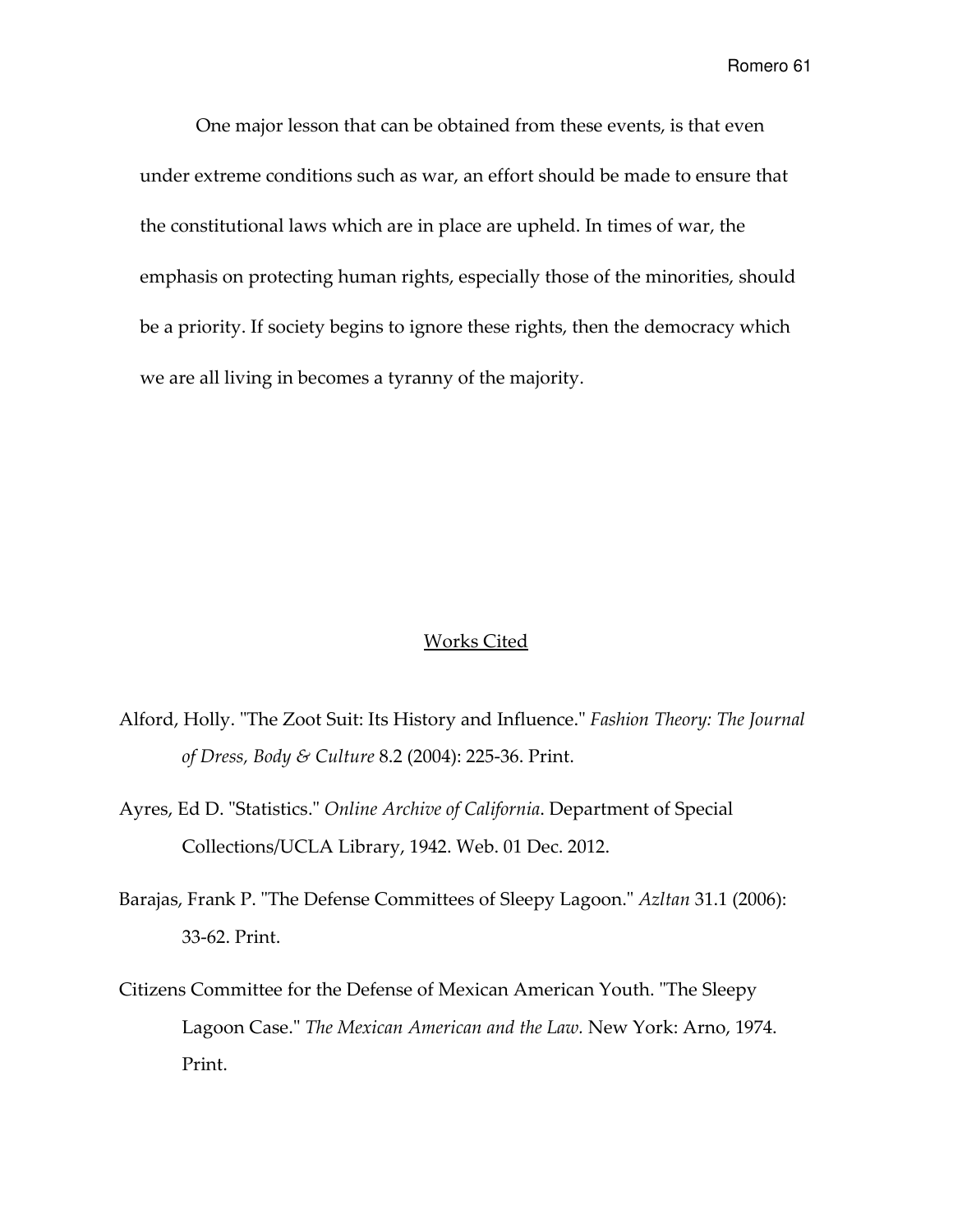- Cullen, Tom. "Press Telegram, the Daily Peoples World." Department of Special Collections/UCLA Library. 22 Oct. 1943.
- Daniels, Douglas H. "Los Angeles Zoot: Race "Riots," the Pahcuco, and Black Music Culture." Journal of African American History 87 (2002): 98-113. Print.
- Denzin, Norman K. "Zoot Suits and Homeboys (and Girls)." Review of Education, Pedagogy, and Cultural Studies 23.2 (2001): 167-99. Print.
- Endore, Guy. Sleepy Lagoon Mystery. Los Angeles, CA: Sleepy Lagoon Defense Comittee, 1972. Print.
- Escobedo, Elizabeth R. "The Pachuca Panic:Sexual and Cultural Battlegrounds in World War II Los Angeles." Western Historical Quarterly 38.2 (2007): 133-56. Print.
- "Excerpts from the Decision of the Second District Court of Appeal of the State of California" Department of Special Collections/UCLA Library. 1944

Feinman, Jay M. Law 101. Third ed. New York: Oxford UP, 2010. Print.

- Howard, Sarah E. "Zoot to Boot: The Zoot Suit as Both Costume and Symbol." Studies in Latin American Popular Culture 28 (2010): 112-31. Print.
- "Juvenile 'gang' Wars Laid to Youths Desire for Thrill." Los Angeles Times 21 July 1942: A8. Print.
- "Katz, Gallagher and Margolis prepare oral arguments." Department of Special Collections/UCLA Library. 9 May 1944.
- Lingeman, Richard. "The rationing era." U.s. News & World Report 18 Dec. 1995. Vol 119 iss. 24. Academic Search Premier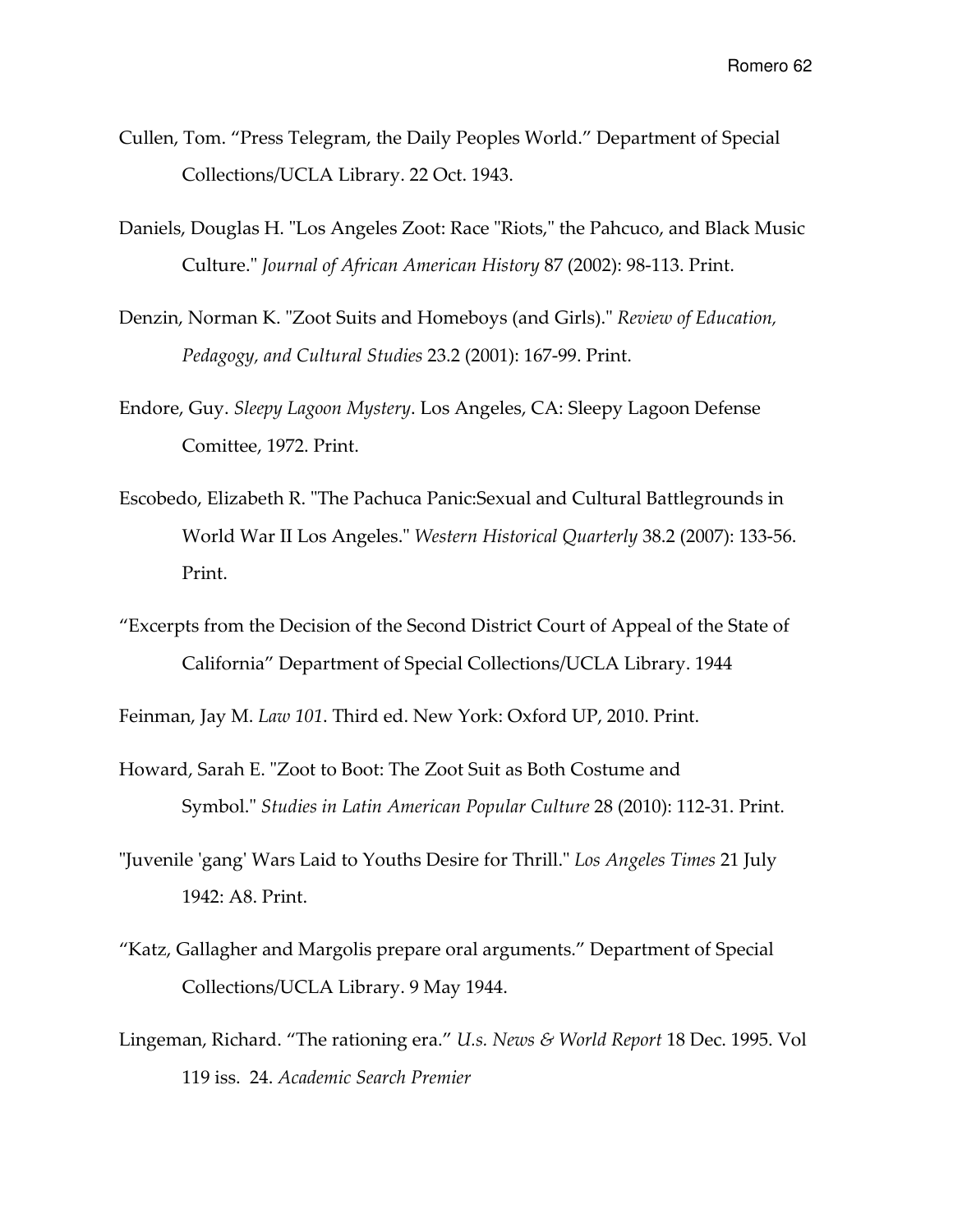- Magaña, Lisa. Mexican Americans and the Politics of Diversity: Querer Es Poder! Tucson: University of Arizona, 2005. Print.
- Mazón, Mauricio. The Zoot-suit Riots: The Psychology of Symbolic Annihilation. Austin: University of Texas, 1989. Print.
- "One Killed and 10 Injured in Boy 'Wars'" Los Angeles Times 3 Aug. 1942, Volume LXI ed.: 1+. Print.
- Pagán, Eduardo O. "Los Angeles Geopolitics and the Zoot Suit Riot, 1943." Social Science History 24.1 (2000): 223-56. Print.
- Pagán, Eduardo O. Murder at the Sleepy Lagoon: Zoot Suits, Race, and Riot in Wartime L.A. Chapel Hill, NC [u.a.: Univ. of North Carolina, 2003. Print.
- Greenfield, Alice."Pageant of Prejudice, The Sleepy Lagoon Case." Department of Special Collections/UCLA Library. 1943.
- Ramírez, Catherine S. The Woman in the Zoot Suit: Gender, Nationalism, and the Cultural Politics of Memory. Durham: Duke UP, 2009. Print.
- Servín, Manuel P. The Mexican-Americans: An Awakening Minority. Beverly Hills: Glencoe, 1970. Print.
- "The American Homefront: Racism at Home." . Web. 20 Jan. 2012. <http://www.getwellkathleen.us/LIFE/unsem2ww2/homefront/zootsuit.htm >.
- "This is the Story of a Crime."Sleepy Lagoon Defense Committee. Department of Special Collections/UCLA Library. 29 Jan. 1944.